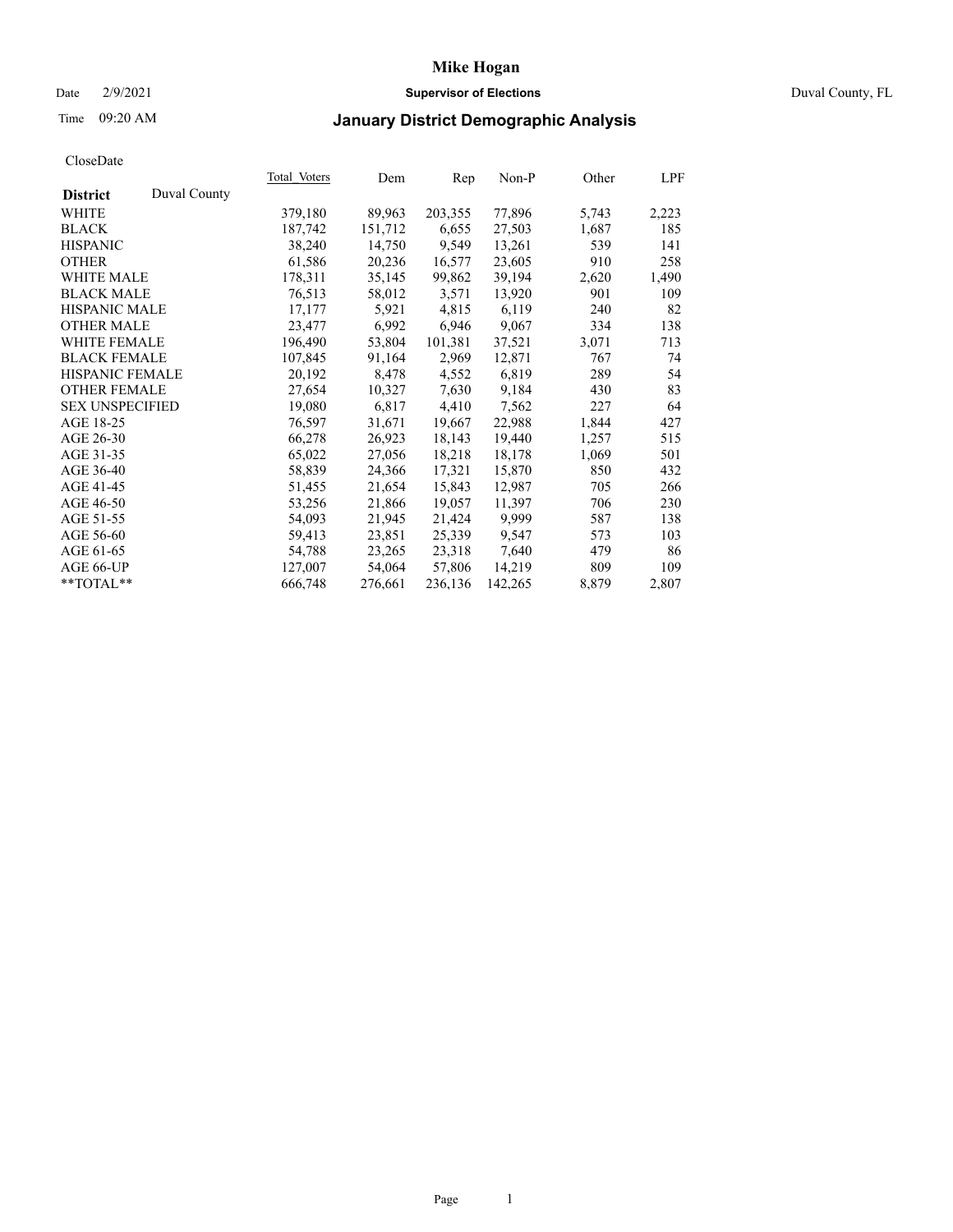### Date 2/9/2021 **Supervisor of Elections** Duval County, FL

# Time 09:20 AM **January District Demographic Analysis**

| Total Voters | Dem                     | Rep    | Non-P  | Other | LPF |
|--------------|-------------------------|--------|--------|-------|-----|
|              |                         |        |        |       |     |
| 21,599       | 5,317                   | 11,197 | 4,657  | 309   | 119 |
| 14,933       | 11,651                  | 614    | 2,497  | 151   | 20  |
| 3,580        | 1,472                   | 804    | 1,248  | 46    | 10  |
| 4,194        | 1,477                   | 999    | 1,648  | 50    | 20  |
| 10,070       | 2,069                   | 5,450  | 2,342  | 133   | 76  |
| 5,959        | 4,368                   | 310    | 1,189  | 82    | 10  |
| 1,544        | 600                     | 380    | 537    | 21    | 6   |
| 1,485        | 457                     | 429    | 568    | 18    | 13  |
| 11,224       | 3,167                   | 5,603  | 2,242  | 172   | 40  |
| 8,624        | 7,041                   | 286    | 1,220  | 67    | 10  |
| 1,943        | 831                     | 405    | 678    | 25    | 4   |
| 1,874        | 770                     | 435    | 636    | 27    | 6   |
| 1,581        | 613                     | 316    | 637    | 11    | 4   |
| 5,639        | 2,540                   | 1,165  | 1,783  | 118   | 33  |
| 4,633        | 2,134                   | 957    | 1,438  | 77    | 27  |
| 4,490        | 2,097                   | 979    | 1,317  | 70    | 27  |
| 3,901        | 1,748                   | 943    | 1,125  | 63    | 22  |
| 3,344        | 1,572                   | 867    | 852    | 39    | 14  |
| 3,377        | 1,524                   | 1,050  | 740    | 46    | 17  |
| 3,542        | 1,619                   | 1,206  | 671    | 36    | 10  |
| 3,934        | 1,713                   | 1,505  | 663    | 46    | 7   |
| 3,507        | 1,572                   | 1,371  | 533    | 27    | 4   |
| 7,939        | 3,398                   | 3,571  | 928    | 34    | 8   |
| 44,306       | 19,917                  | 13,614 | 10,050 | 556   | 169 |
|              | City Council District 1 |        |        |       |     |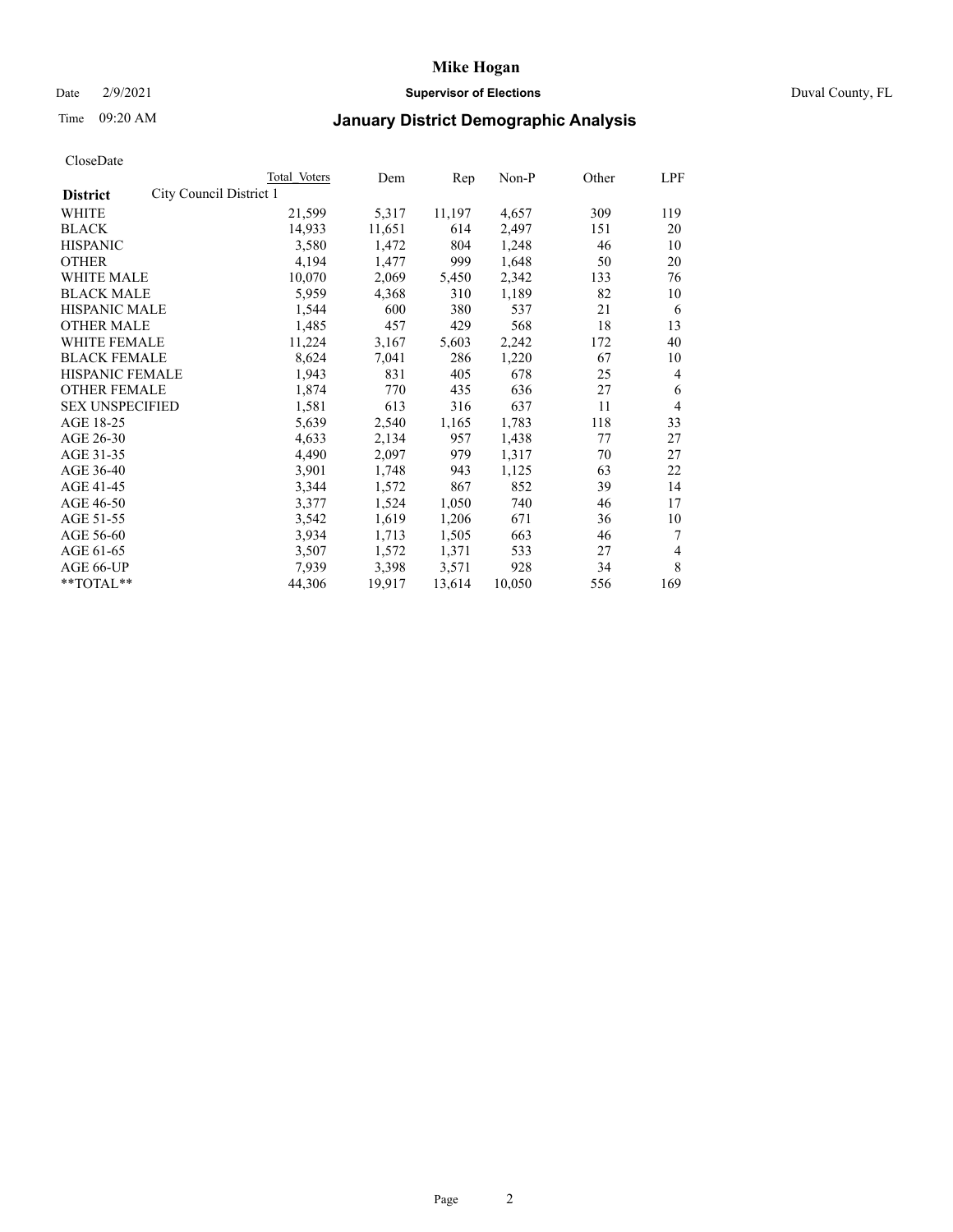### Date 2/9/2021 **Supervisor of Elections** Duval County, FL

# Time 09:20 AM **January District Demographic Analysis**

| <b>Total Voters</b>     | Dem    | Rep    | $Non-P$ | Other | LPF |
|-------------------------|--------|--------|---------|-------|-----|
| City Council District 2 |        |        |         |       |     |
| 34,242                  | 6,384  | 20,716 | 6,466   | 492   | 184 |
| 9,840                   | 7,539  | 453    | 1,708   | 126   | 14  |
| 3,091                   | 1,100  | 893    | 1,059   | 34    | 5   |
| 4,845                   | 1,313  | 1,654  | 1,791   | 66    | 21  |
| 16,439                  | 2,556  | 10,207 | 3,324   | 233   | 119 |
| 4,350                   | 3,067  | 261    | 945     | 64    | 13  |
| 1,439                   | 444    | 467    | 508     | 17    | 3   |
| 1,925                   | 488    | 692    | 711     | 22    | 12  |
| 17,425                  | 3,765  | 10,290 | 3,050   | 256   | 64  |
| 5,345                   | 4,368  | 191    | 724     | 61    | 1   |
| 1,586                   | 632    | 410    | 526     | 16    | 2   |
| 2,197                   | 679    | 761    | 715     | 35    | 7   |
| 1,312                   | 337    | 437    | 521     | 14    | 3   |
| 5,657                   | 1,855  | 1,983  | 1,644   | 148   | 27  |
| 4,676                   | 1,506  | 1,647  | 1,375   | 105   | 43  |
| 5,134                   | 1,544  | 1,984  | 1,490   | 74    | 42  |
| 4,863                   | 1,520  | 1,857  | 1,373   | 67    | 46  |
| 4,313                   | 1,420  | 1,707  | 1,108   | 56    | 22  |
| 4,478                   | 1,497  | 1,993  | 910     | 60    | 18  |
| 4,591                   | 1,424  | 2,286  | 818     | 55    | 8   |
| 4,869                   | 1,426  | 2,660  | 727     | 49    | 7   |
| 4,233                   | 1,300  | 2,340  | 547     | 43    | 3   |
| 9,204                   | 2,844  | 5,259  | 1,032   | 61    | 8   |
| 52,018                  | 16,336 | 23,716 | 11,024  | 718   | 224 |
|                         |        |        |         |       |     |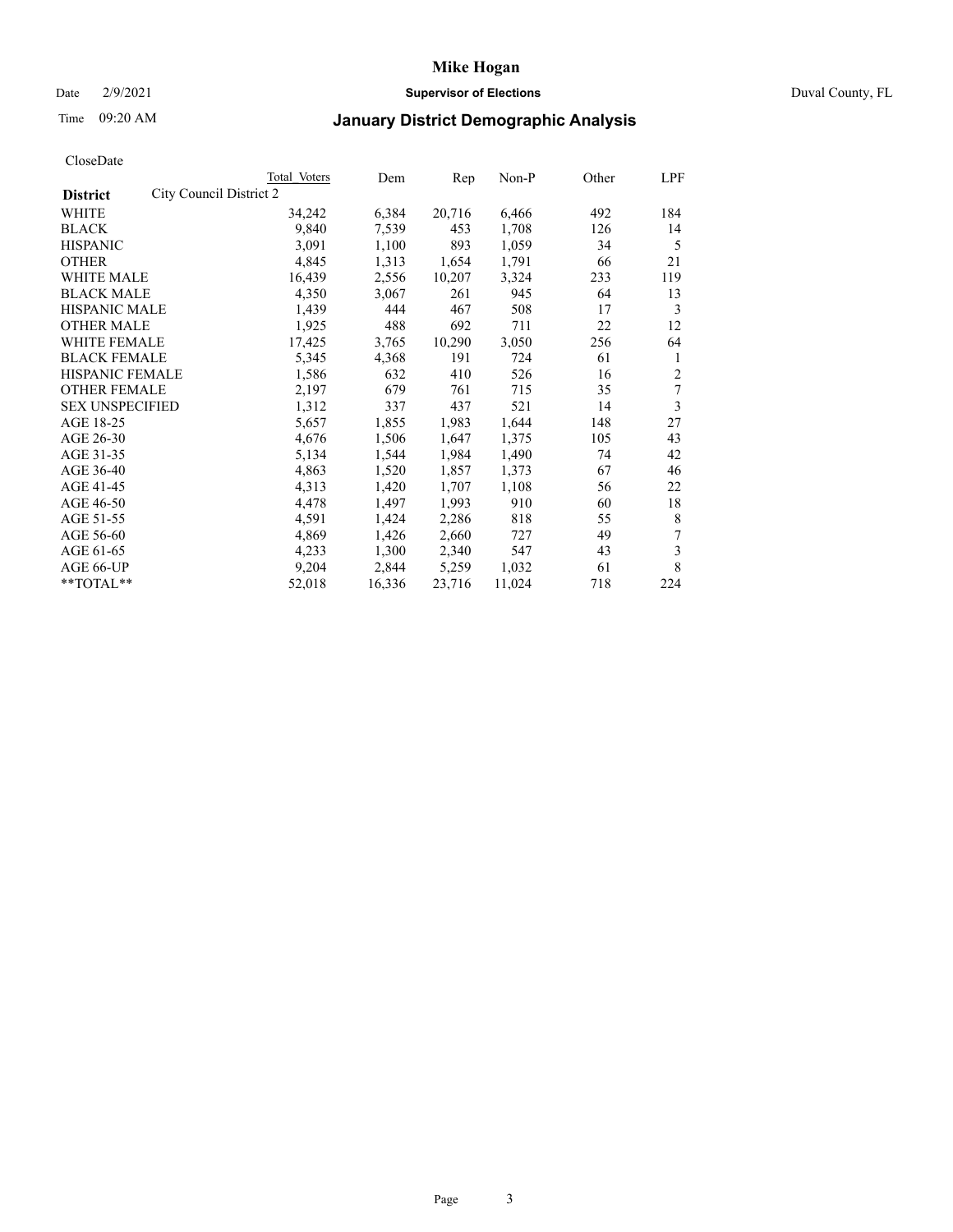### Date 2/9/2021 **Supervisor of Elections** Duval County, FL

## Time 09:20 AM **January District Demographic Analysis**

|                                            | Total Voters | Dem    | Rep    | $Non-P$ | Other | LPF |
|--------------------------------------------|--------------|--------|--------|---------|-------|-----|
| City Council District 3<br><b>District</b> |              |        |        |         |       |     |
| WHITE                                      | 36,473       | 7,749  | 19,912 | 8,068   | 533   | 211 |
| <b>BLACK</b>                               | 4,839        | 3,570  | 276    | 935     | 53    | 5   |
| <b>HISPANIC</b>                            | 3,284        | 1,145  | 970    | 1,107   | 54    | 8   |
| <b>OTHER</b>                               | 6,733        | 1,850  | 2,199  | 2,581   | 78    | 25  |
| WHITE MALE                                 | 17,209       | 2,863  | 9,942  | 4,003   | 247   | 154 |
| <b>BLACK MALE</b>                          | 2,275        | 1,549  | 169    | 521     | 32    | 4   |
| <b>HISPANIC MALE</b>                       | 1,434        | 428    | 450    | 522     | 28    | 6   |
| <b>OTHER MALE</b>                          | 2,698        | 694    | 894    | 1,066   | 31    | 13  |
| <b>WHITE FEMALE</b>                        | 18,845       | 4,795  | 9,777  | 3,942   | 277   | 54  |
| <b>BLACK FEMALE</b>                        | 2,494        | 1,975  | 102    | 395     | 21    | 1   |
| <b>HISPANIC FEMALE</b>                     | 1,775        | 694    | 504    | 551     | 25    | 1   |
| <b>OTHER FEMALE</b>                        | 3,173        | 950    | 1,082  | 1,093   | 39    | 9   |
| <b>SEX UNSPECIFIED</b>                     | 1,425        | 366    | 437    | 597     | 18    | 7   |
| AGE 18-25                                  | 5,662        | 1,772  | 1,957  | 1,745   | 152   | 36  |
| AGE 26-30                                  | 4,805        | 1,383  | 1,823  | 1,475   | 76    | 48  |
| AGE 31-35                                  | 4,732        | 1,340  | 1,759  | 1,523   | 72    | 38  |
| AGE 36-40                                  | 4,722        | 1,268  | 1,864  | 1,476   | 74    | 40  |
| AGE 41-45                                  | 4,173        | 1,176  | 1,671  | 1,252   | 48    | 26  |
| AGE 46-50                                  | 4,271        | 1,157  | 1,964  | 1,069   | 62    | 19  |
| AGE 51-55                                  | 4,255        | 1,108  | 2,172  | 914     | 43    | 18  |
| AGE 56-60                                  | 4,598        | 1,140  | 2,471  | 925     | 53    | 9   |
| AGE 61-65                                  | 4,214        | 1,194  | 2,188  | 767     | 56    | 9   |
| AGE 66-UP                                  | 9,897        | 2,776  | 5,488  | 1,545   | 82    | 6   |
| $*$ $TOTAL**$                              | 51,329       | 14,314 | 23,357 | 12,691  | 718   | 249 |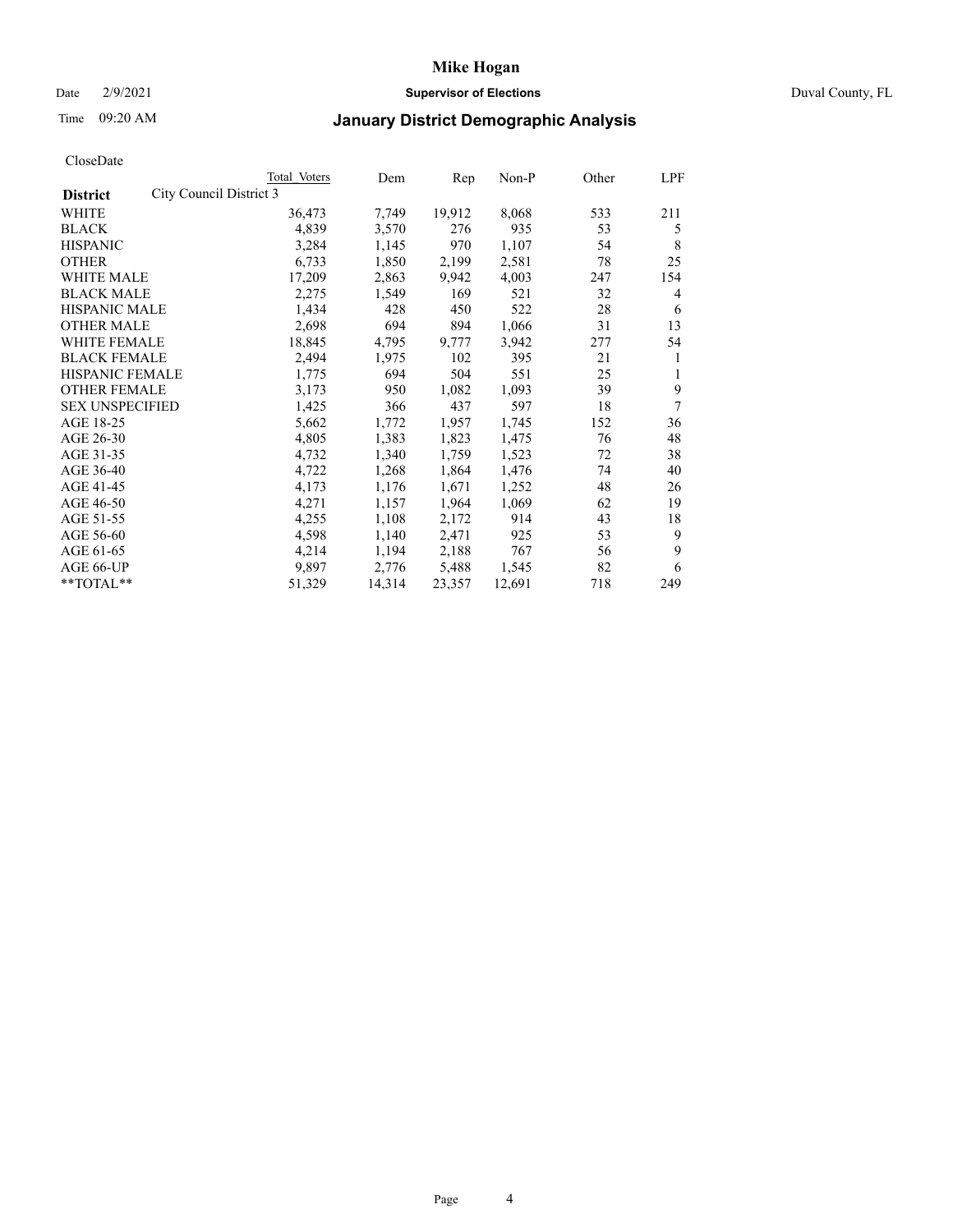### Date 2/9/2021 **Supervisor of Elections** Duval County, FL

## Time 09:20 AM **January District Demographic Analysis**

|                                            | Total Voters | Dem    | Rep    | Non-P  | Other | LPF |
|--------------------------------------------|--------------|--------|--------|--------|-------|-----|
| City Council District 4<br><b>District</b> |              |        |        |        |       |     |
| WHITE                                      | 27,169       | 6,748  | 13,743 | 6,043  | 458   | 177 |
| <b>BLACK</b>                               | 8,084        | 6,156  | 355    | 1,462  | 102   | 9   |
| <b>HISPANIC</b>                            | 4,209        | 1,644  | 966    | 1,520  | 64    | 15  |
| <b>OTHER</b>                               | 5,680        | 1,831  | 1,457  | 2,309  | 63    | 20  |
| WHITE MALE                                 | 12,767       | 2,663  | 6,735  | 3,033  | 219   | 117 |
| <b>BLACK MALE</b>                          | 3,254        | 2,268  | 189    | 738    | 53    | 6   |
| <b>HISPANIC MALE</b>                       | 1,847        | 646    | 484    | 681    | 29    | 7   |
| <b>OTHER MALE</b>                          | 2,250        | 659    | 618    | 931    | 30    | 12  |
| WHITE FEMALE                               | 14,039       | 3,998  | 6,849  | 2,899  | 235   | 58  |
| <b>BLACK FEMALE</b>                        | 4,683        | 3,779  | 161    | 693    | 47    | 3   |
| <b>HISPANIC FEMALE</b>                     | 2,258        | 959    | 459    | 798    | 34    | 8   |
| <b>OTHER FEMALE</b>                        | 2,540        | 934    | 672    | 902    | 27    | 5   |
| <b>SEX UNSPECIFIED</b>                     | 1,504        | 473    | 354    | 659    | 13    | 5   |
| AGE 18-25                                  | 5,507        | 2,118  | 1,391  | 1,817  | 150   | 31  |
| AGE 26-30                                  | 5,309        | 1,949  | 1,494  | 1,713  | 112   | 41  |
| AGE 31-35                                  | 4,629        | 1,706  | 1,355  | 1,447  | 86    | 35  |
| AGE 36-40                                  | 4,002        | 1,448  | 1,215  | 1,236  | 70    | 33  |
| AGE 41-45                                  | 3,361        | 1,260  | 1,047  | 971    | 58    | 25  |
| AGE 46-50                                  | 3,391        | 1,206  | 1,258  | 853    | 52    | 22  |
| AGE 51-55                                  | 3,456        | 1,196  | 1,450  | 765    | 36    | 9   |
| AGE 56-60                                  | 3,937        | 1,332  | 1,746  | 806    | 45    | 8   |
| AGE 61-65                                  | 3,566        | 1,201  | 1,685  | 642    | 28    | 10  |
| AGE 66-UP                                  | 7,984        | 2,963  | 3,880  | 1,084  | 50    | 7   |
| **TOTAL**                                  | 45,142       | 16,379 | 16,521 | 11,334 | 687   | 221 |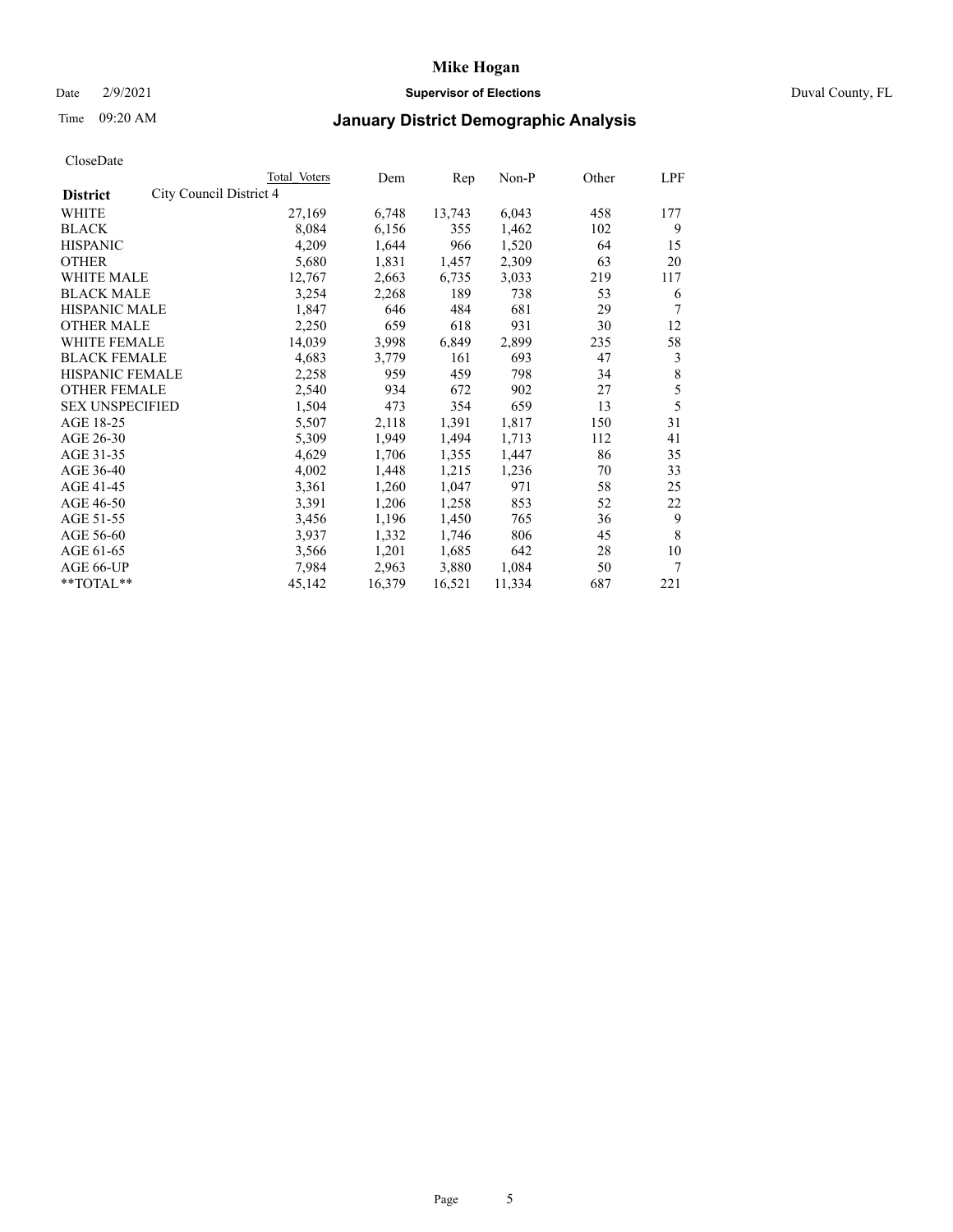### Date 2/9/2021 **Supervisor of Elections** Duval County, FL

## Time 09:20 AM **January District Demographic Analysis**

| Total Voters            | Dem    | Rep    | $Non-P$ | Other | LPF |
|-------------------------|--------|--------|---------|-------|-----|
| City Council District 5 |        |        |         |       |     |
| 28,741                  | 8,312  | 14,438 | 5,467   | 361   | 163 |
| 7,079                   | 5,444  | 281    | 1,282   | 64    | 8   |
| 2,736                   | 1,097  | 666    | 932     | 34    | 7   |
| 3,842                   | 1,164  | 1,130  | 1,473   | 58    | 17  |
| 13,197                  | 3,276  | 6,900  | 2,757   | 156   | 108 |
| 2,940                   | 2,110  | 148    | 645     | 32    | 5   |
| 1,247                   | 470    | 342    | 418     | 13    | 4   |
| 1,485                   | 401    | 500    | 559     | 18    | 7   |
| 15,199                  | 4,932  | 7,395  | 2,616   | 204   | 52  |
| 4,018                   | 3,246  | 129    | 609     | 31    | 3   |
| 1,411                   | 598    | 306    | 484     | 20    | 3   |
| 1,639                   | 574    | 475    | 552     | 31    | 7   |
| 1,261                   | 410    | 320    | 513     | 12    | 6   |
| 4,191                   | 1,633  | 1,215  | 1,202   | 117   | 24  |
| 4,069                   | 1,503  | 1,172  | 1,279   | 73    | 42  |
| 4,131                   | 1,653  | 1,243  | 1,131   | 66    | 38  |
| 3,559                   | 1,357  | 1,118  | 1,015   | 37    | 32  |
| 2,992                   | 1,071  | 1,033  | 832     | 40    | 16  |
| 3,198                   | 1,150  | 1,217  | 789     | 29    | 13  |
| 3,249                   | 1,134  | 1,413  | 666     | 25    | 11  |
| 3,790                   | 1,369  | 1,730  | 637     | 46    | 8   |
| 3,734                   | 1,455  | 1,705  | 534     | 37    | 3   |
| 9,485                   | 3,692  | 4,669  | 1,069   | 47    | 8   |
| 42,398                  | 16,017 | 16,515 | 9,154   | 517   | 195 |
|                         |        |        |         |       |     |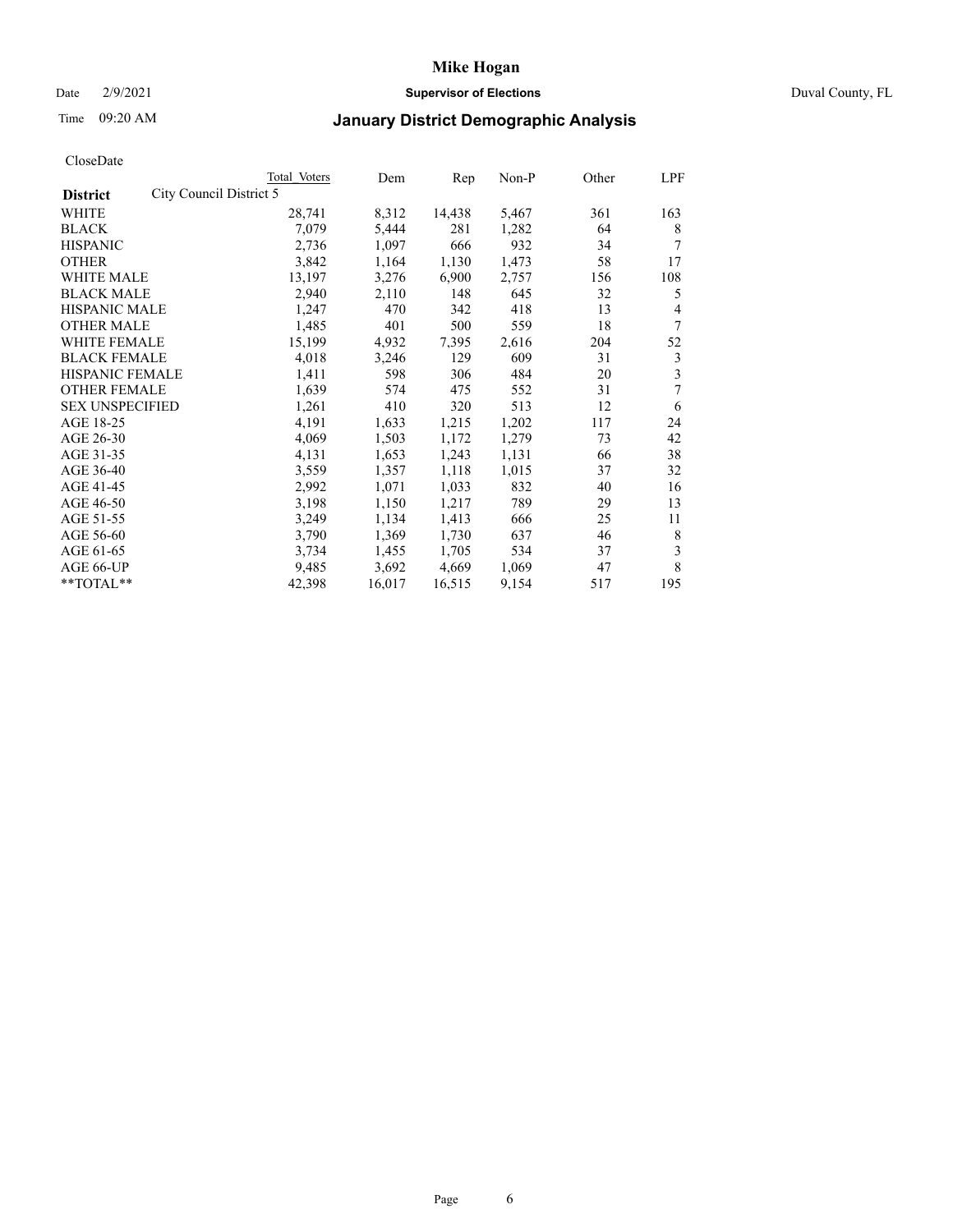### Date 2/9/2021 **Supervisor of Elections** Duval County, FL

## Time 09:20 AM **January District Demographic Analysis**

|                                            | Total Voters | Dem    | Rep    | Non-P  | Other | LPF            |
|--------------------------------------------|--------------|--------|--------|--------|-------|----------------|
| City Council District 6<br><b>District</b> |              |        |        |        |       |                |
| WHITE                                      | 42,166       | 9,121  | 24,412 | 7,903  | 497   | 233            |
| <b>BLACK</b>                               | 3,867        | 2,851  | 217    | 736    | 57    | 6              |
| <b>HISPANIC</b>                            | 3,067        | 992    | 1,010  | 1,012  | 43    | 10             |
| <b>OTHER</b>                               | 4,714        | 1,308  | 1,577  | 1,729  | 77    | 23             |
| WHITE MALE                                 | 19,914       | 3,511  | 11,960 | 4,073  | 215   | 155            |
| <b>BLACK MALE</b>                          | 1,746        | 1,195  | 130    | 387    | 33    | 1              |
| <b>HISPANIC MALE</b>                       | 1,391        | 399    | 501    | 464    | 19    | 8              |
| <b>OTHER MALE</b>                          | 1,899        | 481    | 668    | 710    | 29    | 11             |
| WHITE FEMALE                               | 21,865       | 5,529  | 12,232 | 3,748  | 280   | 76             |
| <b>BLACK FEMALE</b>                        | 2,067        | 1,620  | 83     | 335    | 24    | 5              |
| <b>HISPANIC FEMALE</b>                     | 1,616        | 578    | 495    | 518    | 23    | $\overline{2}$ |
| <b>OTHER FEMALE</b>                        | 2,155        | 697    | 725    | 689    | 35    | 9              |
| <b>SEX UNSPECIFIED</b>                     | 1,161        | 262    | 422    | 456    | 16    | 5              |
| AGE 18-25                                  | 5,540        | 1,491  | 2,293  | 1,594  | 131   | 31             |
| AGE 26-30                                  | 4,178        | 1,109  | 1,745  | 1,194  | 84    | 46             |
| AGE 31-35                                  | 4,493        | 1,241  | 1,865  | 1,271  | 64    | 52             |
| AGE 36-40                                  | 4,329        | 1,104  | 1,906  | 1,208  | 68    | 43             |
| AGE 41-45                                  | 3,885        | 994    | 1,697  | 1,113  | 57    | 24             |
| AGE 46-50                                  | 4,196        | 1,037  | 2,095  | 984    | 51    | 29             |
| AGE 51-55                                  | 4,565        | 1,030  | 2,522  | 934    | 65    | 14             |
| AGE 56-60                                  | 5,091        | 1,222  | 2,957  | 868    | 37    | 7              |
| AGE 61-65                                  | 4,820        | 1,316  | 2,759  | 700    | 32    | 13             |
| AGE 66-UP                                  | 12,717       | 3,728  | 7,377  | 1,514  | 85    | 13             |
| **TOTAL**                                  | 53,814       | 14,272 | 27,216 | 11,380 | 674   | 272            |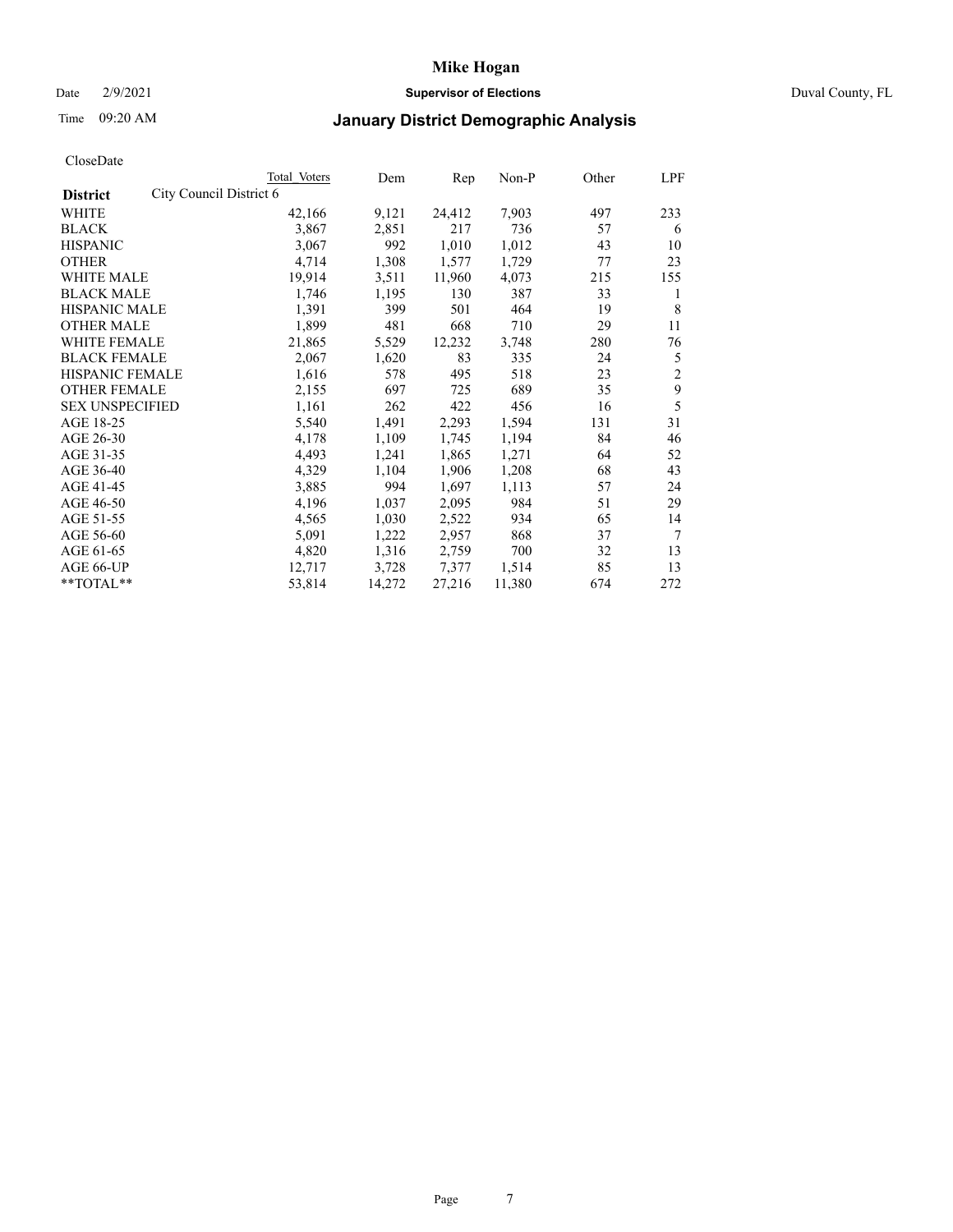### Date 2/9/2021 **Supervisor of Elections** Duval County, FL

# Time 09:20 AM **January District Demographic Analysis**

|                        |                         | Total Voters | Dem    | Rep   | $Non-P$ | Other | LPF |
|------------------------|-------------------------|--------------|--------|-------|---------|-------|-----|
| <b>District</b>        | City Council District 7 |              |        |       |         |       |     |
| WHITE                  |                         | 13,152       | 3,502  | 6,261 | 3,027   | 265   | 97  |
| <b>BLACK</b>           |                         | 25,979       | 21,889 | 758   | 3,142   | 174   | 16  |
| <b>HISPANIC</b>        |                         | 1,587        | 700    | 295   | 559     | 24    | 9   |
| <b>OTHER</b>           |                         | 3,225        | 1,463  | 486   | 1,197   | 61    | 18  |
| <b>WHITE MALE</b>      |                         | 6,496        | 1,479  | 3,250 | 1,572   | 129   | 66  |
| <b>BLACK MALE</b>      |                         | 10,575       | 8,461  | 415   | 1,592   | 96    | 11  |
| <b>HISPANIC MALE</b>   |                         | 729          | 286    | 164   | 263     | 10    | 6   |
| <b>OTHER MALE</b>      |                         | 1,138        | 485    | 194   | 426     | 26    | 7   |
| WHITE FEMALE           |                         | 6,475        | 1,974  | 2,929 | 1,406   | 135   | 31  |
| <b>BLACK FEMALE</b>    |                         | 14,933       | 13,073 | 335   | 1,447   | 74    | 4   |
| <b>HISPANIC FEMALE</b> |                         | 823          | 397    | 127   | 282     | 14    | 3   |
| <b>OTHER FEMALE</b>    |                         | 1,388        | 721    | 215   | 418     | 25    | 9   |
| <b>SEX UNSPECIFIED</b> |                         | 1,386        | 678    | 171   | 519     | 15    | 3   |
| AGE 18-25              |                         | 5,215        | 2,920  | 665   | 1,508   | 92    | 30  |
| AGE 26-30              |                         | 4,363        | 2,488  | 657   | 1,140   | 54    | 24  |
| AGE 31-35              |                         | 4,298        | 2,494  | 677   | 1,026   | 72    | 29  |
| AGE 36-40              |                         | 4,118        | 2,509  | 667   | 873     | 53    | 16  |
| AGE 41-45              |                         | 3,615        | 2,208  | 606   | 740     | 48    | 13  |
| AGE 46-50              |                         | 3,879        | 2,319  | 803   | 701     | 48    | 8   |
| AGE 51-55              |                         | 3,741        | 2,379  | 794   | 525     | 39    | 4   |
| AGE 56-60              |                         | 3,812        | 2,472  | 811   | 481     | 41    | 7   |
| AGE 61-65              |                         | 3,641        | 2,553  | 677   | 371     | 35    | 5   |
| AGE 66-UP              |                         | 7,261        | 5,212  | 1,443 | 560     | 42    | 4   |
| $*$ $TOTAL**$          |                         | 43,943       | 27,554 | 7,800 | 7,925   | 524   | 140 |
|                        |                         |              |        |       |         |       |     |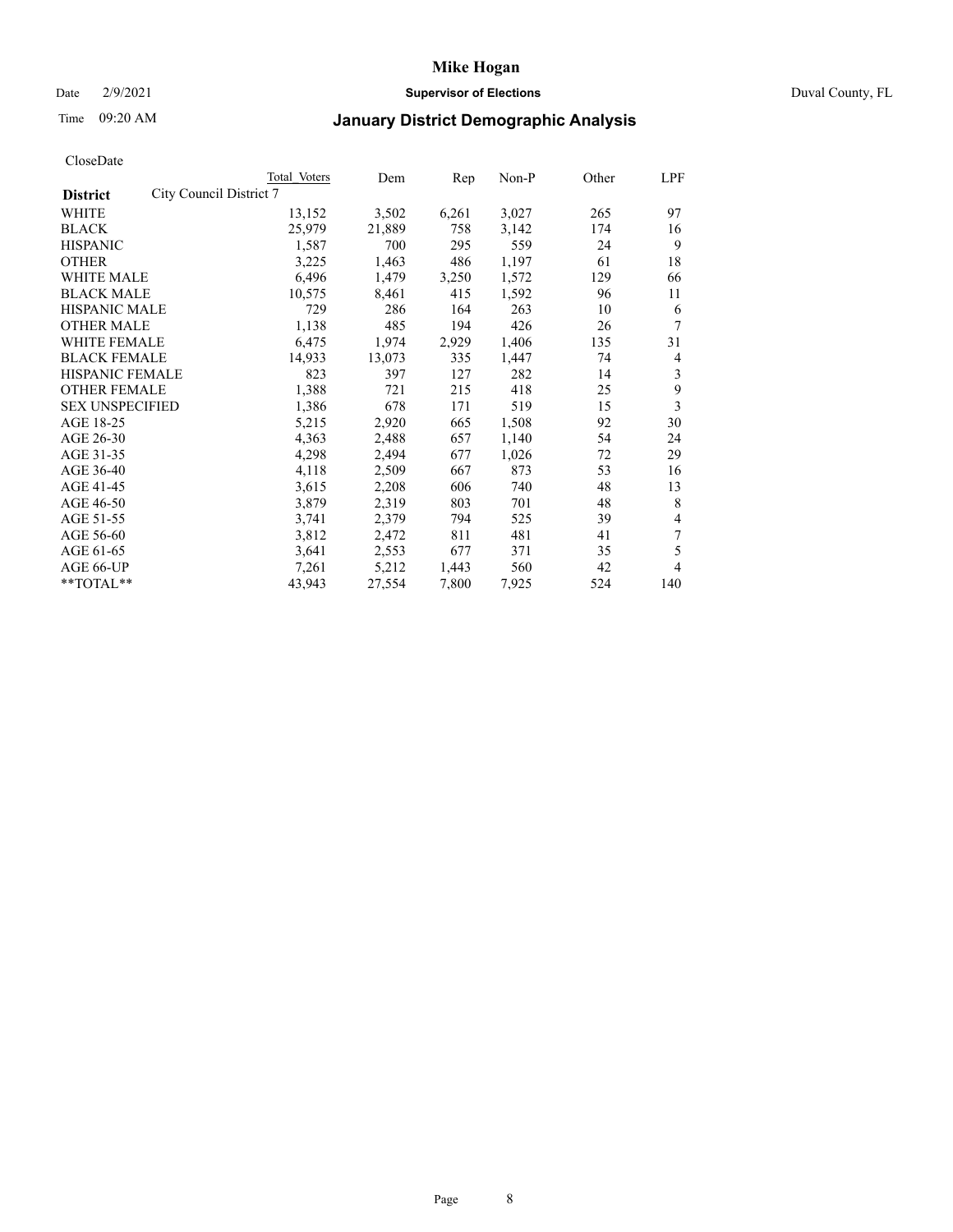### Date 2/9/2021 **Supervisor of Elections** Duval County, FL

## Time 09:20 AM **January District Demographic Analysis**

|                                            | Total Voters | Dem    | Rep   | $Non-P$ | Other | LPF            |
|--------------------------------------------|--------------|--------|-------|---------|-------|----------------|
| City Council District 8<br><b>District</b> |              |        |       |         |       |                |
| WHITE                                      | 11,448       | 2,351  | 6,822 | 2,076   | 147   | 52             |
| <b>BLACK</b>                               | 29,686       | 25,452 | 761   | 3,286   | 162   | 25             |
| <b>HISPANIC</b>                            | 885          | 361    | 207   | 302     | 12    | 3              |
| <b>OTHER</b>                               | 2,645        | 1,181  | 352   | 1,078   | 24    | 10             |
| <b>WHITE MALE</b>                          | 5,332        | 936    | 3,311 | 984     | 68    | 33             |
| <b>BLACK MALE</b>                          | 11,867       | 9,708  | 407   | 1,644   | 95    | 13             |
| <b>HISPANIC MALE</b>                       | 408          | 145    | 115   | 142     | 5     | 1              |
| <b>OTHER MALE</b>                          | 879          | 377    | 138   | 352     | 7     | 5              |
| WHITE FEMALE                               | 5,961        | 1,385  | 3,430 | 1,048   | 79    | 19             |
| <b>BLACK FEMALE</b>                        | 17,310       | 15,343 | 343   | 1,546   | 66    | 12             |
| <b>HISPANIC FEMALE</b>                     | 458          | 209    | 85    | 155     | 7     | $\overline{2}$ |
| <b>OTHER FEMALE</b>                        | 1,039        | 557    | 155   | 315     | 9     | 3              |
| <b>SEX UNSPECIFIED</b>                     | 1,410        | 685    | 158   | 556     | 9     | $\overline{2}$ |
| AGE 18-25                                  | 5,552        | 3,267  | 662   | 1,532   | 73    | 18             |
| AGE 26-30                                  | 3,959        | 2,356  | 568   | 980     | 35    | 20             |
| AGE 31-35                                  | 3,998        | 2,548  | 550   | 846     | 34    | 20             |
| AGE 36-40                                  | 3,848        | 2,494  | 596   | 717     | 31    | 10             |
| AGE 41-45                                  | 3,405        | 2,296  | 515   | 551     | 41    | $\overline{2}$ |
| AGE 46-50                                  | 3,578        | 2,411  | 645   | 487     | 30    | 5              |
| AGE 51-55                                  | 3,745        | 2,480  | 798   | 421     | 38    | 8              |
| AGE 56-60                                  | 4,098        | 2,726  | 922   | 424     | 26    | $\theta$       |
| AGE 61-65                                  | 4,048        | 2,797  | 899   | 334     | 14    | 4              |
| AGE 66-UP                                  | 8,433        | 5,970  | 1,987 | 450     | 23    | 3              |
| $*$ $TOTAL**$                              | 44,664       | 29,345 | 8,142 | 6,742   | 345   | 90             |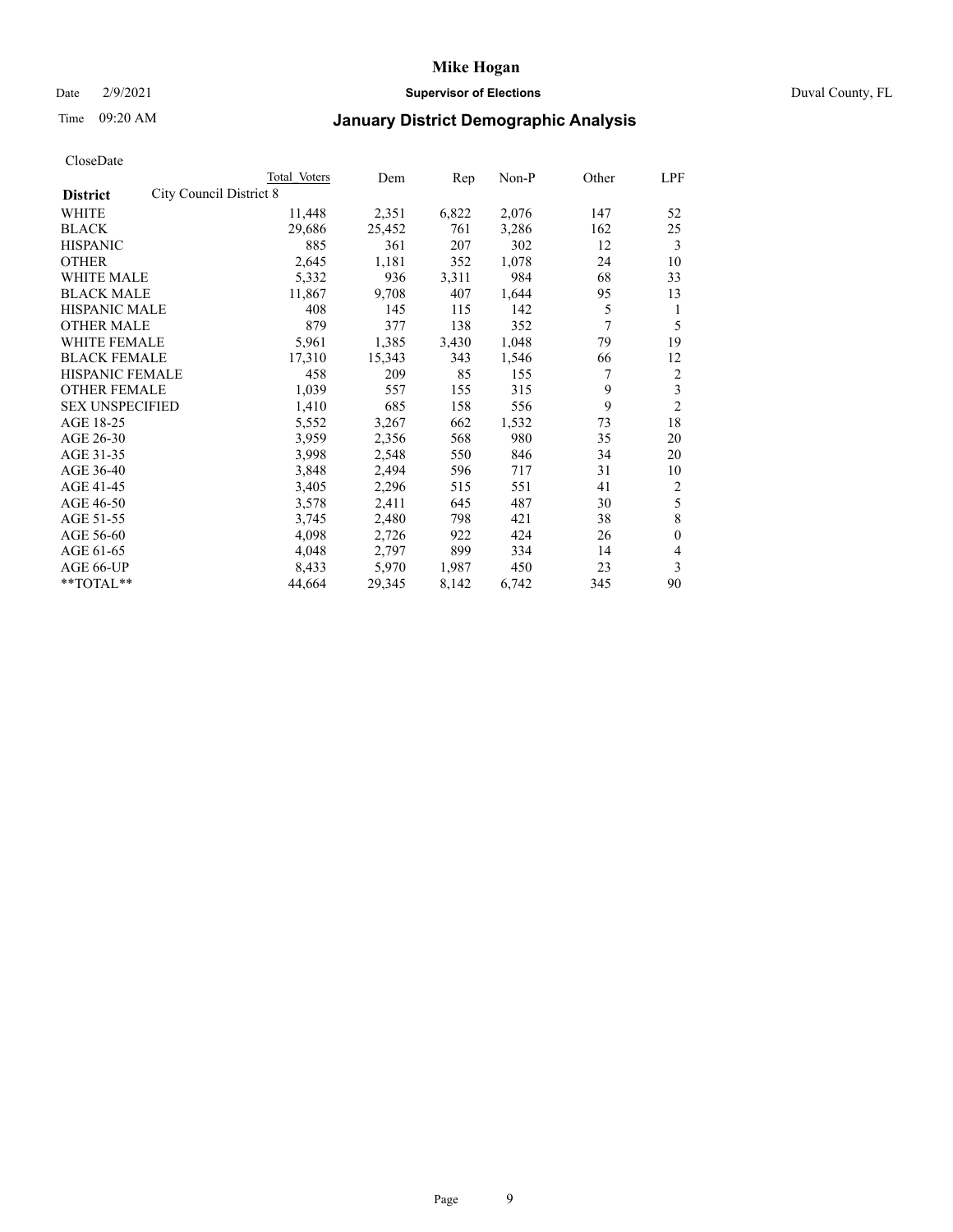### Date 2/9/2021 **Supervisor of Elections** Duval County, FL

## Time 09:20 AM **January District Demographic Analysis**

|                                            | Total Voters | Dem    | Rep   | $Non-P$ | Other | LPF            |
|--------------------------------------------|--------------|--------|-------|---------|-------|----------------|
| City Council District 9<br><b>District</b> |              |        |       |         |       |                |
| WHITE                                      | 12,029       | 3,535  | 5,364 | 2,794   | 237   | 99             |
| <b>BLACK</b>                               | 22,901       | 18,858 | 710   | 3,146   | 164   | 23             |
| <b>HISPANIC</b>                            | 1,865        | 769    | 315   | 741     | 34    | 6              |
| <b>OTHER</b>                               | 3,298        | 1,297  | 614   | 1,325   | 49    | 13             |
| <b>WHITE MALE</b>                          | 5,562        | 1,383  | 2,674 | 1,317   | 121   | 67             |
| <b>BLACK MALE</b>                          | 8,912        | 6,992  | 326   | 1,495   | 86    | 13             |
| <b>HISPANIC MALE</b>                       | 801          | 294    | 171   | 316     | 17    | 3              |
| <b>OTHER MALE</b>                          | 1,163        | 434    | 242   | 464     | 17    | 6              |
| WHITE FEMALE                               | 6,311        | 2,105  | 2,637 | 1,425   | 113   | 31             |
| <b>BLACK FEMALE</b>                        | 13,515       | 11,496 | 366   | 1,567   | 76    | 10             |
| <b>HISPANIC FEMALE</b>                     | 1,003        | 446    | 137   | 403     | 14    | 3              |
| <b>OTHER FEMALE</b>                        | 1,479        | 657    | 304   | 492     | 22    | 4              |
| <b>SEX UNSPECIFIED</b>                     | 1,347        | 652    | 146   | 527     | 18    | $\overline{4}$ |
| AGE 18-25                                  | 5,014        | 2,778  | 543   | 1,576   | 97    | 20             |
| AGE 26-30                                  | 4,482        | 2,577  | 555   | 1,249   | 69    | 32             |
| AGE 31-35                                  | 4,357        | 2,637  | 492   | 1,115   | 88    | 25             |
| AGE 36-40                                  | 3,685        | 2,224  | 503   | 890     | 49    | 19             |
| AGE 41-45                                  | 3,112        | 1,890  | 494   | 673     | 40    | 15             |
| AGE 46-50                                  | 3,054        | 1,902  | 528   | 583     | 35    | 6              |
| AGE 51-55                                  | 3,122        | 1,933  | 642   | 517     | 26    | $\overline{4}$ |
| AGE 56-60                                  | 3,424        | 2,173  | 792   | 419     | 30    | 10             |
| AGE 61-65                                  | 3,169        | 2,038  | 726   | 383     | 18    | 4              |
| AGE 66-UP                                  | 6,674        | 4,307  | 1,728 | 601     | 32    | 6              |
| $*$ $TOTAL**$                              | 40,093       | 24,459 | 7,003 | 8,006   | 484   | 141            |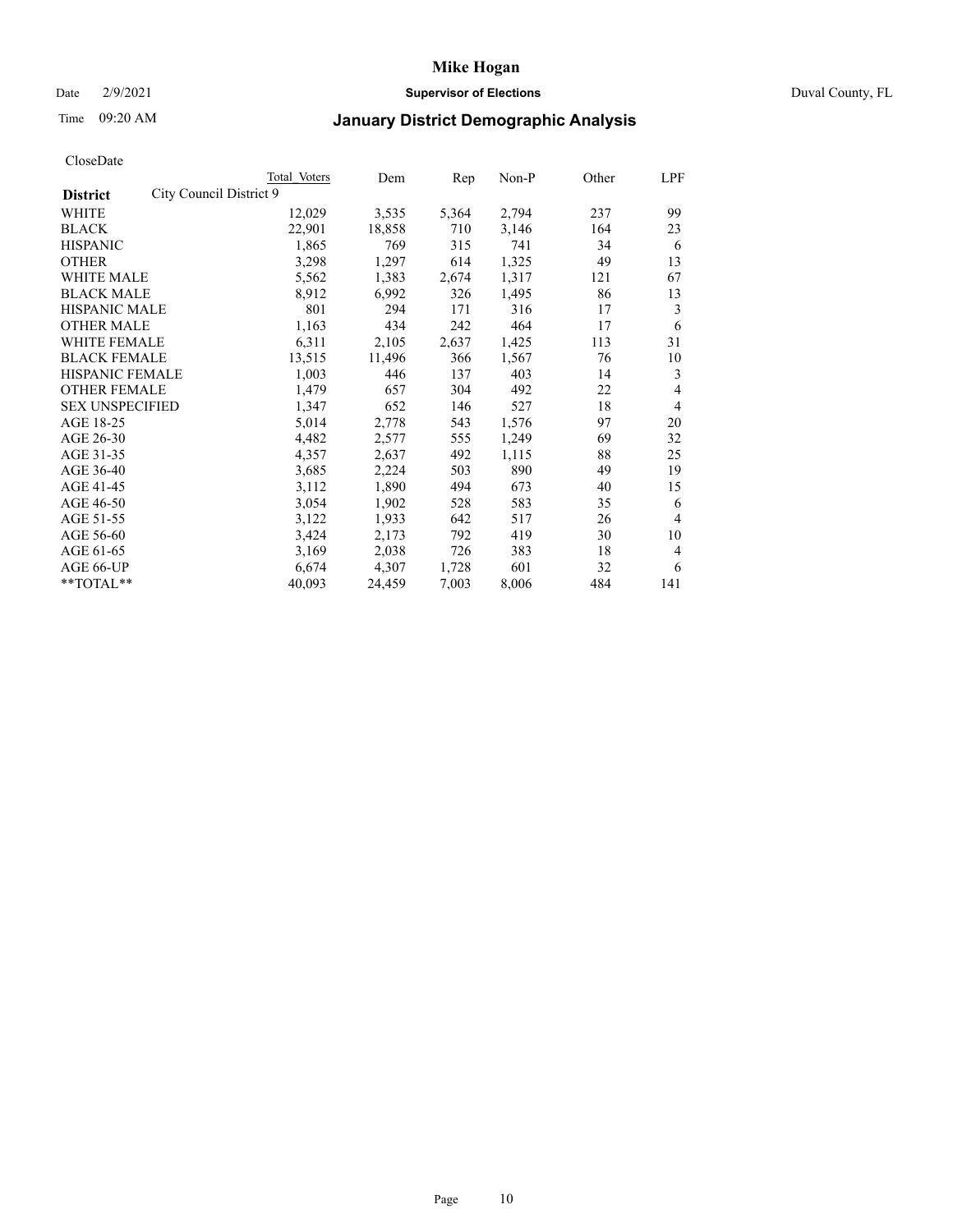### Date 2/9/2021 **Supervisor of Elections** Duval County, FL

## Time 09:20 AM **January District Demographic Analysis**

|                                             | Total Voters | Dem    | Rep   | $Non-P$ | Other | LPF                     |
|---------------------------------------------|--------------|--------|-------|---------|-------|-------------------------|
| City Council District 10<br><b>District</b> |              |        |       |         |       |                         |
| WHITE                                       | 12,350       | 2,902  | 6,516 | 2,662   | 198   | 72                      |
| <b>BLACK</b>                                | 26,651       | 22,461 | 754   | 3,233   | 191   | 12                      |
| <b>HISPANIC</b>                             | 2,106        | 913    | 400   | 759     | 27    | 7                       |
| <b>OTHER</b>                                | 3,574        | 1,383  | 808   | 1,339   | 34    | 10                      |
| <b>WHITE MALE</b>                           | 5,706        | 1,139  | 3,152 | 1,269   | 92    | 54                      |
| <b>BLACK MALE</b>                           | 10,544       | 8,396  | 401   | 1,640   | 99    | 8                       |
| <b>HISPANIC MALE</b>                        | 945          | 349    | 213   | 364     | 14    | 5                       |
| <b>OTHER MALE</b>                           | 1,309        | 455    | 348   | 490     | 11    | 5                       |
| WHITE FEMALE                                | 6,479        | 1,722  | 3,290 | 1,345   | 104   | 18                      |
| <b>BLACK FEMALE</b>                         | 15,641       | 13,692 | 343   | 1,514   | 88    | 4                       |
| HISPANIC FEMALE                             | 1,112        | 540    | 181   | 376     | 13    | $\overline{2}$          |
| <b>OTHER FEMALE</b>                         | 1,563        | 678    | 372   | 495     | 15    | $\overline{\mathbf{3}}$ |
| <b>SEX UNSPECIFIED</b>                      | 1,382        | 688    | 178   | 500     | 14    | $\overline{2}$          |
| AGE 18-25                                   | 5,280        | 2,897  | 629   | 1,644   | 94    | 16                      |
| AGE 26-30                                   | 4,252        | 2,391  | 612   | 1,167   | 61    | 21                      |
| AGE 31-35                                   | 4,150        | 2,457  | 598   | 1,027   | 50    | 18                      |
| AGE 36-40                                   | 3,699        | 2,283  | 549   | 813     | 45    | 9                       |
| AGE 41-45                                   | 3,417        | 2,147  | 569   | 656     | 39    | 6                       |
| AGE 46-50                                   | 3,612        | 2,247  | 698   | 612     | 45    | 10                      |
| AGE 51-55                                   | 3,491        | 2,207  | 741   | 508     | 26    | 9                       |
| AGE 56-60                                   | 4,002        | 2,518  | 918   | 537     | 25    | 4                       |
| AGE 61-65                                   | 3,718        | 2,306  | 961   | 422     | 28    | 1                       |
| AGE 66-UP                                   | 9,060        | 6,206  | 2,203 | 607     | 37    | 7                       |
| $*$ $TOTAL**$                               | 44,681       | 27,659 | 8,478 | 7,993   | 450   | 101                     |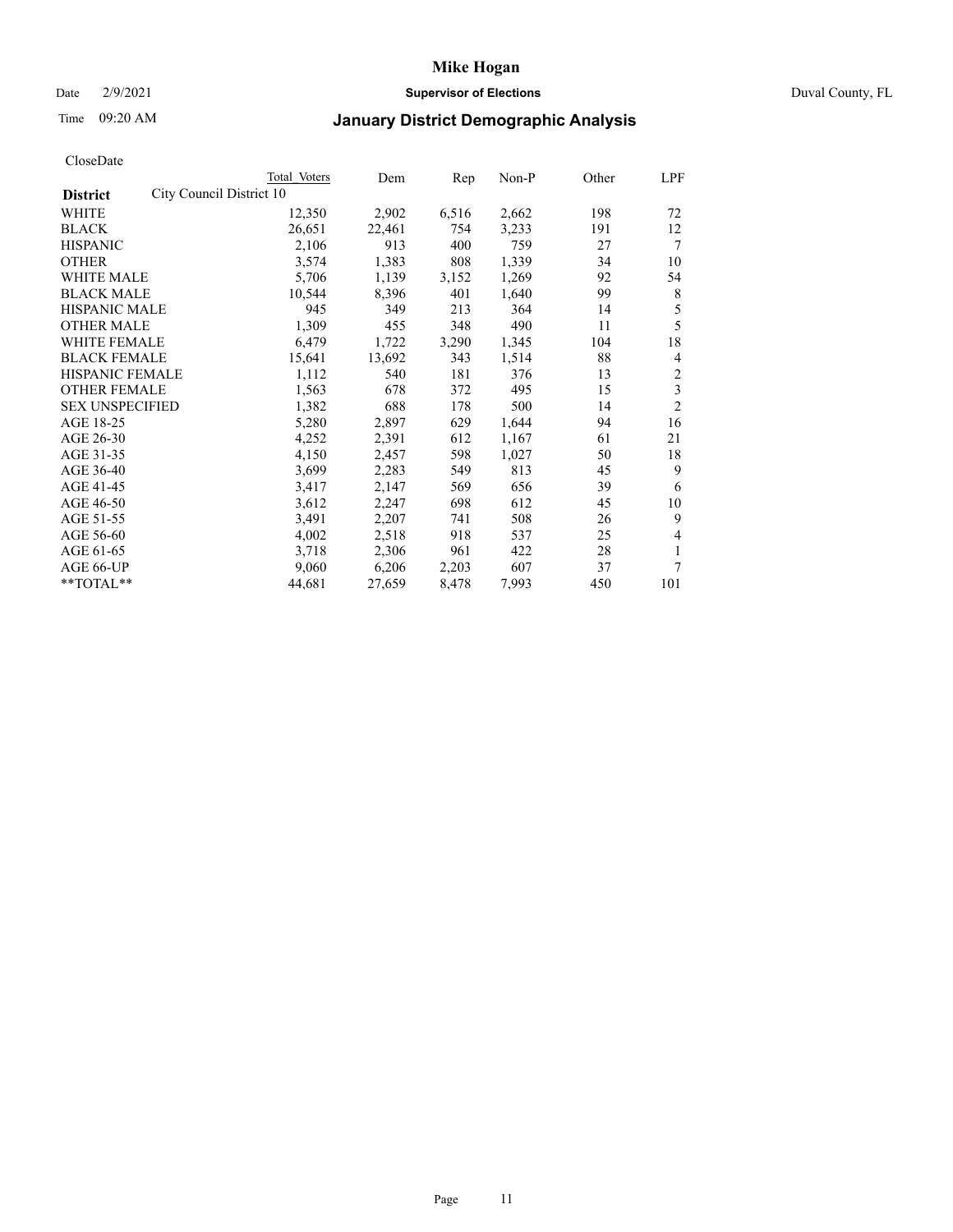### Date 2/9/2021 **Supervisor of Elections** Duval County, FL

# Time 09:20 AM **January District Demographic Analysis**

|                                             | Total Voters | Dem    | Rep    | $Non-P$ | Other | LPF |
|---------------------------------------------|--------------|--------|--------|---------|-------|-----|
| City Council District 11<br><b>District</b> |              |        |        |         |       |     |
| WHITE                                       | 36,960       | 8,788  | 18,879 | 8,321   | 754   | 218 |
| <b>BLACK</b>                                | 8,977        | 6,531  | 389    | 1,879   | 162   | 16  |
| <b>HISPANIC</b>                             | 4,515        | 1,691  | 1,153  | 1,586   | 59    | 26  |
| <b>OTHER</b>                                | 7,705        | 2,623  | 1,878  | 3,055   | 120   | 29  |
| WHITE MALE                                  | 16,920       | 3,380  | 8,980  | 4,101   | 316   | 143 |
| <b>BLACK MALE</b>                           | 3,704        | 2,428  | 204    | 991     | 75    | 6   |
| <b>HISPANIC MALE</b>                        | 2,019        | 676    | 551    | 751     | 24    | 17  |
| <b>OTHER MALE</b>                           | 3,121        | 933    | 820    | 1,300   | 47    | 21  |
| <b>WHITE FEMALE</b>                         | 19,643       | 5,313  | 9,738  | 4,093   | 426   | 73  |
| <b>BLACK FEMALE</b>                         | 5,141        | 4,012  | 177    | 857     | 85    | 10  |
| HISPANIC FEMALE                             | 2,421        | 979    | 587    | 813     | 34    | 8   |
| <b>OTHER FEMALE</b>                         | 3,613        | 1,418  | 861    | 1,271   | 57    | 6   |
| <b>SEX UNSPECIFIED</b>                      | 1,575        | 494    | 381    | 664     | 31    | 5   |
| AGE 18-25                                   | 8,094        | 3,024  | 2,379  | 2,370   | 260   | 61  |
| AGE 26-30                                   | 7,313        | 2,638  | 2,172  | 2,259   | 185   | 59  |
| AGE 31-35                                   | 6,075        | 2,223  | 1,834  | 1,838   | 126   | 54  |
| AGE 36-40                                   | 5,008        | 1,740  | 1,576  | 1,580   | 77    | 35  |
| AGE 41-45                                   | 4,470        | 1,576  | 1,497  | 1,310   | 63    | 24  |
| AGE 46-50                                   | 4,637        | 1,459  | 1,832  | 1,235   | 85    | 26  |
| AGE 51-55                                   | 4,380        | 1,372  | 1,871  | 1,066   | 65    | 6   |
| AGE 56-60                                   | 4,521        | 1,376  | 2,134  | 944     | 60    | 7   |
| AGE 61-65                                   | 3,785        | 1,161  | 1,856  | 708     | 56    | 4   |
| AGE 66-UP                                   | 9,874        | 3,064  | 5,148  | 1,531   | 118   | 13  |
| $*$ $TOTAL**$                               | 58,157       | 19,633 | 22,299 | 14,841  | 1,095 | 289 |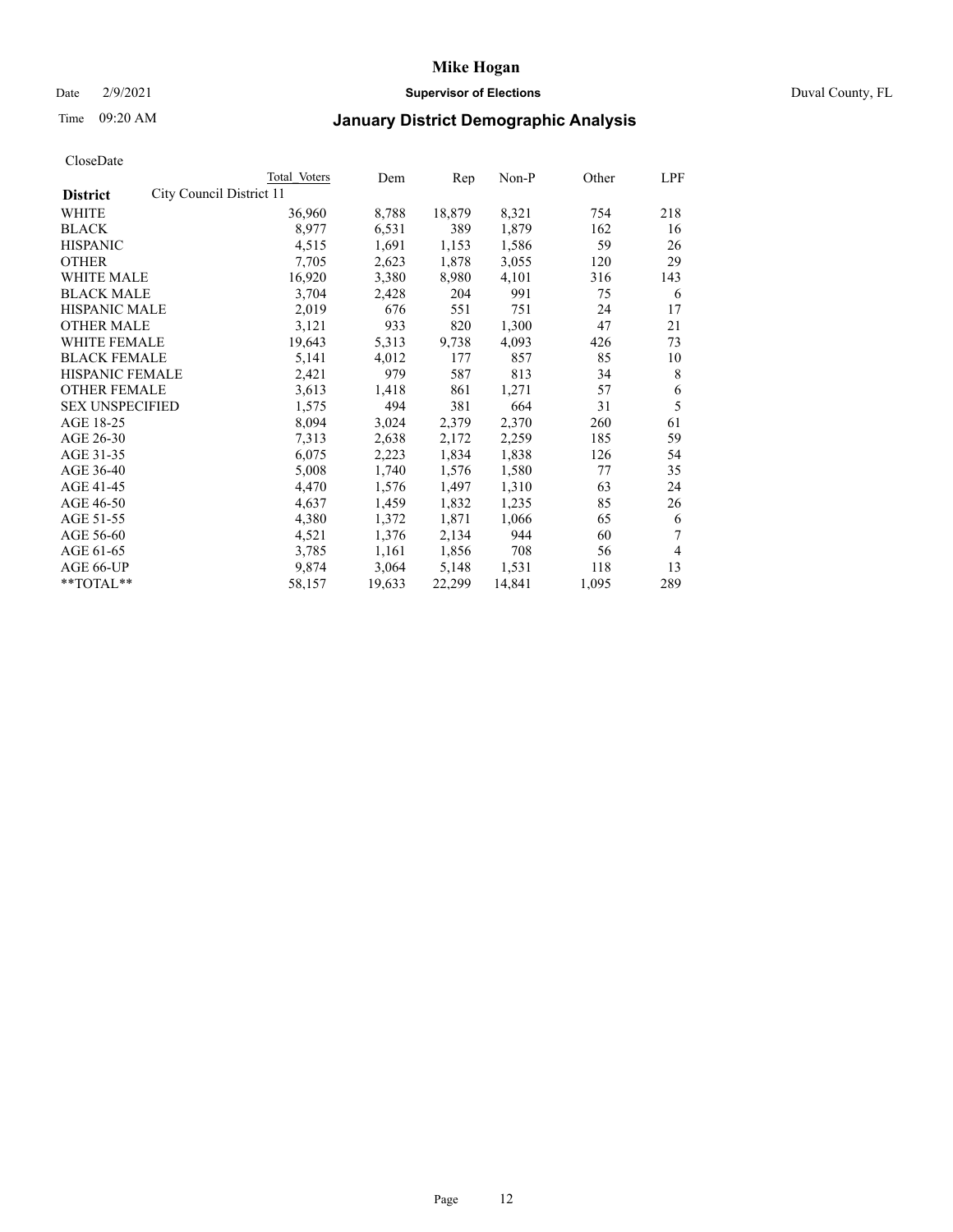### Date 2/9/2021 **Supervisor of Elections** Duval County, FL

# Time 09:20 AM **January District Demographic Analysis**

|                                             | Total Voters | Dem    | Rep    | $Non-P$ | Other | LPF            |
|---------------------------------------------|--------------|--------|--------|---------|-------|----------------|
| City Council District 12<br><b>District</b> |              |        |        |         |       |                |
| WHITE                                       | 26,374       | 4,501  | 16,663 | 4,745   | 330   | 135            |
| <b>BLACK</b>                                | 14,490       | 11,461 | 571    | 2,300   | 146   | 12             |
| <b>HISPANIC</b>                             | 2,808        | 1,060  | 687    | 1,025   | 29    | 7              |
| <b>OTHER</b>                                | 3,914        | 1,202  | 1,224  | 1,410   | 70    | 8              |
| <b>WHITE MALE</b>                           | 12,428       | 1,767  | 8,146  | 2,275   | 158   | 82             |
| <b>BLACK MALE</b>                           | 6,018        | 4,462  | 325    | 1,148   | 77    | 6              |
| <b>HISPANIC MALE</b>                        | 1,322        | 468    | 374    | 464     | 12    | 4              |
| <b>OTHER MALE</b>                           | 1,407        | 394    | 495    | 493     | 21    | 4              |
| WHITE FEMALE                                | 13,604       | 2,680  | 8,315  | 2,387   | 170   | 52             |
| <b>BLACK FEMALE</b>                         | 8,205        | 6,803  | 235    | 1,092   | 69    | 6              |
| <b>HISPANIC FEMALE</b>                      | 1,425        | 565    | 303    | 537     | 17    | 3              |
| <b>OTHER FEMALE</b>                         | 1,824        | 626    | 573    | 585     | 38    | $\overline{c}$ |
| <b>SEX UNSPECIFIED</b>                      | 1,351        | 459    | 379    | 497     | 13    | 3              |
| AGE 18-25                                   | 5,637        | 2,139  | 1,670  | 1,677   | 129   | 22             |
| AGE 26-30                                   | 4,315        | 1,513  | 1,399  | 1,277   | 94    | 32             |
| AGE 31-35                                   | 4,336        | 1,631  | 1,431  | 1,192   | 62    | 20             |
| AGE 36-40                                   | 4,180        | 1,641  | 1,442  | 1,022   | 53    | 22             |
| AGE 41-45                                   | 3,923        | 1,648  | 1,342  | 868     | 44    | 21             |
| AGE 46-50                                   | 4,121        | 1,660  | 1,630  | 759     | 58    | 14             |
| AGE 51-55                                   | 4,356        | 1,798  | 1,803  | 706     | 38    | 11             |
| AGE 56-60                                   | 4,694        | 1,778  | 2,212  | 675     | 23    | 6              |
| AGE 61-65                                   | 3,986        | 1,549  | 1,903  | 501     | 24    | 9              |
| AGE 66-UP                                   | 8,038        | 2,867  | 4,313  | 803     | 50    | 5              |
| $*$ $TOTAL**$                               | 47,586       | 18,224 | 19,145 | 9,480   | 575   | 162            |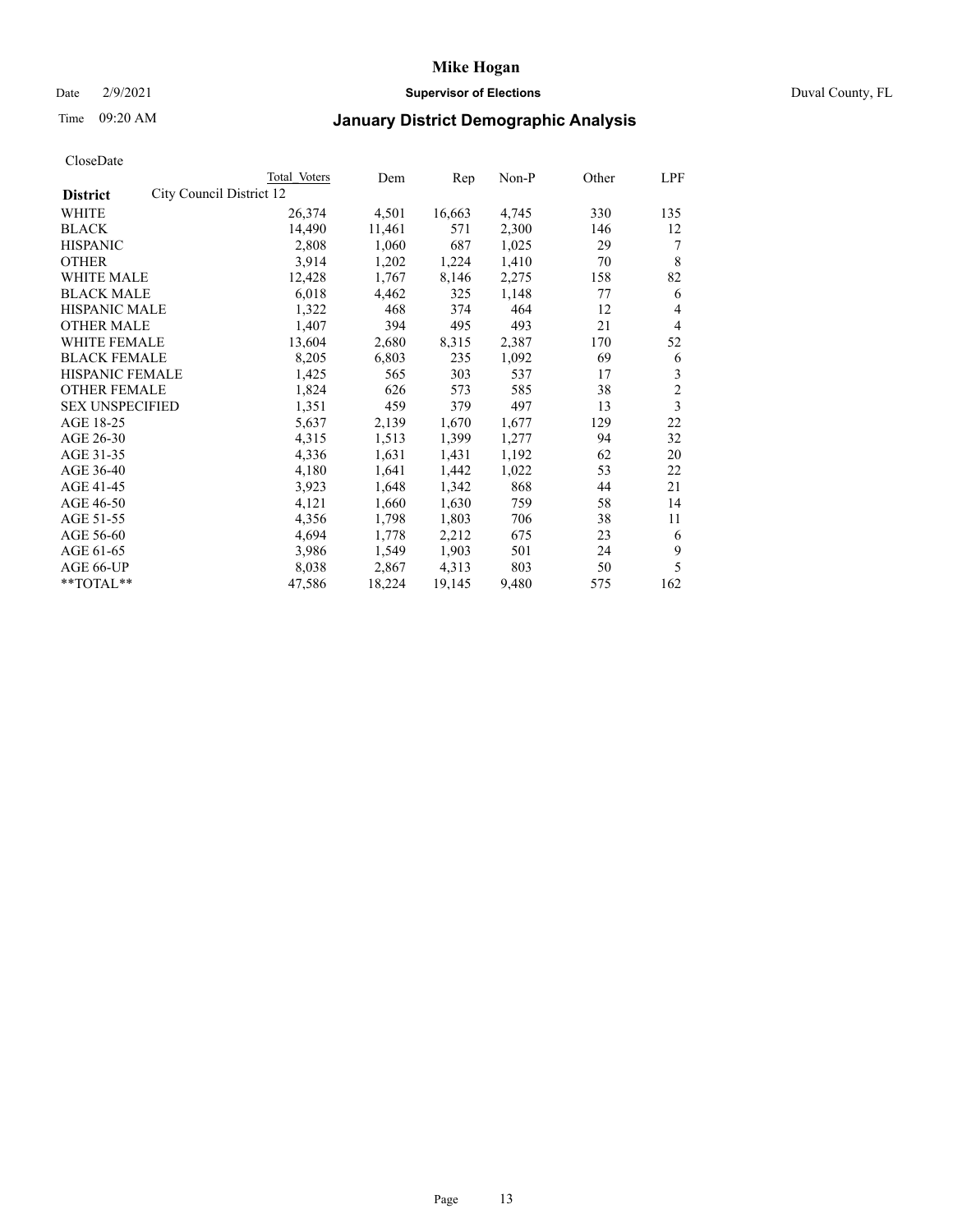### Date 2/9/2021 **Supervisor of Elections** Duval County, FL

# Time 09:20 AM **January District Demographic Analysis**

| Total Voters | Dem                      | Rep    | $Non-P$ | Other | LPF |
|--------------|--------------------------|--------|---------|-------|-----|
|              |                          |        |         |       |     |
| 42,207       | 10,397                   | 21,740 | 9,211   | 622   | 237 |
| 2,661        | 1,923                    | 161    | 532     | 37    | 8   |
| 1,657        | 601                      | 517    | 497     | 28    | 14  |
| 3,177        | 840                      | 1,083  | 1,162   | 66    | 26  |
| 20,312       | 3,993                    | 11,008 | 4,857   | 291   | 163 |
| 1,180        | 759                      | 91     | 304     | 21    | 5   |
| 755          | 219                      | 265    | 252     | 12    | 7   |
| 1,170        | 277                      | 429    | 428     | 24    | 12  |
| 21,472       | 6,304                    | 10,529 | 4,239   | 327   | 73  |
| 1,437        | 1,132                    | 68     | 219     | 16    | 2   |
| 866          | 368                      | 240    | 236     | 16    | 6   |
| 1,363        | 411                      | 493    | 423     | 26    | 10  |
| 1,144        | 298                      | 378    | 441     | 20    | 7   |
| 4,899        | 1,388                    | 1,872  | 1,458   | 139   | 42  |
| 4,718        | 1,281                    | 1,865  | 1,427   | 102   | 43  |
| 4,735        | 1,279                    | 1,832  | 1,479   | 99    | 46  |
| 4,403        | 1,171                    | 1,782  | 1,323   | 77    | 50  |
| 3,710        | 979                      | 1,574  | 1,076   | 55    | 26  |
| 3,849        | 952                      | 1,869  | 949     | 53    | 26  |
| 3,821        | 888                      | 2,117  | 751     | 47    | 18  |
| 4,546        | 1,116                    | 2,546  | 809     | 62    | 13  |
| 4,307        | 1,285                    | 2,285  | 685     | 43    | 9   |
| 10,714       | 3,422                    | 5,759  | 1,445   | 76    | 12  |
| 49,702       | 13,761                   | 23,501 | 11,402  | 753   | 285 |
|              | City Council District 13 |        |         |       |     |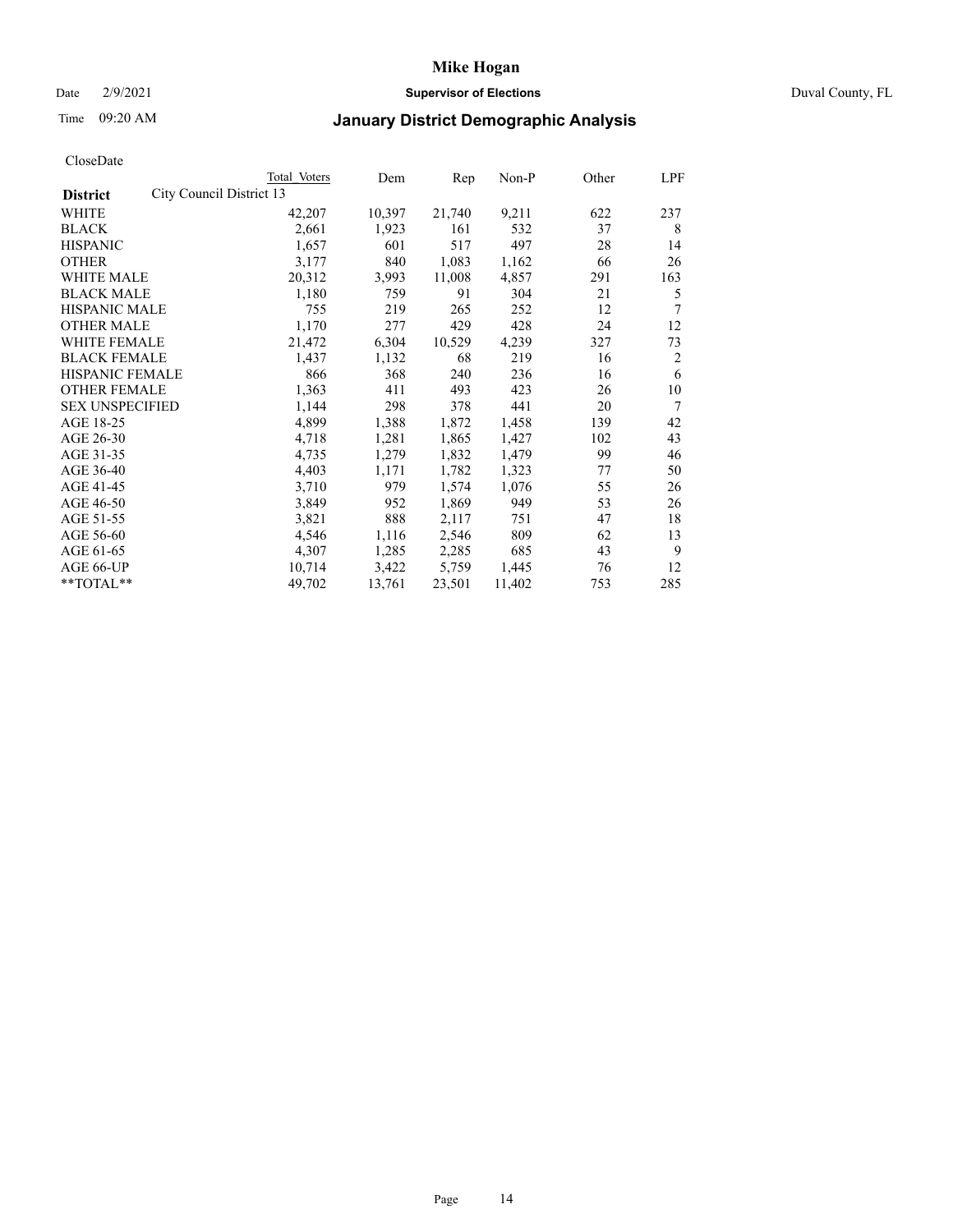### Date 2/9/2021 **Supervisor of Elections** Duval County, FL

# Time 09:20 AM **January District Demographic Analysis**

|                                             | Total Voters | Dem    | Rep    | $Non-P$ | Other | <b>LPF</b> |
|---------------------------------------------|--------------|--------|--------|---------|-------|------------|
| City Council District 14<br><b>District</b> |              |        |        |         |       |            |
| WHITE                                       | 34,270       | 10,356 | 16,692 | 6,456   | 540   | 226        |
| <b>BLACK</b>                                | 7,755        | 5,926  | 355    | 1,365   | 98    | 11         |
| <b>HISPANIC</b>                             | 2,850        | 1,205  | 666    | 914     | 51    | 14         |
| <b>OTHER</b>                                | 4,040        | 1,304  | 1,116  | 1,508   | 94    | 18         |
| WHITE MALE                                  | 15,959       | 4,130  | 8,147  | 3,287   | 242   | 153        |
| <b>BLACK MALE</b>                           | 3,189        | 2,249  | 195    | 681     | 56    | 8          |
| <b>HISPANIC MALE</b>                        | 1,296        | 497    | 338    | 437     | 19    | 5          |
| <b>OTHER MALE</b>                           | 1,548        | 457    | 479    | 569     | 33    | 10         |
| WHITE FEMALE                                | 17,948       | 6,135  | 8,367  | 3,081   | 293   | 72         |
| <b>BLACK FEMALE</b>                         | 4,432        | 3,584  | 150    | 653     | 42    | 3          |
| HISPANIC FEMALE                             | 1,495        | 682    | 313    | 462     | 31    | 7          |
| <b>OTHER FEMALE</b>                         | 1,807        | 655    | 507    | 598     | 44    | 3          |
| <b>SEX UNSPECIFIED</b>                      | 1,241        | 402    | 333    | 475     | 23    | 8          |
| AGE 18-25                                   | 4,710        | 1,849  | 1,243  | 1,438   | 144   | 36         |
| AGE 26-30                                   | 5,206        | 2,095  | 1,477  | 1,467   | 130   | 37         |
| AGE 31-35                                   | 5,464        | 2,206  | 1,619  | 1,476   | 106   | 57         |
| AGE 36-40                                   | 4,522        | 1,859  | 1,303  | 1,219   | 86    | 55         |
| AGE 41-45                                   | 3,735        | 1,417  | 1,224  | 985     | 77    | 32         |
| AGE 46-50                                   | 3,615        | 1,345  | 1,475  | 726     | 52    | 17         |
| AGE 51-55                                   | 3,779        | 1,377  | 1,609  | 737     | 48    | 8          |
| AGE 56-60                                   | 4,097        | 1,490  | 1,935  | 632     | 30    | 10         |
| AGE 61-65                                   | 4,060        | 1,538  | 1,963  | 513     | 38    | 8          |
| AGE 66-UP                                   | 9,727        | 3,615  | 4,981  | 1,050   | 72    | 9          |
| **TOTAL**                                   | 48,915       | 18,791 | 18,829 | 10,243  | 783   | 269        |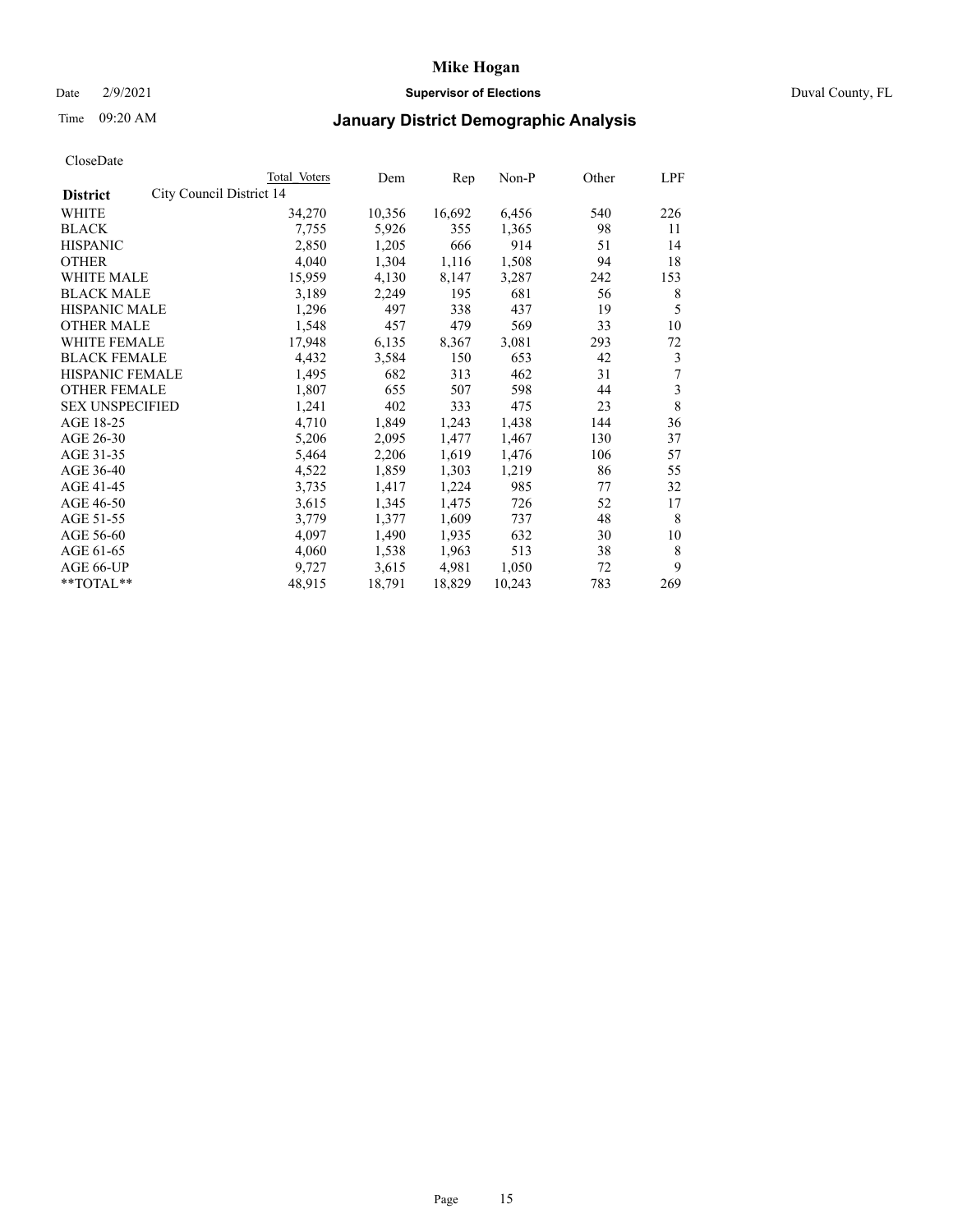### Date 2/9/2021 **Supervisor of Elections** Duval County, FL

# Time 09:20 AM **January District Demographic Analysis**

|                        |               | Total Voters | Dem      | <u>Rep</u> | Non-P    | Other | LPF      |
|------------------------|---------------|--------------|----------|------------|----------|-------|----------|
| <b>District</b>        | Isle of Palms |              |          |            |          |       |          |
| WHITE                  |               | 984          | 120      | 700        | 157      | 6     |          |
| <b>BLACK</b>           |               | $\Omega$     | $\theta$ | $\theta$   | $\theta$ | 0     | $\Omega$ |
| <b>HISPANIC</b>        |               | 17           | 3        | 7          | 5        | 2     | $\theta$ |
| <b>OTHER</b>           |               | 45           | 4        | 27         | 13       |       | $\Omega$ |
| WHITE MALE             |               | 503          | 44       | 374        | 84       |       | 0        |
| <b>BLACK MALE</b>      |               | $\theta$     | $\theta$ | $\theta$   | $\theta$ | 0     | $\Omega$ |
| <b>HISPANIC MALE</b>   |               | 7            | 0        | 4          | 2        |       | $\Omega$ |
| <b>OTHER MALE</b>      |               | 14           |          | 7          | 6        | 0     | 0        |
| <b>WHITE FEMALE</b>    |               | 477          | 76       | 322        | 73       | 5     |          |
| <b>BLACK FEMALE</b>    |               | $\Omega$     | $\theta$ | $\theta$   | 0        |       | 0        |
| <b>HISPANIC FEMALE</b> |               | 10           | 3        | 3          | 3        |       | $\Omega$ |
| <b>OTHER FEMALE</b>    |               | 19           | 3        | 12         | 3        |       | $\Omega$ |
| <b>SEX UNSPECIFIED</b> |               | 16           | 0        | 12         |          |       | $\Omega$ |
| AGE 18-25              |               | 102          | 11       | 67         | 23       |       | $\Omega$ |
| AGE 26-30              |               | 48           | 4        | 33         | 11       | 0     | $\Omega$ |
| AGE 31-35              |               | 65           | 8        | 41         | 15       |       | 0        |
| AGE 36-40              |               | 84           | 8        | 56         | 17       | 2     |          |
| AGE 41-45              |               | 114          | 10       | 71         | 32       |       | 0        |
| AGE 46-50              |               | 115          | 13       | 82         | 19       |       | $\theta$ |
| AGE 51-55              |               | 95           | 7        | 73         | 15       | 0     | $\Omega$ |
| AGE 56-60              |               | 130          | 17       | 90         | 21       | 2     | $\Omega$ |
| AGE 61-65              |               | 73           | 8        | 57         | 8        | 0     | $\Omega$ |
| AGE 66-UP              |               | 220          | 41       | 164        | 14       |       | 0        |
| **TOTAL**              |               | 1,046        | 127      | 734        | 175      | 9     |          |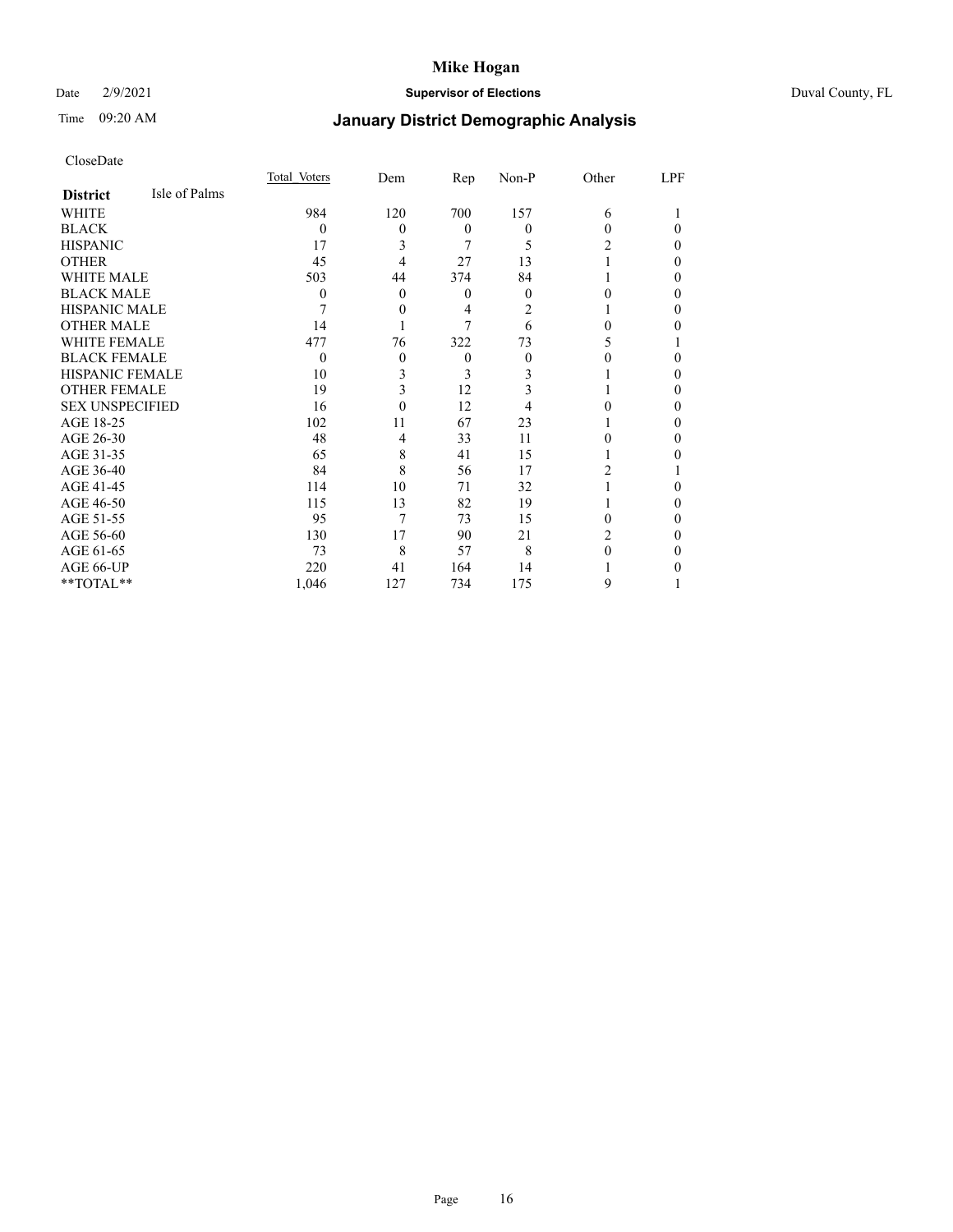### Date 2/9/2021 **Supervisor of Elections** Duval County, FL

# Time 09:20 AM **January District Demographic Analysis**

|                                           | Total Voters | Dem   | Rep   | $Non-P$ | Other          | <u>LPF</u>     |
|-------------------------------------------|--------------|-------|-------|---------|----------------|----------------|
| <b>Bartram Springs</b><br><b>District</b> |              |       |       |         |                |                |
| <b>WHITE</b>                              | 2,108        | 413   | 1,138 | 506     | 31             | 20             |
| <b>BLACK</b>                              | 533          | 401   | 28    | 99      | 5              | $\Omega$       |
| <b>HISPANIC</b>                           | 262          | 98    | 69    | 92      | 1              | 2              |
| <b>OTHER</b>                              | 484          | 160   | 141   | 173     | 9              |                |
| <b>WHITE MALE</b>                         | 987          | 148   | 554   | 255     | 15             | 15             |
| <b>BLACK MALE</b>                         | 238          | 163   | 20    | 50      | 5              | $\overline{0}$ |
| <b>HISPANIC MALE</b>                      | 126          | 40    | 34    | 50      | $\theta$       | 2              |
| <b>OTHER MALE</b>                         | 204          | 62    | 65    | 75      | 2              | $\theta$       |
| <b>WHITE FEMALE</b>                       | 1,102        | 262   | 574   | 245     | 16             | 5              |
| <b>BLACK FEMALE</b>                       | 291          | 234   | 8     | 49      | $\theta$       | $\theta$       |
| <b>HISPANIC FEMALE</b>                    | 131          | 55    | 34    | 41      | 1              | 0              |
| <b>OTHER FEMALE</b>                       | 227          | 83    | 65    | 72      | 6              |                |
| <b>SEX UNSPECIFIED</b>                    | 81           | 25    | 22    | 33      | 1              | 0              |
| AGE 18-25                                 | 387          | 136   | 123   | 114     | 12             | 2              |
| AGE 26-30                                 | 245          | 76    | 86    | 75      | 6              | $\mathfrak{2}$ |
| AGE 31-35                                 | 349          | 109   | 118   | 113     | 5              | 4              |
| AGE 36-40                                 | 388          | 98    | 163   | 120     | 4              | 3              |
| AGE 41-45                                 | 428          | 127   | 160   | 127     | 7              | 7              |
| AGE 46-50                                 | 401          | 127   | 174   | 96      | $\overline{c}$ | 2              |
| AGE 51-55                                 | 306          | 97    | 139   | 68      | 1              |                |
| AGE 56-60                                 | 285          | 96    | 136   | 49      | $\overline{c}$ | $\overline{2}$ |
| AGE 61-65                                 | 206          | 74    | 100   | 28      | $\overline{4}$ | $\theta$       |
| AGE 66-UP                                 | 392          | 132   | 177   | 80      | 3              | $\Omega$       |
| **TOTAL**                                 | 3,387        | 1,072 | 1,376 | 870     | 46             | 23             |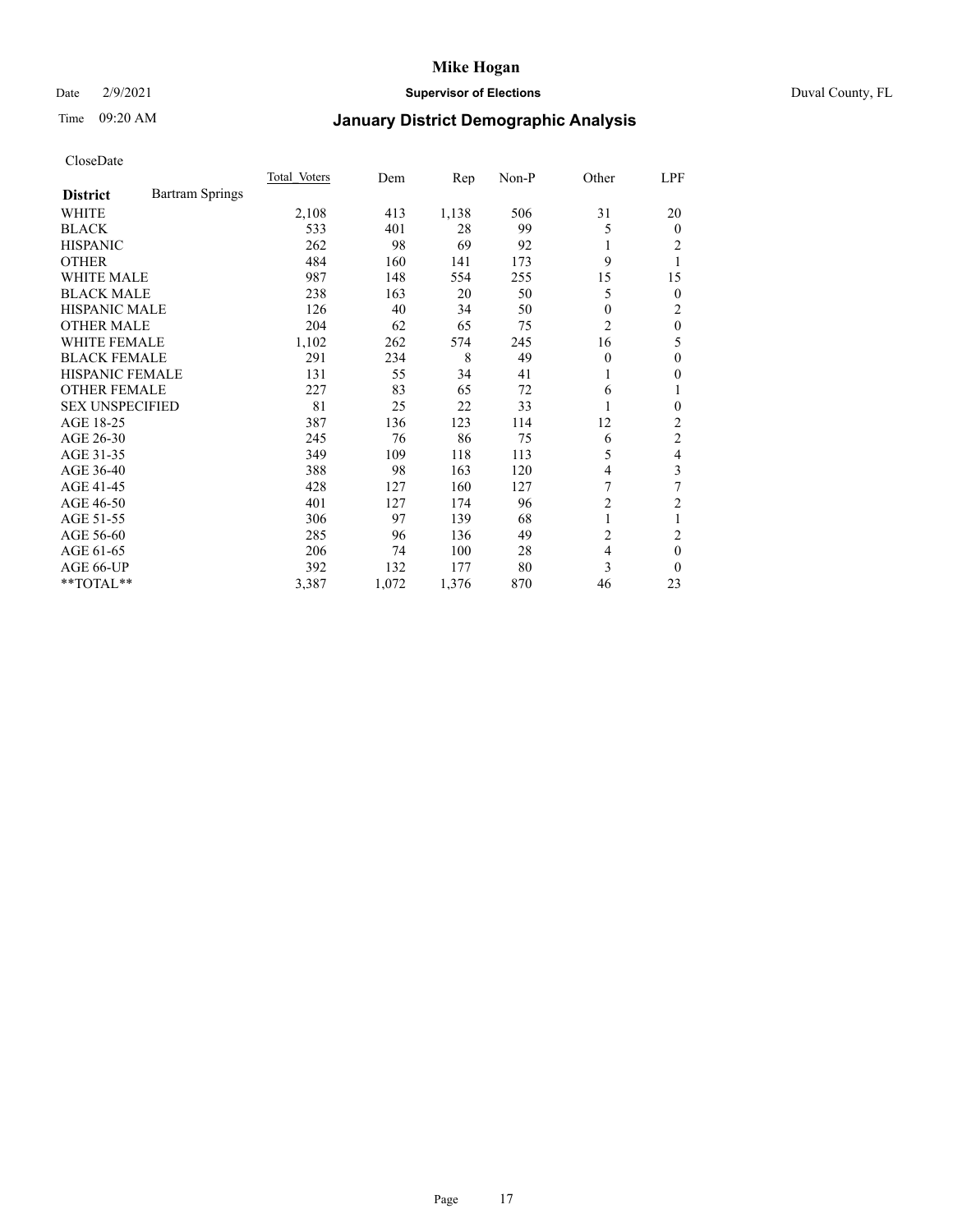### Date 2/9/2021 **Supervisor of Elections** Duval County, FL

# Time 09:20 AM **January District Demographic Analysis**

|                        |                 | Total Voters | Dem | Rep | Non-P | Other          | LPF            |
|------------------------|-----------------|--------------|-----|-----|-------|----------------|----------------|
| <b>District</b>        | Wynnfield Lakes |              |     |     |       |                |                |
| WHITE                  |                 | 539          | 110 | 289 | 124   | 9              |                |
| <b>BLACK</b>           |                 | 141          | 99  | 7   | 33    | $\overline{2}$ | 0              |
| <b>HISPANIC</b>        |                 | 90           | 25  | 31  | 31    | 3              | 0              |
| <b>OTHER</b>           |                 | 266          | 80  | 77  | 107   | 1              |                |
| <b>WHITE MALE</b>      |                 | 242          | 40  | 131 | 64    | 2              | 5              |
| <b>BLACK MALE</b>      |                 | 68           | 43  | 6   | 17    | $\overline{c}$ | $\Omega$       |
| <b>HISPANIC MALE</b>   |                 | 47           | 8   | 19  | 17    | 3              | 0              |
| <b>OTHER MALE</b>      |                 | 114          | 31  | 34  | 48    | 0              | 1              |
| <b>WHITE FEMALE</b>    |                 | 290          | 70  | 152 | 59    |                | $\overline{c}$ |
| <b>BLACK FEMALE</b>    |                 | 71           | 54  | 1   | 16    | $\theta$       | 0              |
| <b>HISPANIC FEMALE</b> |                 | 40           | 16  | 10  | 14    | 0              | 0              |
| <b>OTHER FEMALE</b>    |                 | 126          | 38  | 40  | 47    | 1              | 0              |
| <b>SEX UNSPECIFIED</b> |                 | 38           | 14  | 11  | 13    | $\theta$       | 0              |
| AGE 18-25              |                 | 152          | 47  | 49  | 53    | 3              | 0              |
| AGE 26-30              |                 | 98           | 23  | 40  | 32    | 2              |                |
| AGE 31-35              |                 | 125          | 38  | 47  | 36    | $\overline{c}$ | 2              |
| AGE 36-40              |                 | 137          | 30  | 51  | 50    | 3              | 3              |
| AGE 41-45              |                 | 123          | 34  | 51  | 35    | 3              | 0              |
| AGE 46-50              |                 | 102          | 33  | 44  | 24    | 1              | 0              |
| AGE 51-55              |                 | 74           | 32  | 26  | 13    |                | 2              |
| AGE 56-60              |                 | 59           | 20  | 22  | 17    | $\Omega$       | $\theta$       |
| AGE 61-65              |                 | 54           | 18  | 21  | 15    | $\theta$       | 0              |
| AGE 66-UP              |                 | 112          | 39  | 53  | 20    | $\theta$       | 0              |
| **TOTAL**              |                 | 1,036        | 314 | 404 | 295   | 15             | 8              |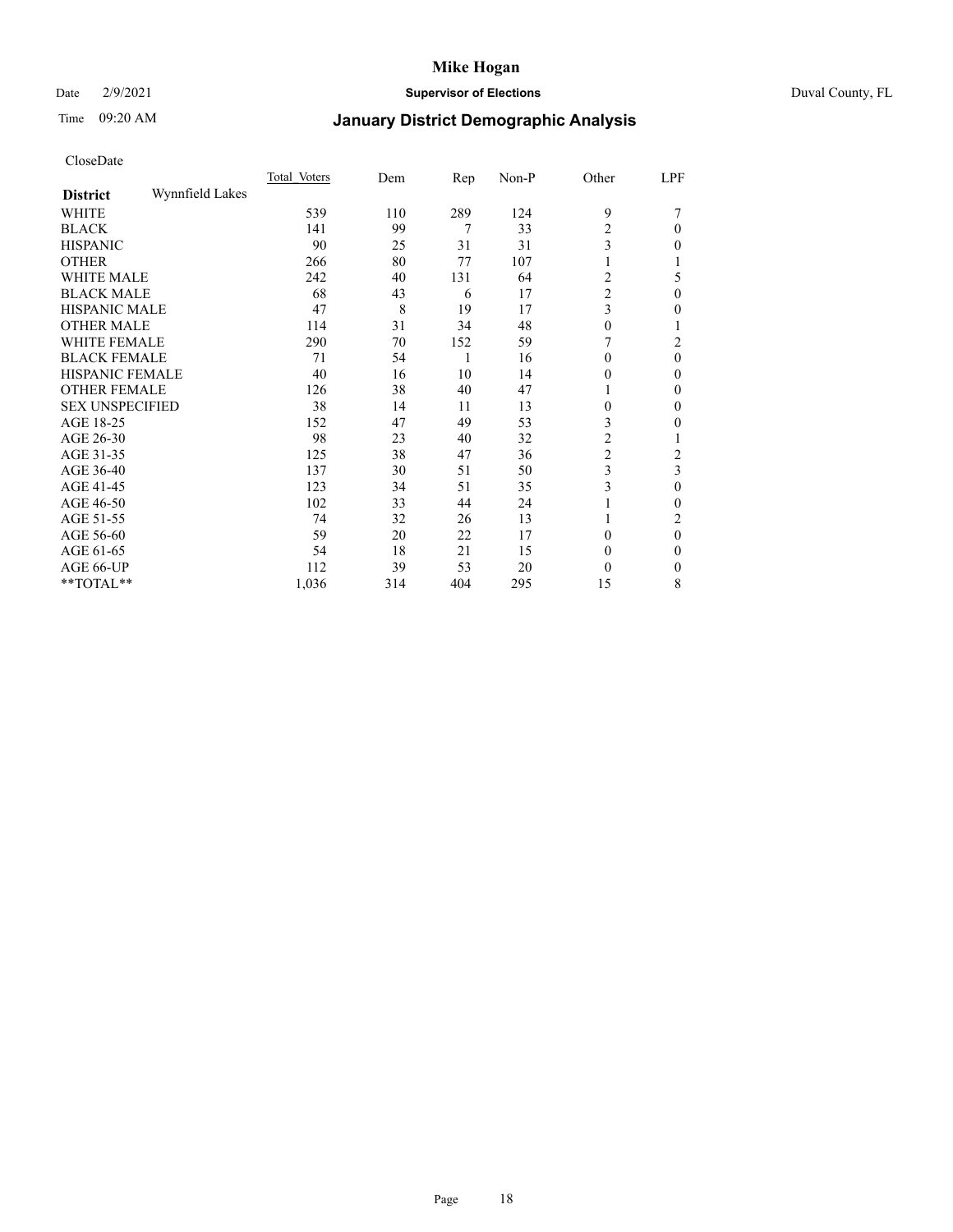### Date 2/9/2021 **Supervisor of Elections** Duval County, FL

# Time 09:20 AM **January District Demographic Analysis**

|                        |                  | Total Voters   | Dem            | Rep            | Non-P    | Other          | LPF |
|------------------------|------------------|----------------|----------------|----------------|----------|----------------|-----|
| <b>District</b>        | Harbour Waterway |                |                |                |          |                |     |
| <b>WHITE</b>           |                  | 253            | 39             | 176            | 36       | $\overline{c}$ | 0   |
| <b>BLACK</b>           |                  | 4              | 4              | $\theta$       | $\Omega$ | 0              | 0   |
| <b>HISPANIC</b>        |                  | 12             | 2              | 8              | 2        | 0              | 0   |
| <b>OTHER</b>           |                  | 16             | 6              | 5              | 5        |                | 0   |
| WHITE MALE             |                  | 120            | 12             | 88             | 19       |                |     |
| <b>BLACK MALE</b>      |                  | 2              | 2              | $\theta$       | 0        | 0              |     |
| <b>HISPANIC MALE</b>   |                  | 2              | 0              | 2              |          |                |     |
| <b>OTHER MALE</b>      |                  |                | 4              | $\overline{2}$ |          |                | 0   |
| <b>WHITE FEMALE</b>    |                  | 132            | 26             | 88             | 17       |                |     |
| <b>BLACK FEMALE</b>    |                  | $\overline{c}$ | $\overline{c}$ | $\theta$       | 0        | 0              | 0   |
| <b>HISPANIC FEMALE</b> |                  | 10             | $\overline{2}$ | 6              | 2        |                |     |
| <b>OTHER FEMALE</b>    |                  | 8              |                | 3              | 4        |                | 0   |
| <b>SEX UNSPECIFIED</b> |                  | 2              | 2              | $\theta$       | 0        |                |     |
| AGE 18-25              |                  | 23             | 2              | 13             |          |                |     |
| AGE 26-30              |                  | 15             | 6              | 7              | 2        |                | 0   |
| AGE 31-35              |                  | 14             | 2              | 7              | 5        |                |     |
| AGE 36-40              |                  | 16             | 4              | 10             | 2        | 0              | 0   |
| AGE 41-45              |                  | 18             | 6              | 8              | 4        |                | 0   |
| AGE 46-50              |                  | 28             |                | 14             |          |                | 0   |
| AGE 51-55              |                  | 25             | 6              | 16             | 3        |                |     |
| AGE 56-60              |                  | 39             | 4              | 30             | 5        |                |     |
| AGE 61-65              |                  | 32             | 5              | 25             | 2        |                |     |
| AGE 66-UP              |                  | 75             | 9              | 59             | 6        |                |     |
| **TOTAL**              |                  | 285            | 51             | 189            | 43       | 2              | 0   |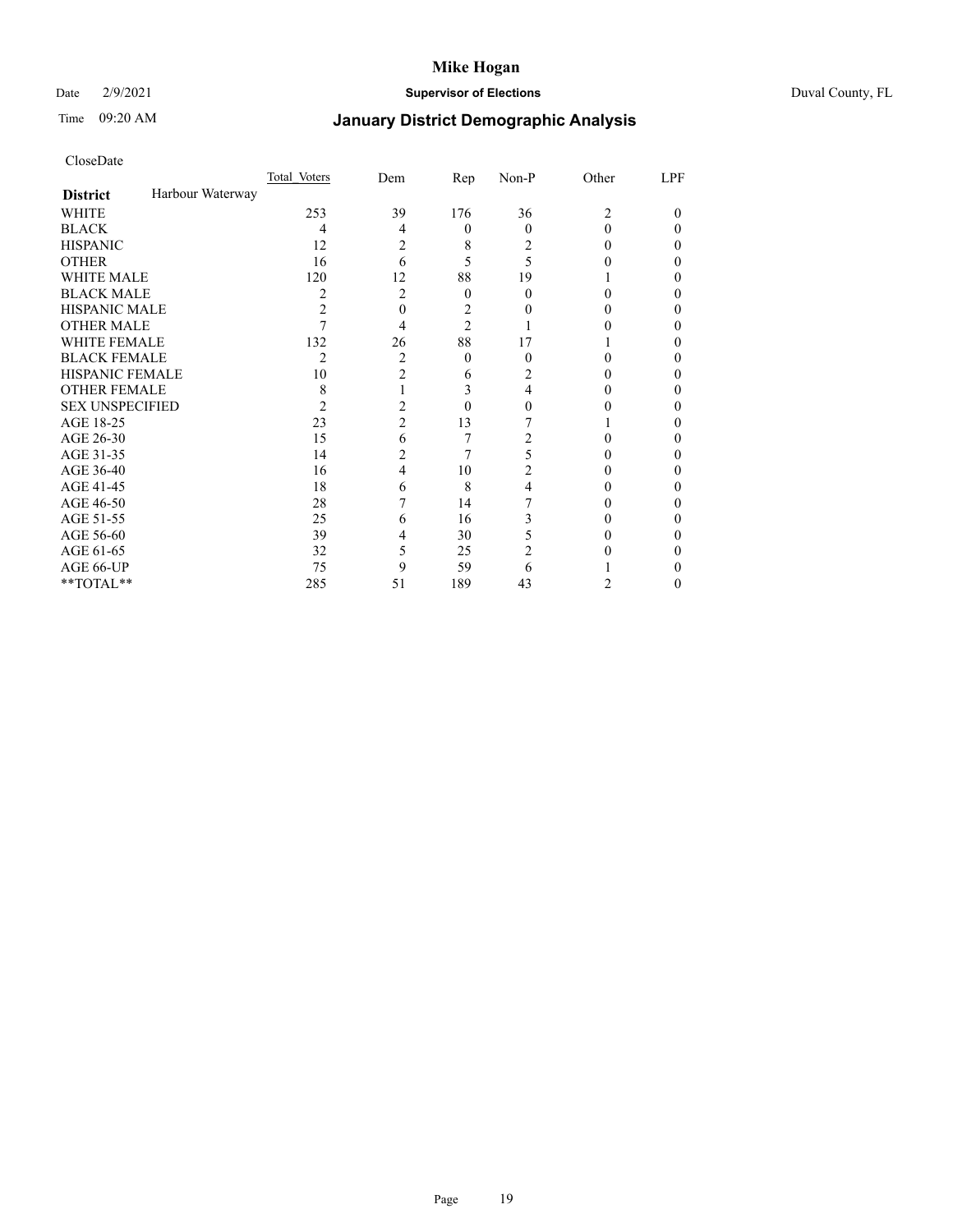### Date 2/9/2021 **Supervisor of Elections** Duval County, FL

# Time 09:20 AM **January District Demographic Analysis**

|                        |               | Total Voters | Dem            | Rep            | Non-P | Other        | LPF |
|------------------------|---------------|--------------|----------------|----------------|-------|--------------|-----|
| <b>District</b>        | Principle One |              |                |                |       |              |     |
| WHITE                  |               | 280          | 56             | 130            | 86    | 7            |     |
| <b>BLACK</b>           |               | 86           | 56             | $\overline{4}$ | 26    | 0            | 0   |
| <b>HISPANIC</b>        |               | 45           | 19             | 13             | 13    | 0            | 0   |
| <b>OTHER</b>           |               | 70           | 21             | 14             | 34    |              | 0   |
| <b>WHITE MALE</b>      |               | 141          | 21             | 62             | 52    | 5            |     |
| <b>BLACK MALE</b>      |               | 37           | 18             | 3              | 16    | 0            | 0   |
| <b>HISPANIC MALE</b>   |               | 14           | 7              | 4              | 3     | $_{0}$       | 0   |
| <b>OTHER MALE</b>      |               | 34           | 10             | 8              | 15    | 1            | 0   |
| <b>WHITE FEMALE</b>    |               | 137          | 35             | 68             | 32    | 2            | 0   |
| <b>BLACK FEMALE</b>    |               | 48           | 37             | 1              | 10    | $\theta$     | 0   |
| HISPANIC FEMALE        |               | 30           | 12             | 8              | 10    | 0            | 0   |
| <b>OTHER FEMALE</b>    |               | 30           | 10             | 5              | 15    | 0            | 0   |
| <b>SEX UNSPECIFIED</b> |               | 10           | $\overline{2}$ | $\overline{2}$ | 6     | 0            | 0   |
| AGE 18-25              |               | 60           | 20             | 14             | 24    | 2            | 0   |
| AGE 26-30              |               | 71           | 21             | 24             | 25    | $\mathbf{0}$ |     |
| AGE 31-35              |               | 78           | 28             | 21             | 26    | 3            | 0   |
| AGE 36-40              |               | 33           | 12             | 8              | 12    |              | 0   |
| AGE 41-45              |               | 36           | 8              | 17             | 11    | 0            | 0   |
| AGE 46-50              |               | 36           | 12             | 12             | 11    | 1            | 0   |
| AGE 51-55              |               | 29           | 12             | 5              | 12    | 0            | 0   |
| AGE 56-60              |               | 35           | 13             | 11             | 10    |              | 0   |
| AGE 61-65              |               | 30           | 7              | 15             | 8     | 0            | 0   |
| AGE 66-UP              |               | 73           | 19             | 34             | 20    | 0            | 0   |
| **TOTAL**              |               | 481          | 152            | 161            | 159   | 8            |     |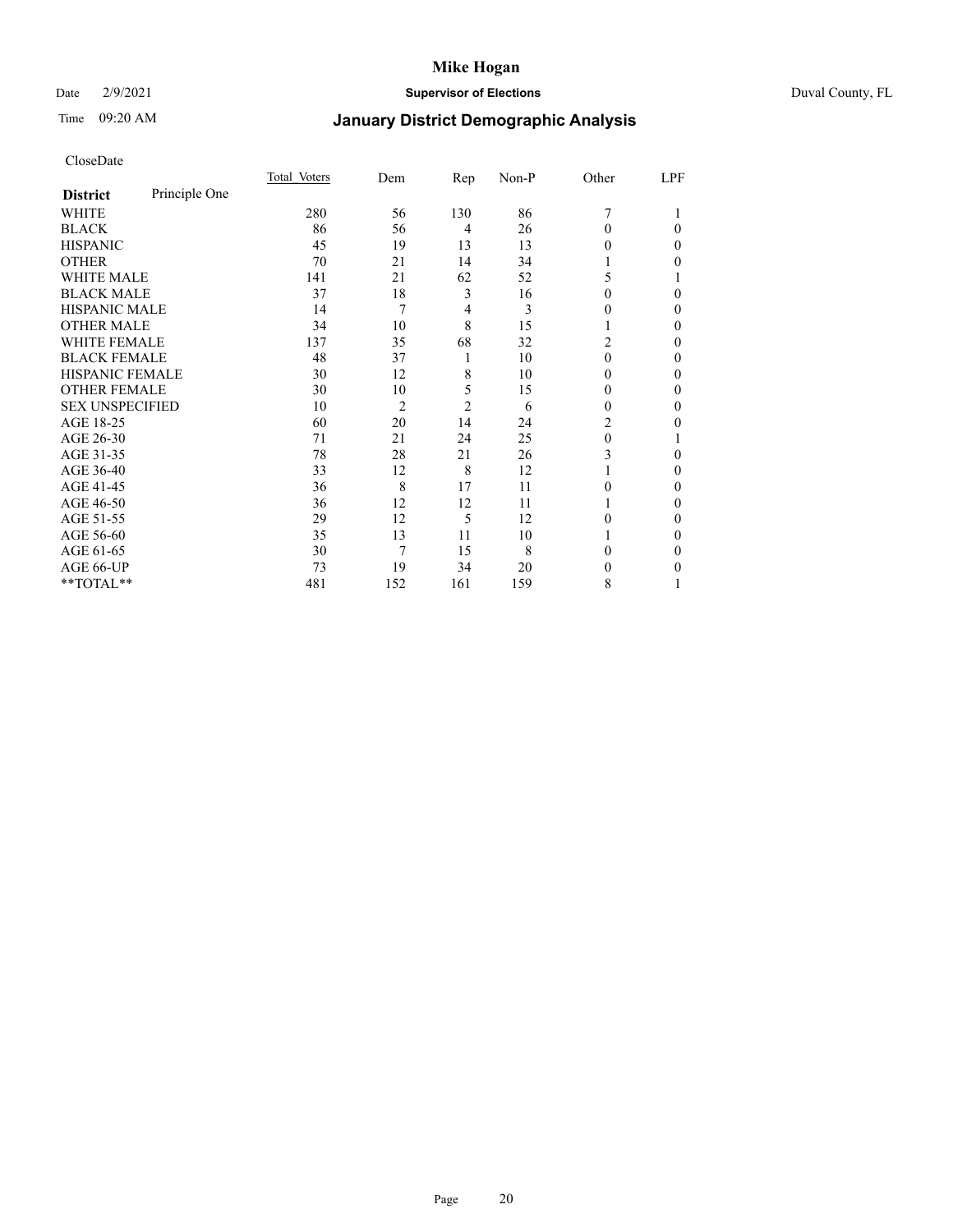### Date 2/9/2021 **Supervisor of Elections** Duval County, FL

# Time 09:20 AM **January District Demographic Analysis**

|                        |          | Total Voters | Dem | Rep   | Non-P | Other        | LPF            |
|------------------------|----------|--------------|-----|-------|-------|--------------|----------------|
| <b>District</b>        | Tolomato |              |     |       |       |              |                |
| WHITE                  |          | 1,715        | 378 | 947   | 338   | 46           | 6              |
| <b>BLACK</b>           |          | 83           | 56  | 6     | 18    | 3            | $\theta$       |
| <b>HISPANIC</b>        |          | 87           | 31  | 34    | 22    | 0            | $\mathbf{0}$   |
| <b>OTHER</b>           |          | 110          | 30  | 39    | 40    | $\theta$     | 1              |
| <b>WHITE MALE</b>      |          | 822          | 146 | 476   | 173   | 24           | 3              |
| <b>BLACK MALE</b>      |          | 43           | 27  | 3     | 11    | 2            | $\mathbf{0}$   |
| HISPANIC MALE          |          | 42           | 14  | 16    | 12    | 0            | $\theta$       |
| <b>OTHER MALE</b>      |          | 41           | 13  | 13    | 14    | 0            | 1              |
| <b>WHITE FEMALE</b>    |          | 884          | 231 | 465   | 163   | 22           | 3              |
| <b>BLACK FEMALE</b>    |          | 40           | 29  | 3     | 7     | 1            | $\theta$       |
| <b>HISPANIC FEMALE</b> |          | 44           | 17  | 18    | 9     | 0            | $\mathbf{0}$   |
| <b>OTHER FEMALE</b>    |          | 53           | 15  | 21    | 17    | 0            | $\mathbf{0}$   |
| <b>SEX UNSPECIFIED</b> |          | 26           | 3   | 11    | 12    | $\mathbf{0}$ | $\mathbf{0}$   |
| AGE 18-25              |          | 135          | 44  | 47    | 36    | 6            | $\overline{c}$ |
| AGE 26-30              |          | 84           | 18  | 33    | 31    |              | 1              |
| AGE 31-35              |          | 124          | 33  | 55    | 34    |              | 1              |
| AGE 36-40              |          | 132          | 36  | 53    | 41    |              | 1              |
| AGE 41-45              |          | 123          | 28  | 55    | 39    |              | $\mathbf{0}$   |
| AGE 46-50              |          | 114          | 33  | 45    | 29    | 7            | $\mathbf{0}$   |
| AGE 51-55              |          | 186          | 35  | 90    | 52    | 8            | 1              |
| AGE 56-60              |          | 212          | 48  | 126   | 32    | 5            | 1              |
| AGE 61-65              |          | 224          | 60  | 127   | 34    | 3            | $\theta$       |
| AGE 66-UP              |          | 661          | 160 | 395   | 90    | 16           | $\mathbf{0}$   |
| **TOTAL**              |          | 1,995        | 495 | 1,026 | 418   | 49           | 7              |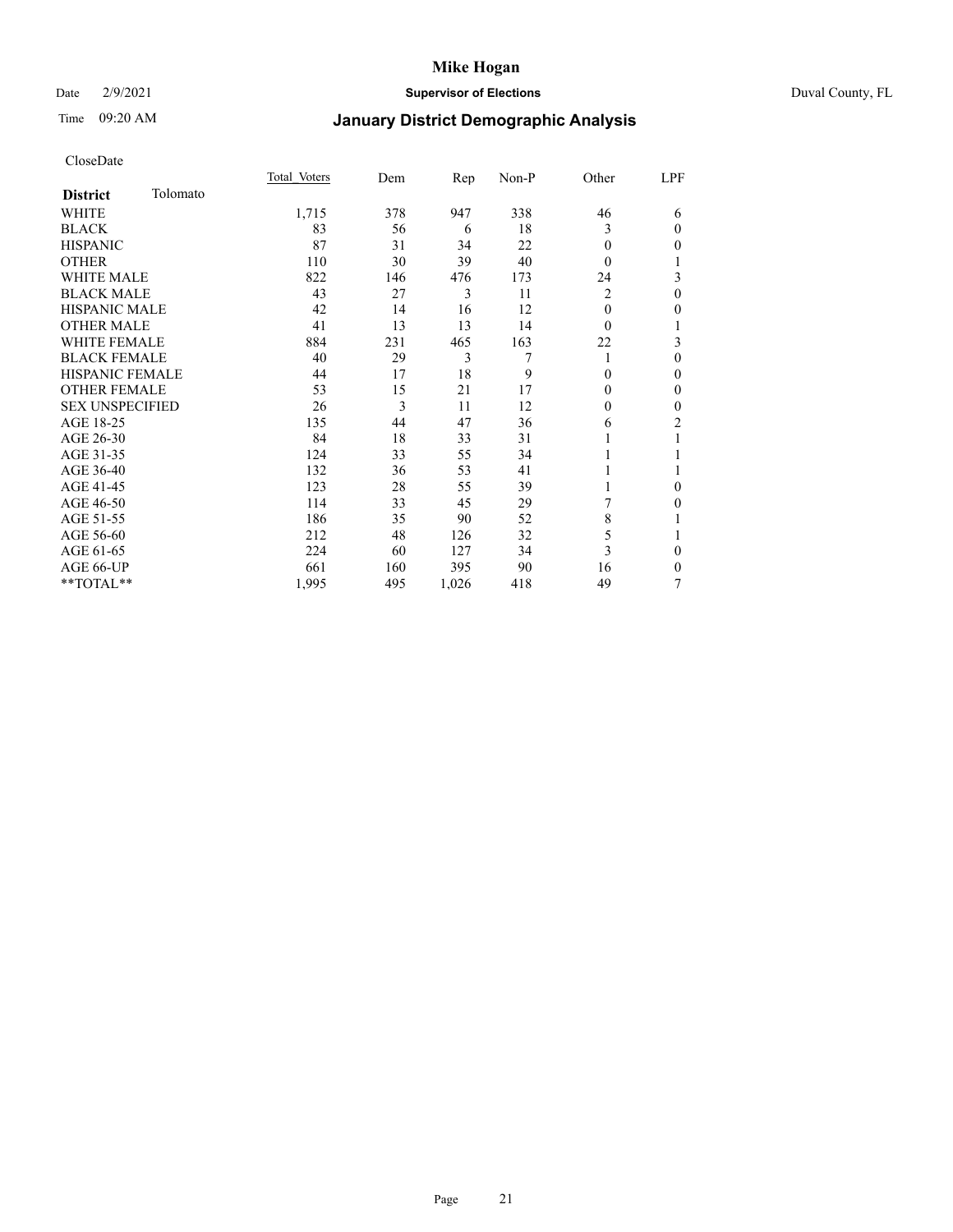### Date 2/9/2021 **Supervisor of Elections** Duval County, FL

# Time 09:20 AM **January District Demographic Analysis**

|                        |             | Total Voters | Dem | Rep            | Non-P | Other          | LPF      |
|------------------------|-------------|--------------|-----|----------------|-------|----------------|----------|
| <b>District</b>        | Bainebridge |              |     |                |       |                |          |
| WHITE                  |             | 320          | 56  | 158            | 97    | 5              | 4        |
| <b>BLACK</b>           |             | 469          | 369 | 9              | 83    | 8              | 0        |
| <b>HISPANIC</b>        |             | 53           | 19  | 14             | 20    | $\theta$       | 0        |
| <b>OTHER</b>           |             | 76           | 36  | 12             | 24    | $\overline{c}$ | 2        |
| <b>WHITE MALE</b>      |             | 158          | 22  | 83             | 45    | 4              | 4        |
| <b>BLACK MALE</b>      |             | 202          | 153 | 5              | 38    | 6              | 0        |
| <b>HISPANIC MALE</b>   |             | 18           | 7   | 7              | 4     | $\bf{0}$       | 0        |
| <b>OTHER MALE</b>      |             | 22           | 11  | $\overline{2}$ | 7     | 1              | 1        |
| <b>WHITE FEMALE</b>    |             | 159          | 34  | 73             | 51    |                | 0        |
| <b>BLACK FEMALE</b>    |             | 262          | 213 | 4              | 43    | 2              | 0        |
| <b>HISPANIC FEMALE</b> |             | 34           | 12  | 7              | 15    | $\theta$       | 0        |
| <b>OTHER FEMALE</b>    |             | 33           | 16  | 8              | 7     | 1              |          |
| <b>SEX UNSPECIFIED</b> |             | 30           | 12  | $\overline{4}$ | 14    | $\theta$       | 0        |
| AGE 18-25              |             | 99           | 53  | 13             | 33    | 0              | 0        |
| AGE 26-30              |             | 103          | 38  | 21             | 38    | 5              |          |
| AGE 31-35              |             | 131          | 54  | 36             | 39    | 0              | 2        |
| AGE 36-40              |             | 124          | 65  | 21             | 35    | 2              |          |
| AGE 41-45              |             | 109          | 61  | 21             | 23    | $\overline{c}$ | 2        |
| AGE 46-50              |             | 95           | 59  | 19             | 15    | 2              | $\theta$ |
| AGE 51-55              |             | 88           | 50  | 17             | 19    | $\overline{c}$ | 0        |
| AGE 56-60              |             | 58           | 34  | 13             | 11    | $\theta$       | 0        |
| AGE 61-65              |             | 44           | 24  | 14             | 6     | $\mathbf{0}$   | 0        |
| AGE 66-UP              |             | 67           | 42  | 18             | 5     | $\overline{c}$ | 0        |
| **TOTAL**              |             | 918          | 480 | 193            | 224   | 15             | 6        |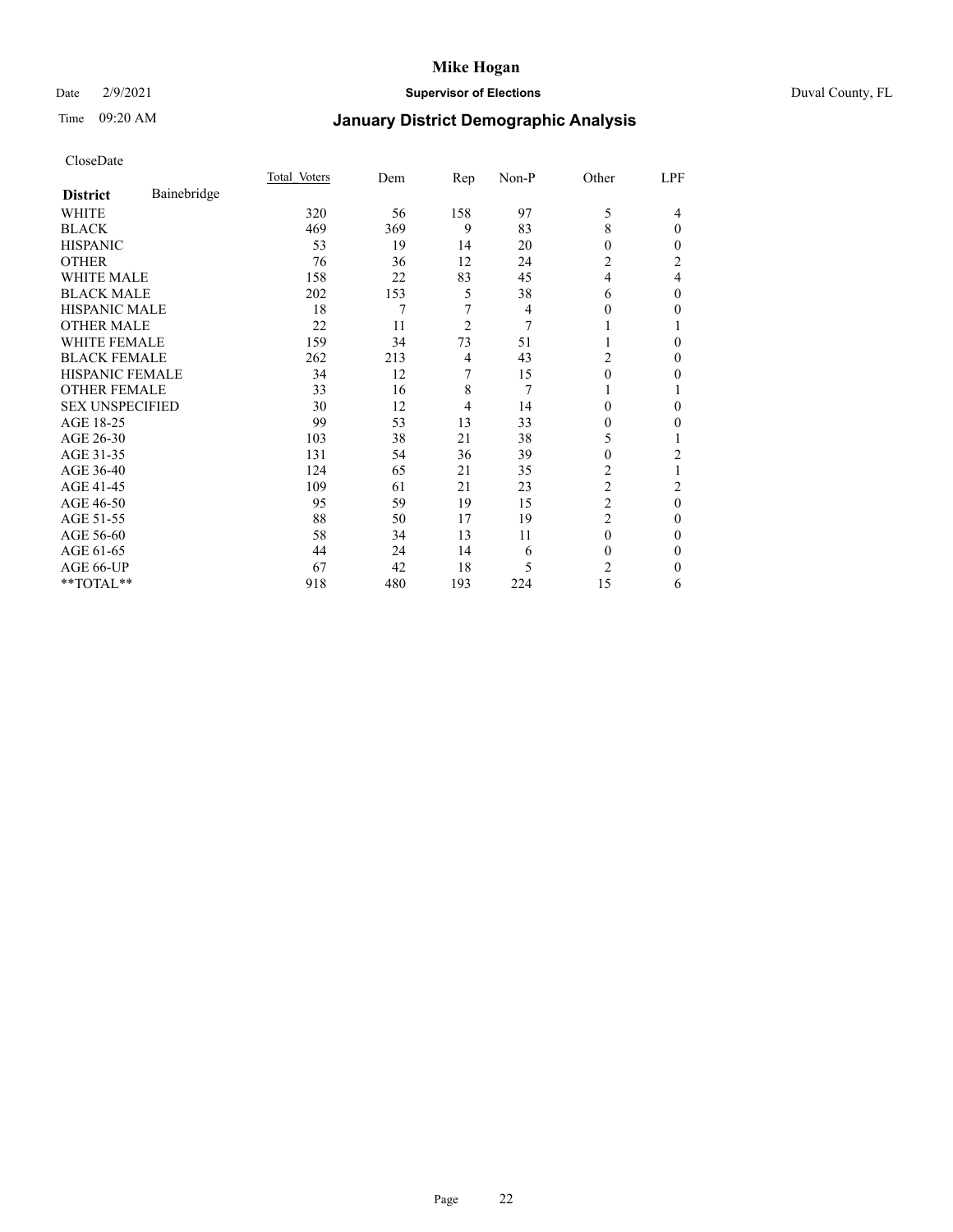### Date 2/9/2021 **Supervisor of Elections** Duval County, FL

## Time 09:20 AM **January District Demographic Analysis**

|                        |                          | Total Voters | Dem     | Rep     | $Non-P$ | Other | LPF   |
|------------------------|--------------------------|--------------|---------|---------|---------|-------|-------|
| <b>District</b>        | Congressional District 4 |              |         |         |         |       |       |
| WHITE                  |                          | 278,508      | 65,119  | 151,650 | 56,037  | 4,087 | 1,615 |
| <b>BLACK</b>           |                          | 44,501       | 33,367  | 2,118   | 8,362   | 590   | 64    |
| <b>HISPANIC</b>        |                          | 22,027       | 7.999   | 6,219   | 7,410   | 310   | 89    |
| <b>OTHER</b>           |                          | 36,946       | 10,924  | 11,226  | 14,061  | 572   | 163   |
| <b>WHITE MALE</b>      |                          | 131,206      | 25,394  | 74,329  | 28,549  | 1,862 | 1,072 |
| <b>BLACK MALE</b>      |                          | 19,302       | 13,275  | 1,206   | 4,475   | 309   | 37    |
| <b>HISPANIC MALE</b>   |                          | 9,998        | 3,220   | 3,079   | 3,509   | 136   | 54    |
| <b>OTHER MALE</b>      |                          | 14,612       | 3,923   | 4,685   | 5,700   | 217   | 87    |
| <b>WHITE FEMALE</b>    |                          | 144,303      | 39,060  | 75,848  | 26,679  | 2,189 | 527   |
| <b>BLACK FEMALE</b>    |                          | 24,519       | 19,612  | 884     | 3,722   | 275   | 26    |
| HISPANIC FEMALE        |                          | 11,567       | 4,608   | 3,031   | 3,729   | 168   | 31    |
| <b>OTHER FEMALE</b>    |                          | 16,673       | 5,649   | 5,151   | 5,550   | 270   | 53    |
| <b>SEX UNSPECIFIED</b> |                          | 9,798        | 2,668   | 3,000   | 3,953   | 133   | 44    |
| AGE 18-25              |                          | 41,931       | 13,660  | 14,535  | 12,314  | 1,136 | 286   |
| AGE 26-30              |                          | 37,371       | 11,827  | 13,259  | 11,138  | 809   | 338   |
| AGE 31-35              |                          | 36,881       | 11,754  | 13,361  | 10,769  | 650   | 347   |
| AGE 36-40              |                          | 33,611       | 10,307  | 12,670  | 9,799   | 523   | 312   |
| AGE 41-45              |                          | 29,048       | 8,993   | 11,389  | 8,067   | 409   | 190   |
| AGE 46-50              |                          | 30,417       | 9,030   | 13,676  | 7,128   | 415   | 168   |
| AGE 51-55              |                          | 30,814       | 8,686   | 15,421  | 6,246   | 369   | 92    |
| AGE 56-60              |                          | 33,743       | 9,420   | 17,932  | 5,950   | 375   | 66    |
| AGE 61-65              |                          | 31,181       | 9,429   | 16,578  | 4,796   | 318   | 60    |
| AGE 66-UP              |                          | 76,985       | 24,303  | 42,392  | 9,663   | 555   | 72    |
| **TOTAL**              |                          | 381,982      | 117,409 | 171,213 | 85,870  | 5,559 | 1,931 |
|                        |                          |              |         |         |         |       |       |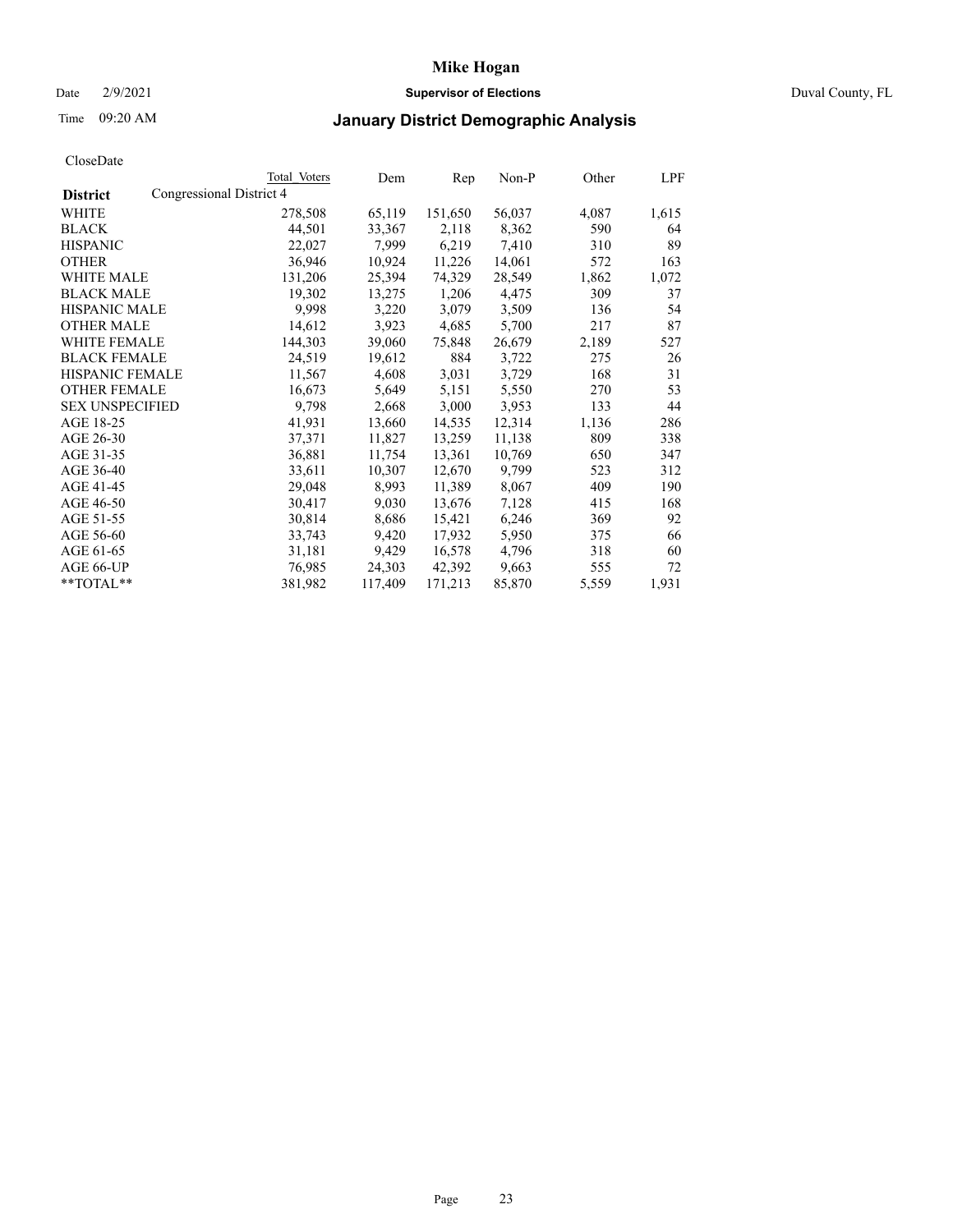### Date 2/9/2021 **Supervisor of Elections** Duval County, FL

# Time 09:20 AM **January District Demographic Analysis**

|                        |                          | Total Voters | Dem     | Rep    | Non-P  | Other | LPF |
|------------------------|--------------------------|--------------|---------|--------|--------|-------|-----|
| <b>District</b>        | Congressional District 5 |              |         |        |        |       |     |
| WHITE                  |                          | 100,672      | 24,844  | 51,705 | 21,859 | 1,656 | 608 |
| <b>BLACK</b>           |                          | 143,241      | 118,345 | 4,537  | 19,141 | 1,097 | 121 |
| <b>HISPANIC</b>        |                          | 16,213       | 6,751   | 3,330  | 5,851  | 229   | 52  |
| <b>OTHER</b>           |                          | 24,640       | 9,312   | 5,351  | 9,544  | 338   | 95  |
| <b>WHITE MALE</b>      |                          | 47,105       | 9,751   | 25,533 | 10,645 | 758   | 418 |
| <b>BLACK MALE</b>      |                          | 57,211       | 44,737  | 2,365  | 9,445  | 592   | 72  |
| <b>HISPANIC MALE</b>   |                          | 7,179        | 2,701   | 1,736  | 2,610  | 104   | 28  |
| <b>OTHER MALE</b>      |                          | 8,865        | 3,069   | 2,261  | 3,367  | 117   | 51  |
| <b>WHITE FEMALE</b>    |                          | 52,187       | 14,744  | 25,533 | 10,842 | 882   | 186 |
| <b>BLACK FEMALE</b>    |                          | 83,326       | 71,552  | 2,085  | 9,149  | 492   | 48  |
| <b>HISPANIC FEMALE</b> |                          | 8,625        | 3,870   | 1,521  | 3,090  | 121   | 23  |
| <b>OTHER FEMALE</b>    |                          | 10,981       | 4,678   | 2,479  | 3,634  | 160   | 30  |
| <b>SEX UNSPECIFIED</b> |                          | 9,282        | 4,149   | 1,410  | 3,609  | 94    | 20  |
| AGE 18-25              |                          | 34,666       | 18,011  | 5,132  | 10,674 | 708   | 141 |
| AGE 26-30              |                          | 28,907       | 15,096  | 4,884  | 8,302  | 448   | 177 |
| AGE 31-35              |                          | 28,141       | 15,302  | 4,857  | 7,409  | 419   | 154 |
| AGE 36-40              |                          | 25,228       | 14,059  | 4,651  | 6,071  | 327   | 120 |
| AGE 41-45              |                          | 22,407       | 12,661  | 4,454  | 4,920  | 296   | 76  |
| AGE 46-50              |                          | 22,839       | 12,836  | 5,381  | 4,269  | 291   | 62  |
| AGE 51-55              |                          | 23,279       | 13,259  | 6,003  | 3,753  | 218   | 46  |
| AGE 56-60              |                          | 25,670       | 14,431  | 7,407  | 3,597  | 198   | 37  |
| AGE 61-65              |                          | 23,607       | 13,836  | 6,740  | 2,844  | 161   | 26  |
| AGE 66-UP              |                          | 50,022       | 29,761  | 15,414 | 4,556  | 254   | 37  |
| **TOTAL**              |                          | 284,766      | 159,252 | 64,923 | 56,395 | 3,320 | 876 |
|                        |                          |              |         |        |        |       |     |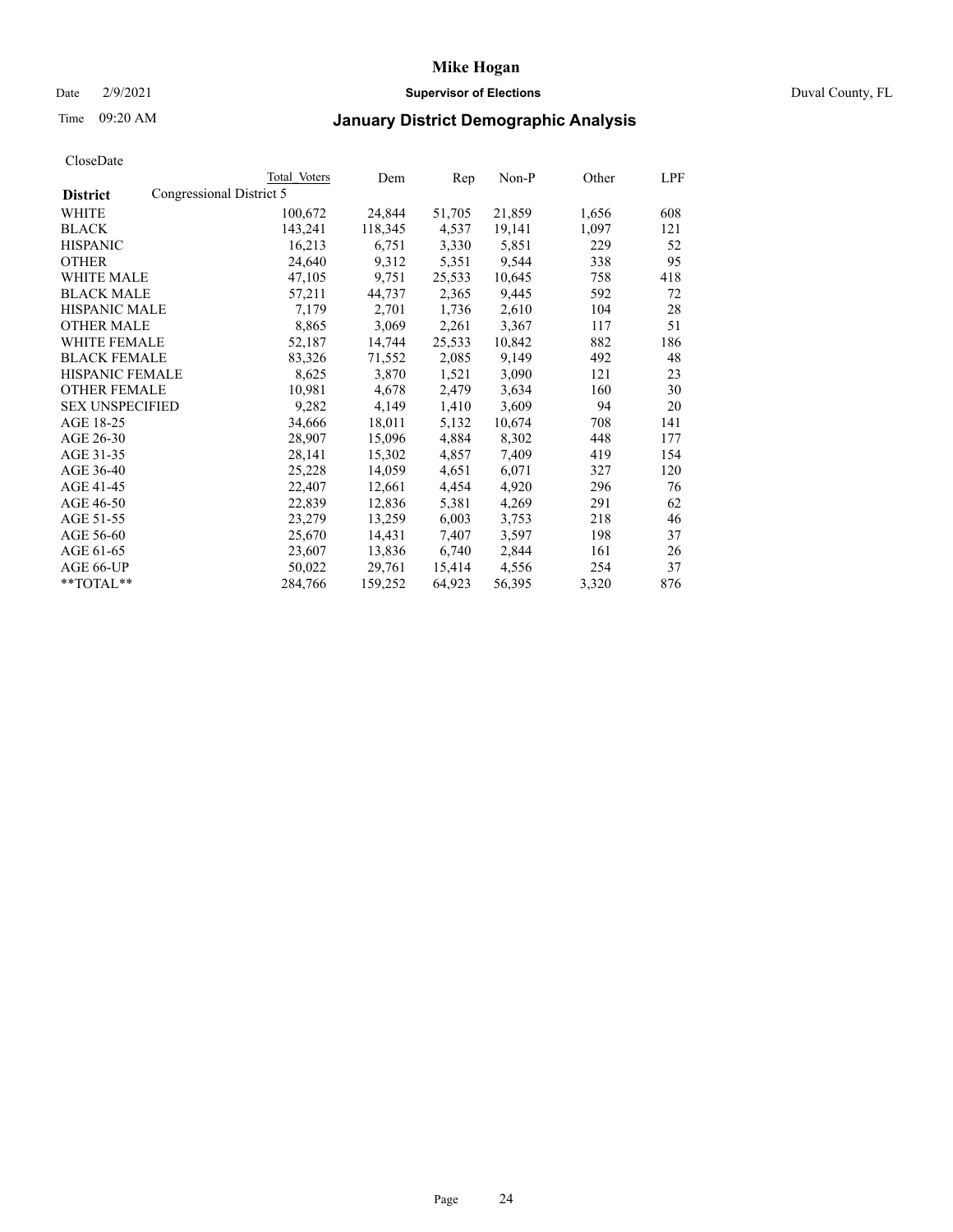### Date 2/9/2021 **Supervisor of Elections** Duval County, FL

## Time 09:20 AM **January District Demographic Analysis**

|                        |              | Total Voters | Dem     | Rep     | Non-P   | Other | LPF   |
|------------------------|--------------|--------------|---------|---------|---------|-------|-------|
| <b>District</b>        | Duval County |              |         |         |         |       |       |
| WHITE                  |              | 345,342      | 81,270  | 186,056 | 70,733  | 5,250 | 2,033 |
| <b>BLACK</b>           |              | 186,052      | 150,420 | 6,561   | 27,216  | 1,674 | 181   |
| <b>HISPANIC</b>        |              | 37,286       | 14,403  | 9,214   | 13,012  | 520   | 137   |
| <b>OTHER</b>           |              | 59,414       | 19,651  | 15,833  | 22,833  | 861   | 236   |
| <b>WHITE MALE</b>      |              | 162,095      | 31,793  | 91,154  | 35,405  | 2,388 | 1,355 |
| <b>BLACK MALE</b>      |              | 75,771       | 57,501  | 3,519   | 13,752  | 892   | 107   |
| <b>HISPANIC MALE</b>   |              | 16,759       | 5,801   | 4,649   | 5,993   | 235   | 81    |
| <b>OTHER MALE</b>      |              | 22,674       | 6,799   | 6,649   | 8,782   | 315   | 129   |
| <b>WHITE FEMALE</b>    |              | 179,196      | 48,542  | 92,944  | 34,238  | 2,813 | 659   |
| <b>BLACK FEMALE</b>    |              | 106,929      | 90,404  | 2,929   | 12,761  | 763   | 72    |
| <b>HISPANIC FEMALE</b> |              | 19,672       | 8,255   | 4,390   | 6,701   | 275   | 51    |
| <b>OTHER FEMALE</b>    |              | 26,750       | 10,038  | 7,300   | 8,927   | 411   | 74    |
| <b>SEX UNSPECIFIED</b> |              | 18,242       | 6,610   | 4,130   | 7,230   | 213   | 59    |
| AGE 18-25              |              | 72,965       | 30,645  | 18,221  | 21,969  | 1,737 | 393   |
| AGE 26-30              |              | 62,703       | 25,956  | 16,651  | 18,427  | 1,179 | 490   |
| AGE 31-35              |              | 61,421       | 26,109  | 16,786  | 17,066  | 993   | 467   |
| AGE 36-40              |              | 55,580       | 23,503  | 15,978  | 14,908  | 793   | 398   |
| AGE 41-45              |              | 48,680       | 20,890  | 14,672  | 12,213  | 664   | 241   |
| AGE 46-50              |              | 50,359       | 21,154  | 17,642  | 10,686  | 671   | 206   |
| AGE 51-55              |              | 51,074       | 21,233  | 19,741  | 9,427   | 551   | 122   |
| AGE 56-60              |              | 55,810       | 22,956  | 23,319  | 8,924   | 519   | 92    |
| AGE 61-65              |              | 51,308       | 22,181  | 21,470  | 7,124   | 452   | 81    |
| AGE 66-UP              |              | 118,194      | 51,117  | 53,184  | 13,050  | 746   | 97    |
| $*$ TOTAL $*$          |              | 628,094      | 265,744 | 217,664 | 133,794 | 8,305 | 2,587 |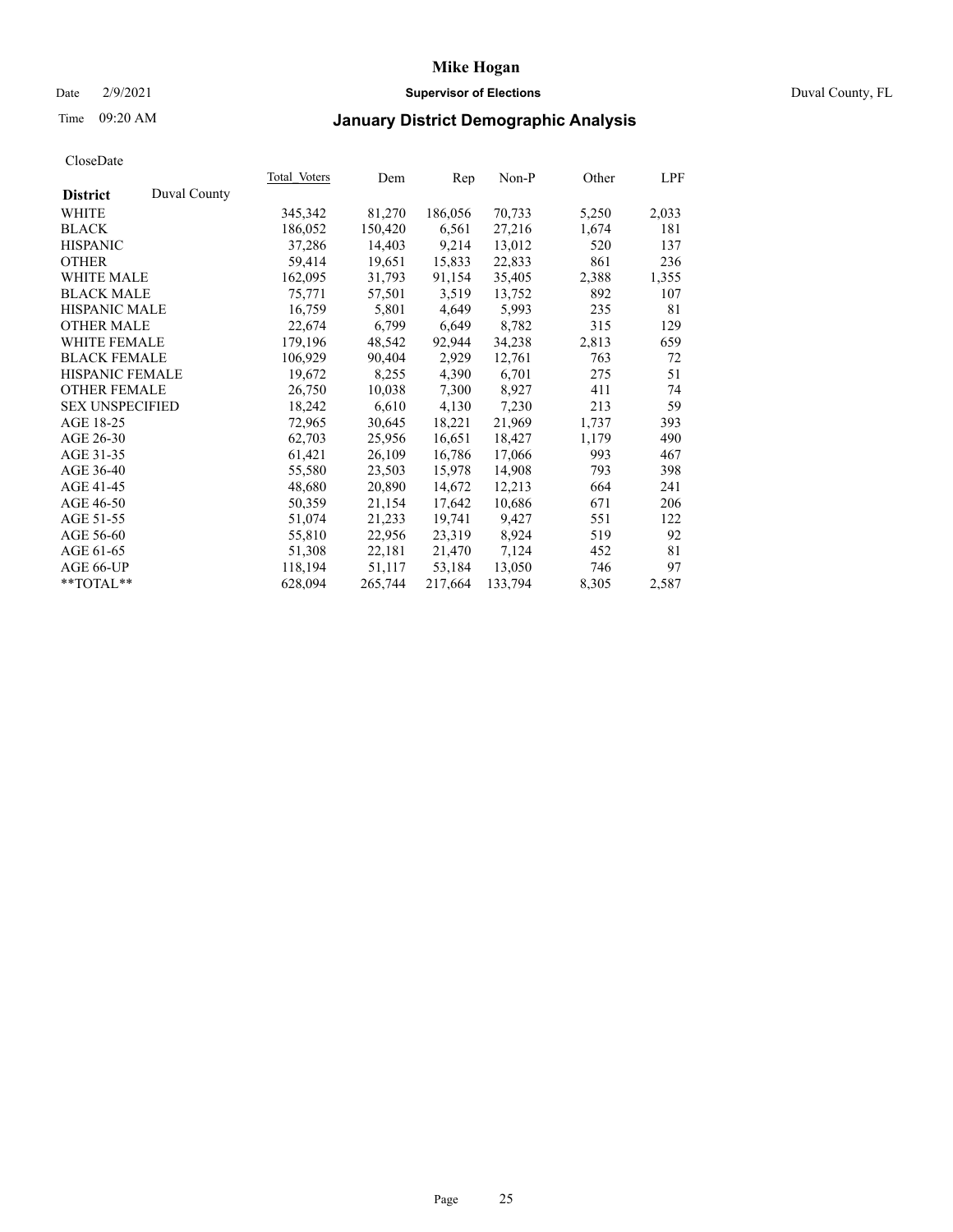### Date 2/9/2021 **Supervisor of Elections** Duval County, FL

## Time 09:20 AM **January District Demographic Analysis**

|                        |                | <b>Total Voters</b> | Dem   | Rep   | $Non-P$ | Other          | LPF            |
|------------------------|----------------|---------------------|-------|-------|---------|----------------|----------------|
| <b>District</b>        | Atlantic Beach |                     |       |       |         |                |                |
| WHITE                  |                | 9,724               | 2,779 | 4,674 | 2,094   | 127            | 50             |
| <b>BLACK</b>           |                | 833                 | 637   | 39    | 152     | 3              | 2              |
| <b>HISPANIC</b>        |                | 313                 | 136   | 87    | 88      | $\overline{2}$ | $\theta$       |
| <b>OTHER</b>           |                | 676                 | 199   | 226   | 232     | 13             | 6              |
| <b>WHITE MALE</b>      |                | 4,579               | 1,052 | 2,341 | 1,099   | 51             | 36             |
| <b>BLACK MALE</b>      |                | 368                 | 254   | 25    | 87      | 1              | 1              |
| <b>HISPANIC MALE</b>   |                | 141                 | 49    | 43    | 49      | $\theta$       | $\theta$       |
| <b>OTHER MALE</b>      |                | 231                 | 57    | 81    | 89      | 3              |                |
| <b>WHITE FEMALE</b>    |                | 5,068               | 1,698 | 2,304 | 977     | 75             | 14             |
| <b>BLACK FEMALE</b>    |                | 450                 | 374   | 13    | 60      | $\overline{2}$ |                |
| HISPANIC FEMALE        |                | 167                 | 86    | 41    | 38      | $\overline{2}$ | $\mathbf{0}$   |
| <b>OTHER FEMALE</b>    |                | 292                 | 101   | 103   | 79      | 6              | 3              |
| <b>SEX UNSPECIFIED</b> |                | 249                 | 80    | 75    | 87      | 5              | 2              |
| AGE 18-25              |                | 1,099               | 363   | 396   | 303     | 29             | 8              |
| AGE 26-30              |                | 867                 | 280   | 296   | 264     | 20             | 7              |
| AGE 31-35              |                | 922                 | 310   | 294   | 286     | 26             | 6              |
| AGE 36-40              |                | 903                 | 273   | 307   | 299     | 13             | 11             |
| AGE 41-45              |                | 766                 | 244   | 288   | 222     | 6              | 6              |
| AGE 46-50              |                | 854                 | 246   | 365   | 229     | 8              | 6              |
| AGE 51-55              |                | 906                 | 251   | 459   | 180     | 9              |                |
| AGE 56-60              |                | 1,127               | 312   | 599   | 203     | 11             | 2              |
| AGE 61-65              |                | 1,065               | 400   | 513   | 143     | 7              | $\overline{c}$ |
| AGE 66-UP              |                | 3,037               | 1,072 | 1,509 | 437     | 16             | 3              |
| **TOTAL**              |                | 11,546              | 3,751 | 5,026 | 2,566   | 145            | 58             |
|                        |                |                     |       |       |         |                |                |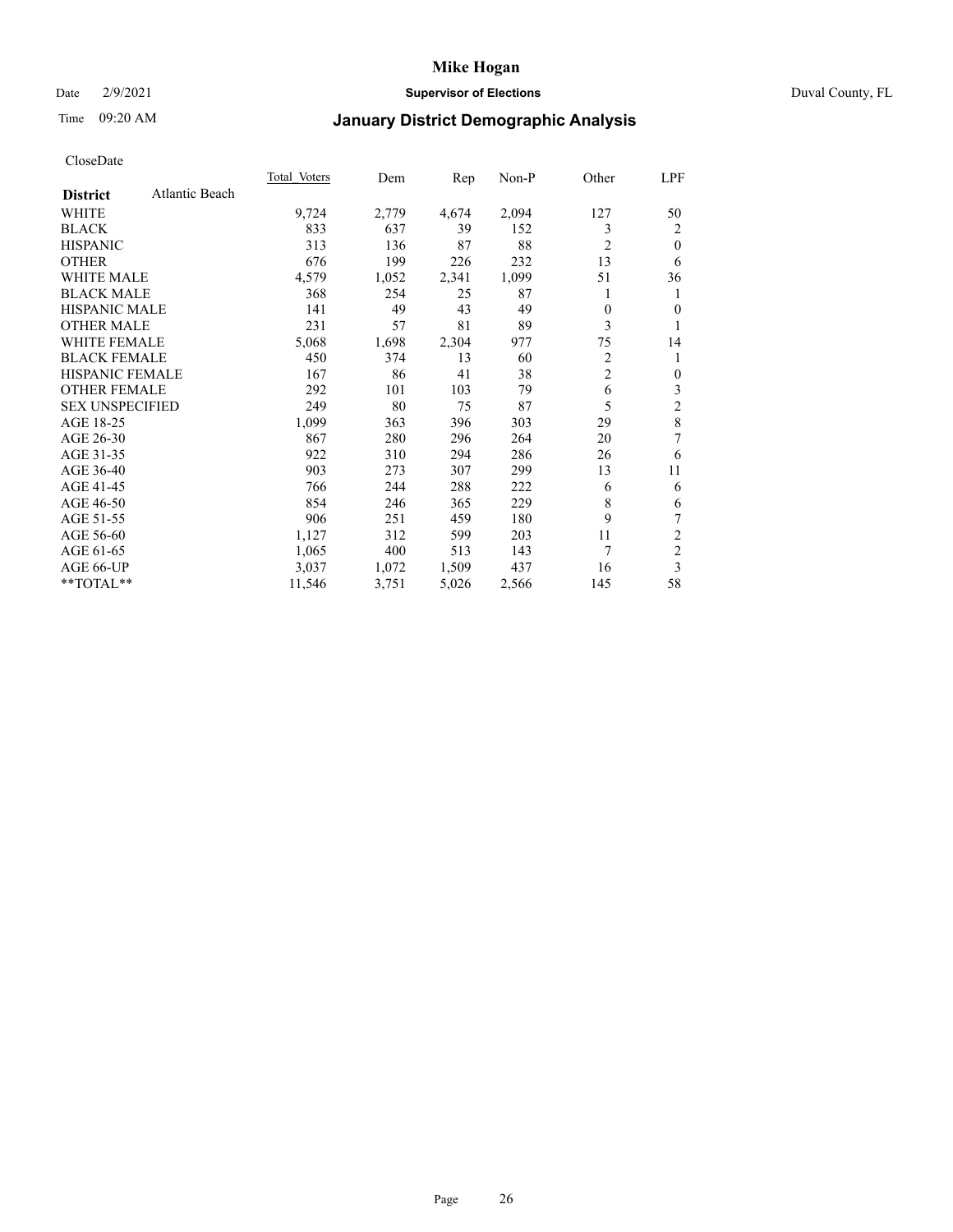### Date 2/9/2021 **Supervisor of Elections** Duval County, FL

# Time 09:20 AM **January District Demographic Analysis**

|                        |         | Total Voters | Dem | Rep | Non-P | Other          | LPF      |
|------------------------|---------|--------------|-----|-----|-------|----------------|----------|
| <b>District</b>        | Baldwin |              |     |     |       |                |          |
| WHITE                  |         | 667          | 136 | 401 | 119   | 8              | 3        |
| <b>BLACK</b>           |         | 249          | 222 | 9   | 17    |                | $\Omega$ |
| <b>HISPANIC</b>        |         | 10           | 2   | 7   | 1     | 0              | 0        |
| <b>OTHER</b>           |         | 38           | 8   | 14  | 15    |                | 0        |
| <b>WHITE MALE</b>      |         | 298          | 60  | 180 | 51    | 6              |          |
| <b>BLACK MALE</b>      |         | 90           | 77  | 6   | 7     | 0              | 0        |
| <b>HISPANIC MALE</b>   |         | 5            | 1   | 3   |       | 0              | 0        |
| <b>OTHER MALE</b>      |         | 16           | 6   | 4   | 6     | 0              | 0        |
| <b>WHITE FEMALE</b>    |         | 360          | 75  | 217 | 64    | $\overline{c}$ | 2        |
| <b>BLACK FEMALE</b>    |         | 151          | 140 | 3   |       |                | $\Omega$ |
| <b>HISPANIC FEMALE</b> |         | 5            |     | 4   | 0     | 0              | $\Omega$ |
| <b>OTHER FEMALE</b>    |         | 11           |     | 7   | 2     |                | 0        |
| <b>SEX UNSPECIFIED</b> |         | 28           | 7   | 7   | 14    | 0              | 0        |
| AGE 18-25              |         | 92           | 33  | 33  | 25    | 0              |          |
| AGE 26-30              |         | 85           | 23  | 42  | 17    | 3              | 0        |
| AGE 31-35              |         | 78           | 20  | 38  | 19    | 0              |          |
| AGE 36-40              |         | 87           | 24  | 45  | 16    | 2              | 0        |
| AGE 41-45              |         | 53           | 20  | 23  | 10    | 0              | 0        |
| AGE 46-50              |         | 69           | 25  | 33  | 9     |                |          |
| AGE 51-55              |         | 71           | 24  | 36  | 9     | 2              | 0        |
| AGE 56-60              |         | 94           | 37  | 39  | 17    |                | 0        |
| AGE 61-65              |         | 88           | 34  | 44  | 10    | $_{0}$         | 0        |
| AGE 66-UP              |         | 247          | 128 | 98  | 20    |                | 0        |
| **TOTAL**              |         | 964          | 368 | 431 | 152   | 10             | 3        |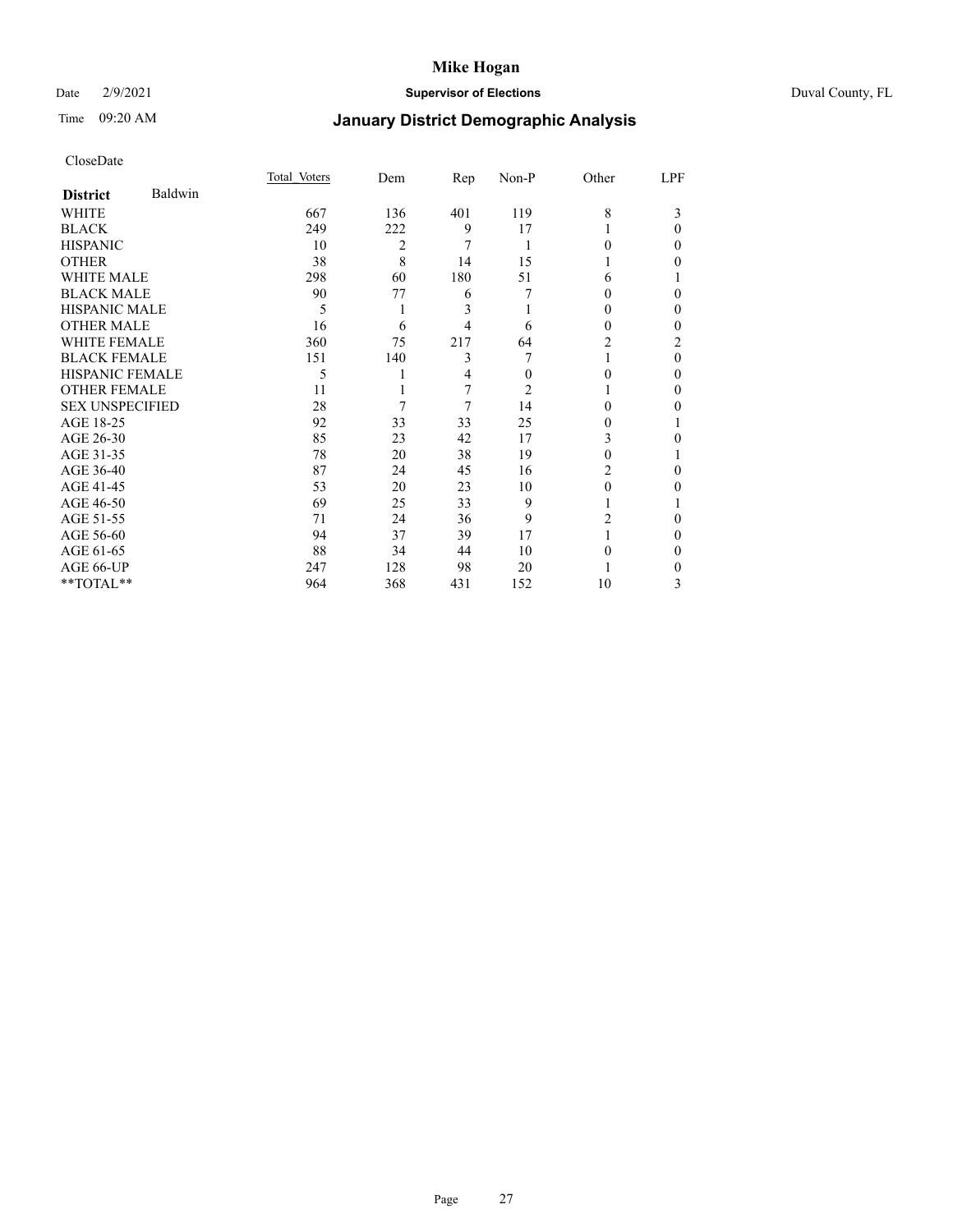### Date 2/9/2021 **Supervisor of Elections** Duval County, FL

# Time 09:20 AM **January District Demographic Analysis**

| <b>Total Voters</b> | Dem   | Rep    | Non-P |          | LPF            |
|---------------------|-------|--------|-------|----------|----------------|
|                     |       |        |       |          |                |
| 17,844              | 4,302 | 9,381  | 3,780 | 276      | 105            |
| 545                 | 399   | 38     | 102   | 4        | 2              |
| 505                 | 167   | 193    | 128   | 15       | $\overline{2}$ |
| 1,163               | 305   | 407    | 412   | 29       | 10             |
| 8,689               | 1,725 | 4,733  | 2,025 | 131      | 75             |
| 250                 | 163   | 17     | 65    | 4        | 1              |
| 216                 | 55    | 97     | 60    | 3        | 1              |
| 448                 | 107   | 175    | 149   | 12       | 5              |
| 8,978               | 2,541 | 4,558  | 1,706 | 144      | 29             |
| 286                 | 229   | 20     | 36    | $\theta$ | 1              |
| 281                 | 110   | 94     | 64    | 12       | 1              |
| 480                 | 149   | 179    | 138   | 11       | 3              |
| 428                 | 94    | 146    | 178   | 7        | 3              |
| 1,852               | 483   | 781    | 511   | 59       | 18             |
| 2,095               | 502   | 940    | 594   | 44       | 15             |
| 2,030               | 473   | 872    | 628   | 35       | 22             |
| 1,697               | 431   | 735    | 482   | 33       | 16             |
| 1,487               | 379   | 655    | 412   | 28       | 13             |
| 1,459               | 326   | 757    | 341   | 22       | 13             |
| 1,570               | 329   | 928    | 291   | 16       | 6              |
| 1,865               | 428   | 1,080  | 316   | 34       | 7              |
| 1,740               | 505   | 953    | 265   | 15       | $\overline{c}$ |
| 4,262               | 1,317 | 2,318  | 582   | 38       | 7              |
| 20,057              | 5,173 | 10,019 | 4,422 | 324      | 119            |
|                     |       |        |       |          | Other          |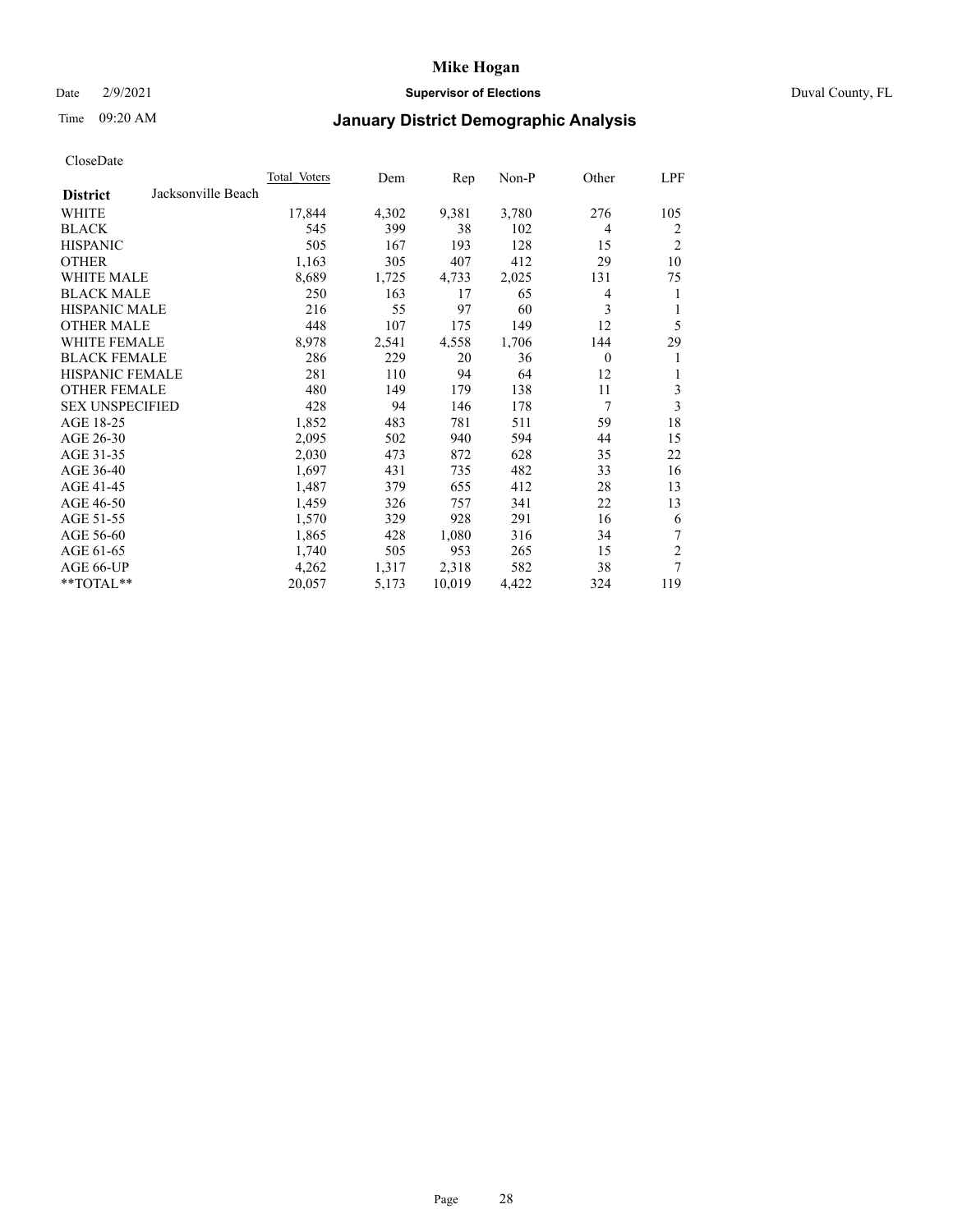### Date 2/9/2021 **Supervisor of Elections** Duval County, FL

# Time 09:20 AM **January District Demographic Analysis**

|                        |               | Total Voters | Dem   | $\mathbf{Rep}$ | Non-P | Other          | LPF            |
|------------------------|---------------|--------------|-------|----------------|-------|----------------|----------------|
| <b>District</b>        | Neptune Beach |              |       |                |       |                |                |
| WHITE                  |               | 5,603        | 1,476 | 2,843          | 1,170 | 82             | 32             |
| <b>BLACK</b>           |               | 63           | 34    | 8              | 16    | 5              | $\overline{0}$ |
| <b>HISPANIC</b>        |               | 126          | 42    | 48             | 32    | 2              | 2              |
| <b>OTHER</b>           |               | 295          | 73    | 97             | 113   | 6              | 6              |
| <b>WHITE MALE</b>      |               | 2,650        | 515   | 1,454          | 614   | 44             | 23             |
| <b>BLACK MALE</b>      |               | 34           | 17    | 4              | 9     | 4              | $\overline{0}$ |
| <b>HISPANIC MALE</b>   |               | 56           | 15    | 23             | 16    | 2              | 0              |
| <b>OTHER MALE</b>      |               | 108          | 23    | 37             | 41    | $\overline{4}$ | 3              |
| <b>WHITE FEMALE</b>    |               | 2,888        | 948   | 1,358          | 536   | 37             | 9              |
| <b>BLACK FEMALE</b>    |               | 29           | 17    | 4              | 7     | 1              | 0              |
| <b>HISPANIC FEMALE</b> |               | 67           | 26    | 23             | 16    | 0              | 2              |
| <b>OTHER FEMALE</b>    |               | 121          | 38    | 41             | 38    | 1              | 3              |
| <b>SEX UNSPECIFIED</b> |               | 133          | 26    | 52             | 53    | $\overline{c}$ | 0              |
| AGE 18-25              |               | 589          | 147   | 236            | 180   | 19             | 7              |
| AGE 26-30              |               | 528          | 162   | 214            | 138   | 11             | 3              |
| AGE 31-35              |               | 571          | 144   | 228            | 179   | 15             | 5              |
| AGE 36-40              |               | 572          | 135   | 256            | 165   | 9              | 7              |
| AGE 41-45              |               | 469          | 121   | 205            | 130   |                | 6              |
| AGE 46-50              |               | 515          | 115   | 260            | 132   | 4              | 4              |
| AGE 51-55              |               | 472          | 108   | 260            | 92    | 9              | 3              |
| AGE 56-60              |               | 517          | 118   | 302            | 87    | 8              | $\overline{c}$ |
| AGE 61-65              |               | 587          | 145   | 338            | 98    | 5              | 1              |
| AGE 66-UP              |               | 1,267        | 430   | 697            | 130   | 8              | 2              |
| **TOTAL**              |               | 6,087        | 1,625 | 2,996          | 1,331 | 95             | 40             |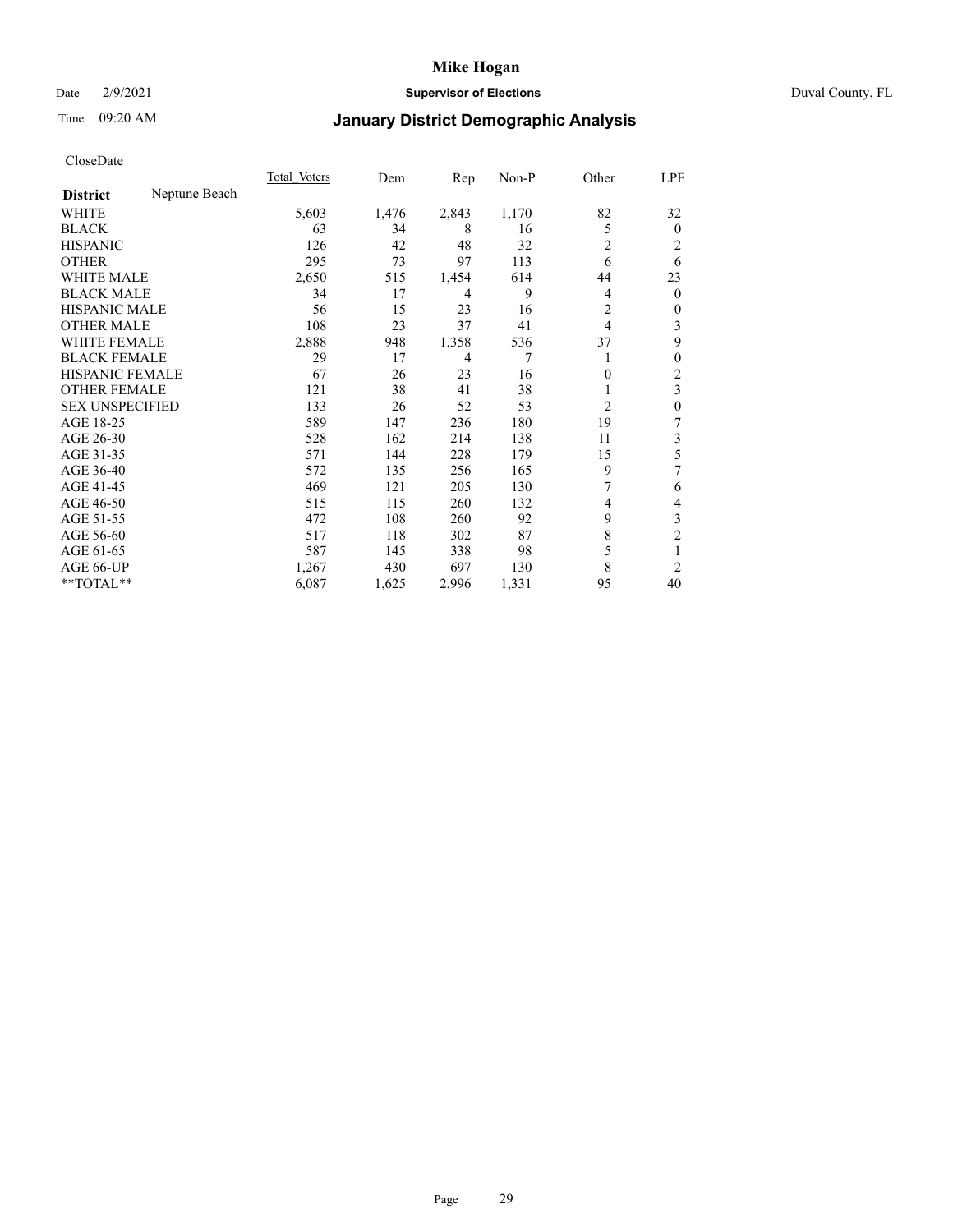### Date 2/9/2021 **Supervisor of Elections** Duval County, FL

# Time 09:20 AM **January District Demographic Analysis**

|                                      | <b>Total Voters</b> | Dem    | Rep    | Non-P  | Other | LPF |
|--------------------------------------|---------------------|--------|--------|--------|-------|-----|
| House District 11<br><b>District</b> |                     |        |        |        |       |     |
| WHITE                                | 57,610              | 13,127 | 31,226 | 12,122 | 825   | 310 |
| <b>BLACK</b>                         | 5,914               | 4,369  | 331    | 1,114  | 87    | 13  |
| <b>HISPANIC</b>                      | 2,727               | 941    | 874    | 855    | 41    | 16  |
| <b>OTHER</b>                         | 4,990               | 1,328  | 1,750  | 1,794  | 84    | 34  |
| <b>WHITE MALE</b>                    | 27,820              | 5,072  | 15,790 | 6,350  | 394   | 214 |
| <b>BLACK MALE</b>                    | 2,679               | 1,800  | 189    | 630    | 51    | 9   |
| <b>HISPANIC MALE</b>                 | 1,271               | 364    | 448    | 432    | 18    | 9   |
| <b>OTHER MALE</b>                    | 1,890               | 459    | 709    | 677    | 28    | 17  |
| WHITE FEMALE                         | 29,185              | 7,924  | 15,131 | 5,612  | 423   | 95  |
| <b>BLACK FEMALE</b>                  | 3,140               | 2,500  | 140    | 461    | 36    | 3   |
| HISPANIC FEMALE                      | 1,397               | 553    | 409    | 407    | 22    | 6   |
| <b>OTHER FEMALE</b>                  | 2,163               | 657    | 794    | 665    | 36    | 11  |
| <b>SEX UNSPECIFIED</b>               | 1,693               | 436    | 571    | 648    | 29    | 9   |
| AGE 18-25                            | 7,116               | 2,043  | 2,738  | 2,091  | 187   | 57  |
| AGE 26-30                            | 6,544               | 1,807  | 2,579  | 1,965  | 135   | 58  |
| AGE 31-35                            | 6,638               | 1,779  | 2,665  | 2,008  | 127   | 59  |
| AGE 36-40                            | 6,315               | 1,722  | 2,540  | 1,877  | 108   | 68  |
| AGE 41-45                            | 5,476               | 1,501  | 2,351  | 1,515  | 73    | 36  |
| AGE 46-50                            | 5,734               | 1,517  | 2,789  | 1,320  | 77    | 31  |
| AGE 51-55                            | 5,746               | 1,447  | 3,110  | 1,094  | 75    | 20  |
| AGE 56-60                            | 6,571               | 1,618  | 3,746  | 1,107  | 84    | 16  |
| AGE 61-65                            | 6,257               | 1,811  | 3,397  | 965    | 73    | 11  |
| AGE 66-UP                            | 14,844              | 4,520  | 8,266  | 1,943  | 98    | 17  |
| **TOTAL**                            | 71,241              | 19,765 | 34,181 | 15,885 | 1,037 | 373 |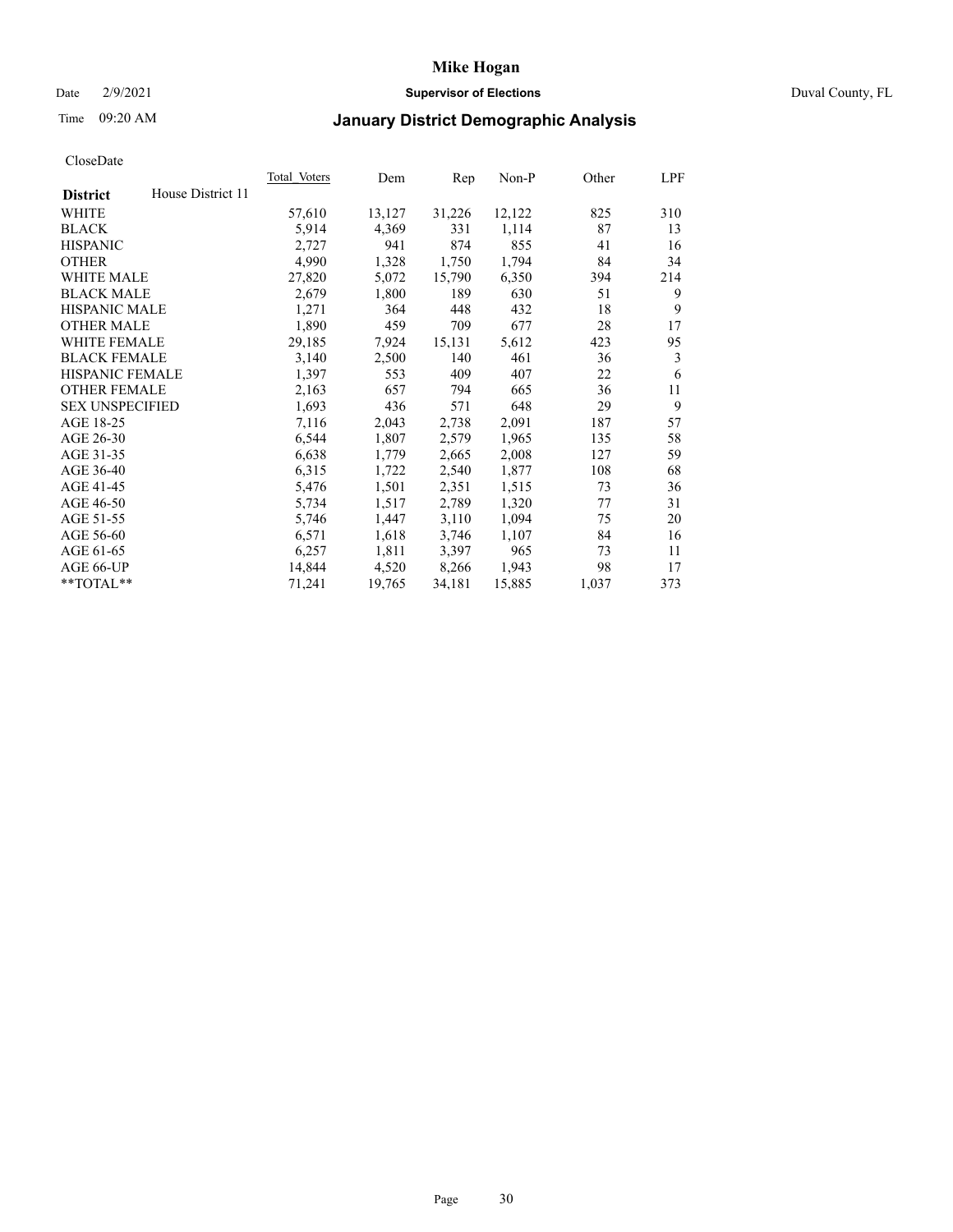### Date 2/9/2021 **Supervisor of Elections** Duval County, FL

# Time 09:20 AM **January District Demographic Analysis**

|                        |                   | <b>Total Voters</b> | Dem    | Rep    | Non-P  | Other | LPF |
|------------------------|-------------------|---------------------|--------|--------|--------|-------|-----|
| <b>District</b>        | House District 12 |                     |        |        |        |       |     |
| WHITE                  |                   | 76,129              | 16,977 | 40,721 | 16,767 | 1,203 | 461 |
| <b>BLACK</b>           |                   | 16,975              | 12,766 | 808    | 3,176  | 205   | 20  |
| <b>HISPANIC</b>        |                   | 8,912               | 3,354  | 2,297  | 3,107  | 125   | 29  |
| <b>OTHER</b>           |                   | 15,103              | 4,406  | 4,486  | 5,958  | 197   | 56  |
| <b>WHITE MALE</b>      |                   | 35,933              | 6,510  | 20,141 | 8,410  | 555   | 317 |
| <b>BLACK MALE</b>      |                   | 7,278               | 5,043  | 460    | 1,654  | 106   | 15  |
| <b>HISPANIC MALE</b>   |                   | 3,936               | 1,295  | 1,124  | 1,436  | 64    | 17  |
| <b>OTHER MALE</b>      |                   | 6,033               | 1,632  | 1,884  | 2,409  | 79    | 29  |
| WHITE FEMALE           |                   | 39,252              | 10,249 | 20,147 | 8,084  | 634   | 138 |
| <b>BLACK FEMALE</b>    |                   | 9,389               | 7,508  | 332    | 1,447  | 97    | 5   |
| HISPANIC FEMALE        |                   | 4,756               | 1,980  | 1,127  | 1,580  | 59    | 10  |
| <b>OTHER FEMALE</b>    |                   | 6,920               | 2,249  | 2,117  | 2,440  | 93    | 21  |
| <b>SEX UNSPECIFIED</b> |                   | 3,620               | 1,037  | 980    | 1,546  | 43    | 14  |
| AGE 18-25              |                   | 14,285              | 5,057  | 4,292  | 4,463  | 388   | 85  |
| AGE 26-30              |                   | 12,345              | 4,102  | 3,994  | 3,889  | 252   | 108 |
| AGE 31-35              |                   | 11,525              | 3,751  | 3,840  | 3,645  | 198   | 91  |
| AGE 36-40              |                   | 10,653              | 3,301  | 3,763  | 3,324  | 175   | 90  |
| AGE 41-45              |                   | 9,069               | 2,925  | 3,279  | 2,679  | 128   | 58  |
| AGE 46-50              |                   | 9,343               | 2,912  | 3,938  | 2,298  | 142   | 53  |
| AGE 51-55              |                   | 9,494               | 2,854  | 4,466  | 2,047  | 94    | 33  |
| AGE 56-60              |                   | 10,371              | 2,991  | 5,196  | 2,061  | 109   | 14  |
| AGE 61-65              |                   | 9,180               | 2,912  | 4,552  | 1,607  | 91    | 18  |
| AGE 66-UP              |                   | 20,854              | 6,698  | 10,992 | 2,995  | 153   | 16  |
| **TOTAL**              |                   | 117,119             | 37,503 | 48,312 | 29,008 | 1,730 | 566 |
|                        |                   |                     |        |        |        |       |     |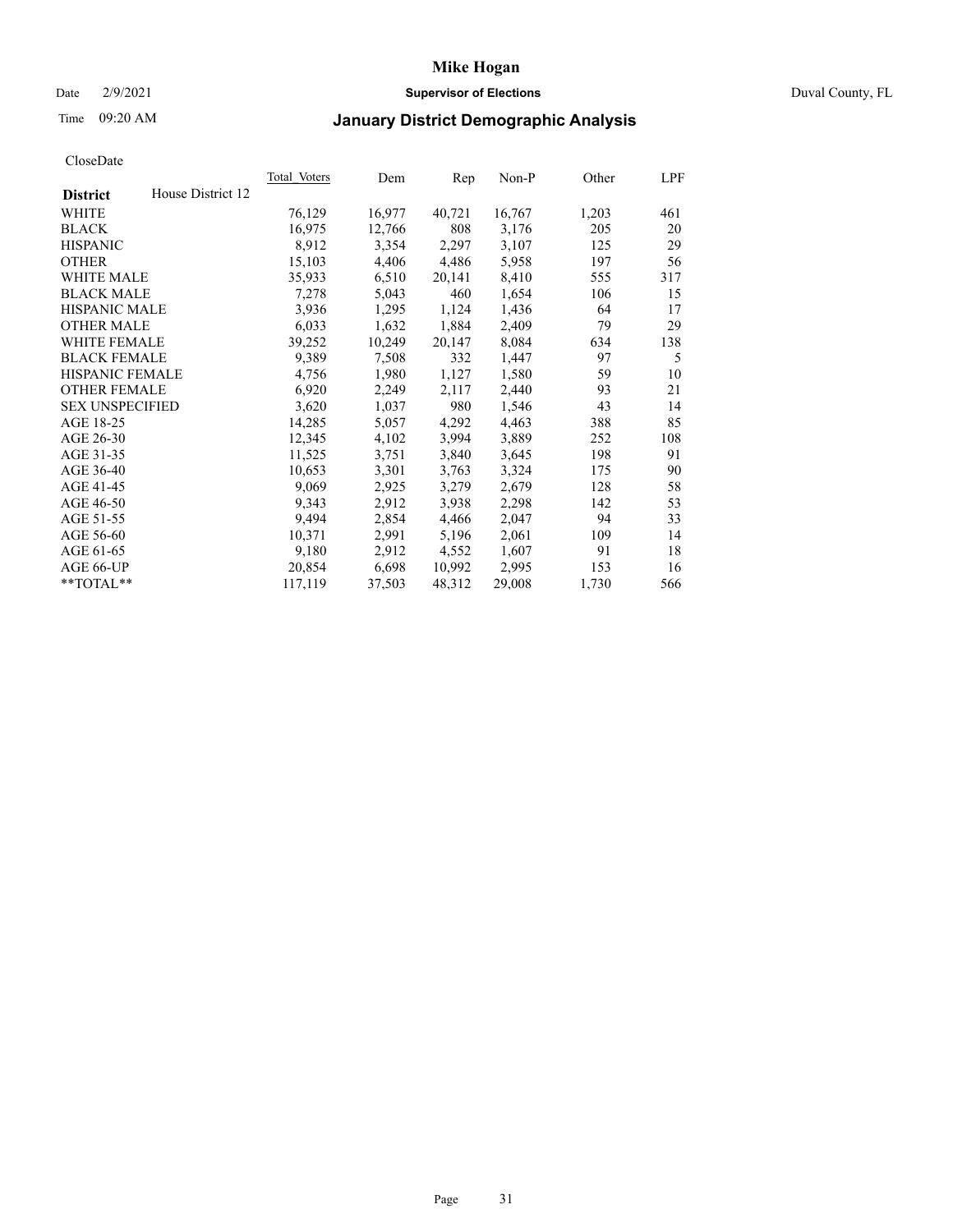### Date 2/9/2021 **Supervisor of Elections** Duval County, FL

# Time 09:20 AM **January District Demographic Analysis**

| <b>Total Voters</b> | Dem    | Rep    | $Non-P$ | Other | LPF            |
|---------------------|--------|--------|---------|-------|----------------|
|                     |        |        |         |       |                |
| 39,872              | 11,272 | 19,150 | 8,582   | 634   | 234            |
| 52,607              | 43,595 | 1,683  | 6,915   | 357   | 57             |
| 5,700               | 2,386  | 1,243  | 1,969   | 81    | 21             |
| 9,095               | 3,628  | 1,707  | 3,615   | 108   | 37             |
| 18,745              | 4,554  | 9,489  | 4,274   | 274   | 154            |
| 21,144              | 16,649 | 858    | 3,412   | 191   | 34             |
| 2,482               | 963    | 607    | 868     | 32    | 12             |
| 3,220               | 1,168  | 705    | 1,284   | 43    | 20             |
| 20,543              | 6,558  | 9,407  | 4,146   | 354   | 78             |
| 30,369              | 26,131 | 788    | 3,268   | 160   | 22             |
| 3,066               | 1,360  | 603    | 1,045   | 49    | 9              |
| 3,876               | 1,815  | 763    | 1,240   | 45    | 13             |
| 3,827               | 1,682  | 563    | 1,543   | 32    | $\overline{7}$ |
| 12,697              | 6,651  | 1,851  | 3,898   | 239   | 58             |
| 10,876              | 5,838  | 1,788  | 3,045   | 148   | 57             |
| 10,952              | 6,054  | 1,857  | 2,801   | 172   | 68             |
| 9,458               | 5,192  | 1,756  | 2,350   | 111   | 49             |
| 8,032               | 4,483  | 1,614  | 1,812   | 96    | 27             |
| 8,180               | 4,500  | 1,921  | 1,629   | 101   | 29             |
| 8,297               | 4,734  | 2,143  | 1,332   | 71    | 17             |
| 9,605               | 5,565  | 2,596  | 1,333   | 91    | 20             |
| 9,199               | 5,589  | 2,440  | 1,091   | 68    | 11             |
| 19,978              | 12,275 | 5,817  | 1,790   | 83    | 13             |
| 107,274             | 60,881 | 23,783 | 21,081  | 1,180 | 349            |
|                     |        |        |         |       |                |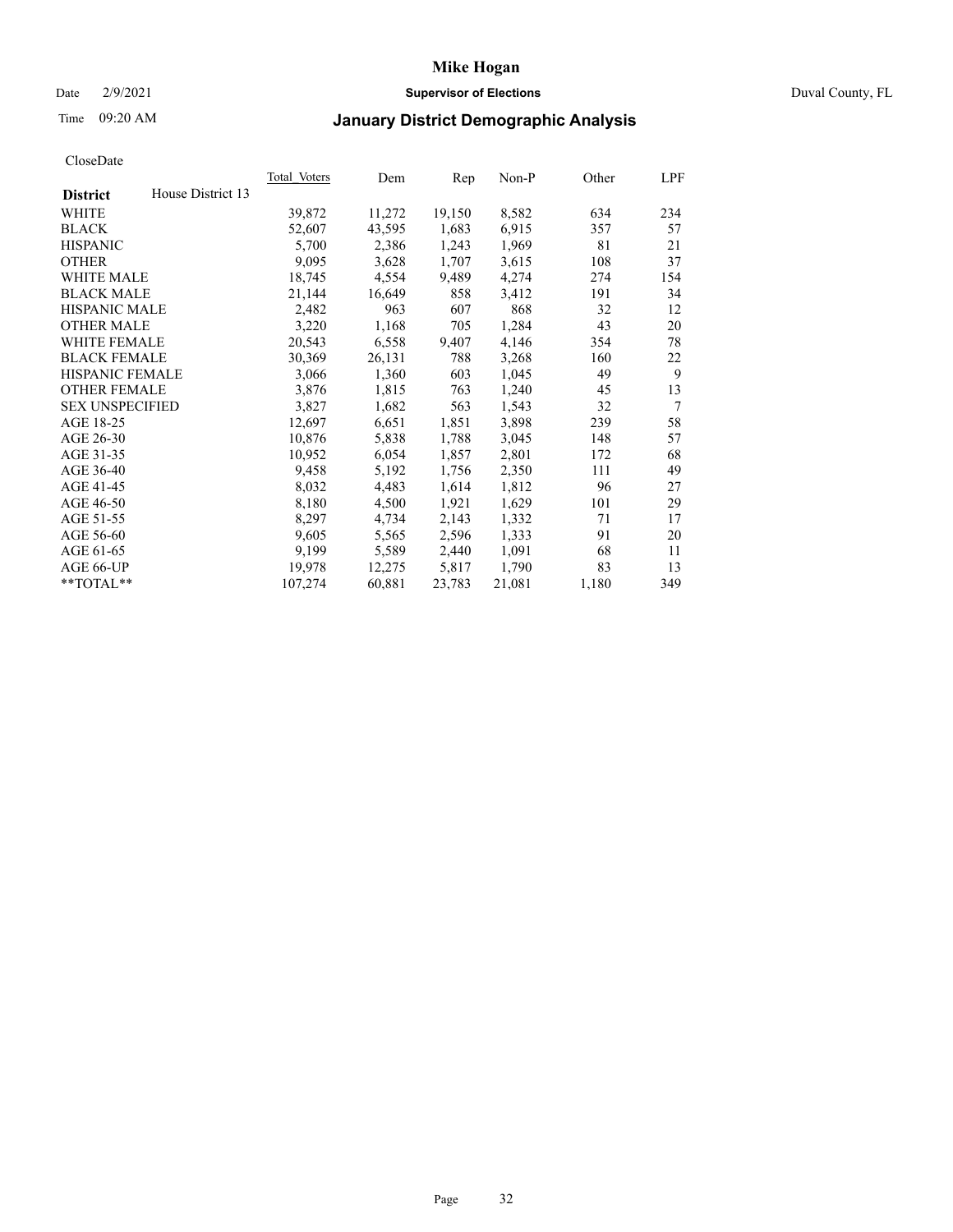### Date 2/9/2021 **Supervisor of Elections** Duval County, FL

## Time 09:20 AM **January District Demographic Analysis**

|                                      | <b>Total Voters</b> | Dem    | Rep    | $Non-P$ | Other | LPF    |
|--------------------------------------|---------------------|--------|--------|---------|-------|--------|
| House District 14<br><b>District</b> |                     |        |        |         |       |        |
| WHITE                                | 43,088              | 10,409 | 22,820 | 8,880   | 700   | 279    |
| <b>BLACK</b>                         | 63,464              | 53,417 | 1,826  | 7,761   | 424   | 36     |
| <b>HISPANIC</b>                      | 4,515               | 1,905  | 936    | 1,593   | 67    | 14     |
| <b>OTHER</b>                         | 8,263               | 3,274  | 1,679  | 3,160   | 112   | 38     |
| <b>WHITE MALE</b>                    | 20,099              | 4,163  | 11,071 | 4,354   | 329   | 182    |
| <b>BLACK MALE</b>                    | 25,337              | 20,222 | 964    | 3,894   | 232   | 25     |
| <b>HISPANIC MALE</b>                 | 2,051               | 750    | 516    | 746     | 31    | 8      |
| <b>OTHER MALE</b>                    | 2,937               | 1,076  | 674    | 1,123   | 42    | 22     |
| WHITE FEMALE                         | 22,458              | 6,117  | 11,492 | 4,387   | 367   | 95     |
| <b>BLACK FEMALE</b>                  | 37,043              | 32,350 | 837    | 3,657   | 188   | 11     |
| HISPANIC FEMALE                      | 2,357               | 1,107  | 400    | 809     | 35    | 6      |
| <b>OTHER FEMALE</b>                  | 3,510               | 1,584  | 754    | 1,115   | 48    | 9      |
| <b>SEX UNSPECIFIED</b>               | 3,538               | 1,636  | 553    | 1,309   | 31    | 9      |
| AGE 18-25                            | 14,352              | 7,640  | 2,209  | 4,174   | 279   | 50     |
| AGE 26-30                            | 11,661              | 6,173  | 2,083  | 3,154   | 170   | 81     |
| AGE 31-35                            | 11,630              | 6,356  | 2,186  | 2,843   | 170   | 75     |
| AGE 36-40                            | 10,738              | 6,173  | 2,073  | 2,321   | 121   | 50     |
| AGE 41-45                            | 9,525               | 5,576  | 1,889  | 1,911   | 116   | 33     |
| AGE 46-50                            | 10,034              | 5,920  | 2,271  | 1,705   | 109   | 29     |
| AGE 51-55                            | 9,914               | 5,805  | 2,578  | 1,415   | 103   | 13     |
| AGE 56-60                            | 10,481              | 6,117  | 2,955  | 1,314   | 81    | 14     |
| AGE 61-65                            | 9,564               | 5,719  | 2,746  | 1,028   | 64    | $\tau$ |
| AGE 66-UP                            | 21,431              | 13,526 | 6,271  | 1,529   | 90    | 15     |
| **TOTAL**                            | 119,330             | 69,005 | 27,261 | 21,394  | 1,303 | 367    |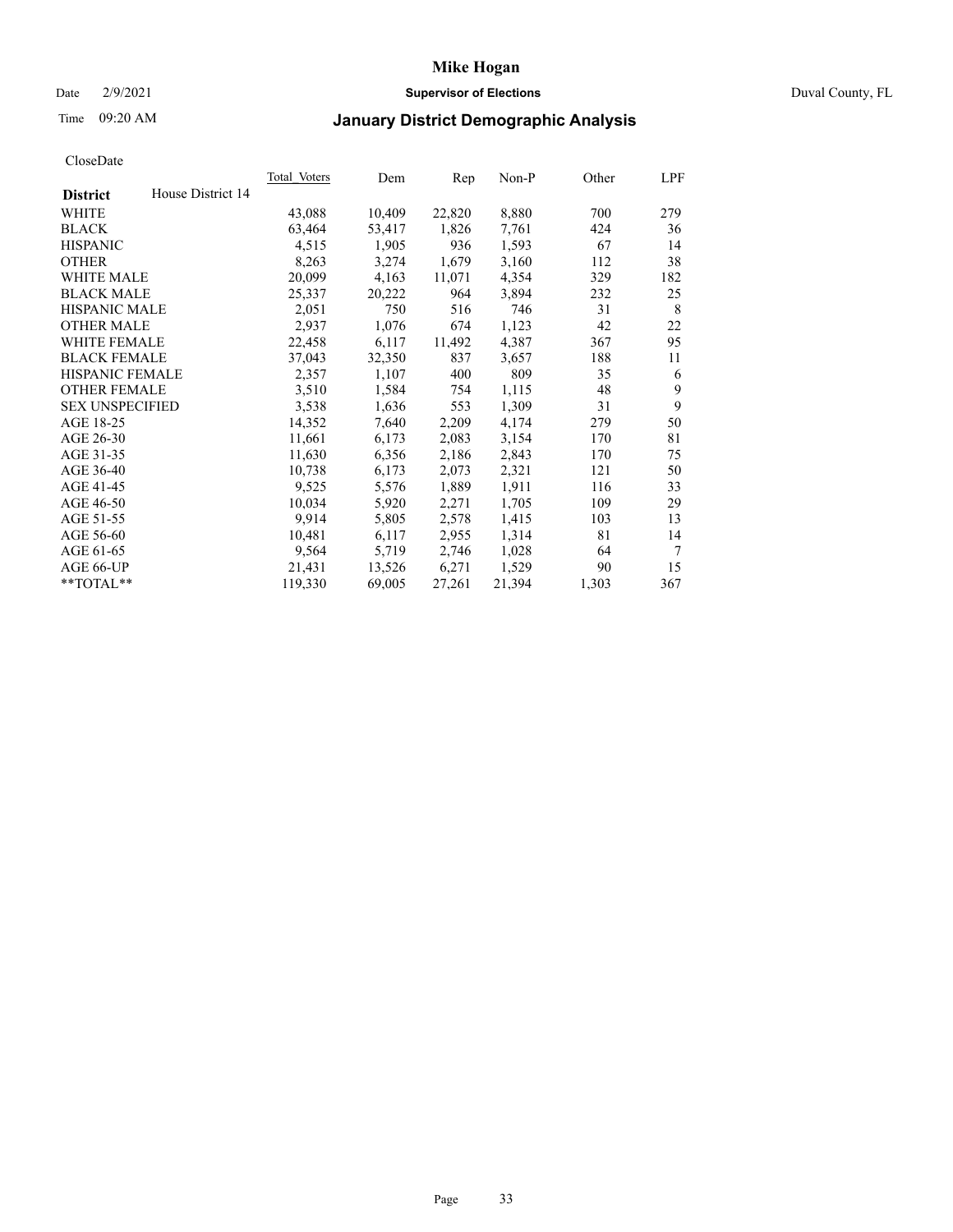### Date 2/9/2021 **Supervisor of Elections** Duval County, FL

## Time 09:20 AM **January District Demographic Analysis**

| <b>Total Voters</b> | Dem    | Rep    | $Non-P$ | Other | LPF |
|---------------------|--------|--------|---------|-------|-----|
|                     |        |        |         |       |     |
| 66,734              | 15,477 | 37,341 | 12,548  | 968   | 400 |
| 32,326              | 25,370 | 1,272  | 5,283   | 367   | 34  |
| 7,393               | 2,923  | 1,684  | 2,655   | 103   | 28  |
| 10,138              | 3,204  | 2,978  | 3,734   | 189   | 33  |
| 31,291              | 6,070  | 18,292 | 6,207   | 453   | 269 |
| 13,156              | 9,609  | 696    | 2,635   | 198   | 18  |
| 3,381               | 1,221  | 886    | 1,215   | 46    | 13  |
| 3,755               | 1,079  | 1,236  | 1,365   | 60    | 15  |
| 34,655              | 9,252  | 18,631 | 6,137   | 506   | 129 |
| 18,595              | 15,331 | 551    | 2,532   | 165   | 16  |
| 3,853               | 1,629  | 769    | 1,388   | 54    | 13  |
| 4,719               | 1,667  | 1,406  | 1,540   | 96    | 10  |
| 3,184               | 1,116  | 808    | 1,199   | 49    | 12  |
| 13,024              | 5,267  | 3,363  | 3,996   | 323   | 75  |
| 11,592              | 4,597  | 3,231  | 3,420   | 258   | 86  |
| 11,601              | 4,793  | 3,315  | 3,218   | 191   | 84  |
| 10,390              | 4,367  | 3,077  | 2,693   | 172   | 81  |
| 9,320               | 3,994  | 2,907  | 2,216   | 147   | 56  |
| 9,423               | 3,908  | 3,534  | 1,820   | 132   | 29  |
| 9,875               | 4,073  | 3,916  | 1,759   | 100   | 27  |
| 10,610              | 4,178  | 4,741  | 1,591   | 80    | 20  |
| 9,728               | 3,897  | 4,485  | 1,252   | 75    | 19  |
| 21,028              | 7,900  | 10,706 | 2,255   | 149   | 18  |
| 116,591             | 46,974 | 43,275 | 24,220  | 1,627 | 495 |
|                     |        |        |         |       |     |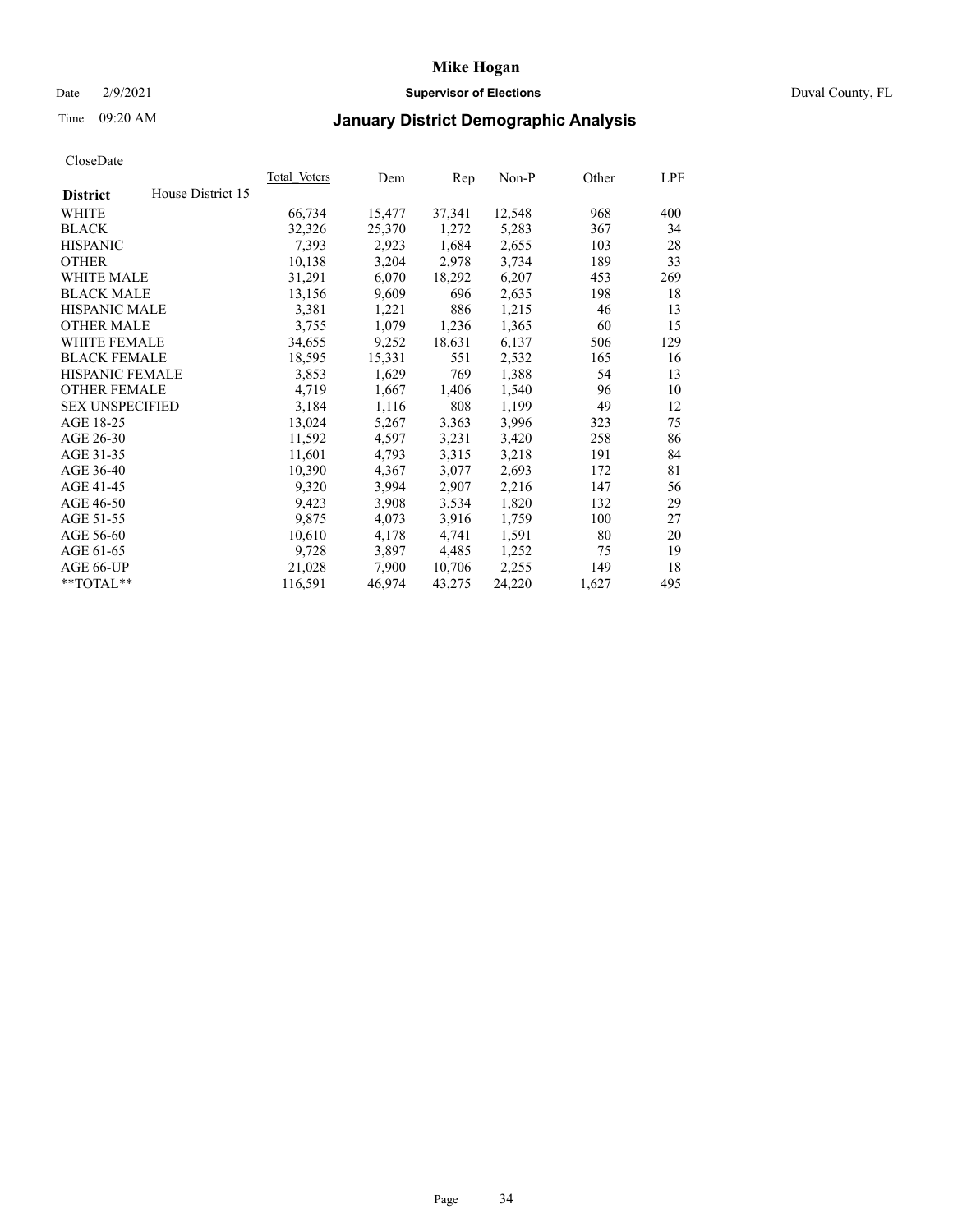### Date 2/9/2021 **Supervisor of Elections** Duval County, FL

# Time 09:20 AM **January District Demographic Analysis**

|                        |                   | Total Voters | Dem    | Rep    | Non-P  | Other | LPF |
|------------------------|-------------------|--------------|--------|--------|--------|-------|-----|
| <b>District</b>        | House District 16 |              |        |        |        |       |     |
| WHITE                  |                   | 95,747       | 22,701 | 52,097 | 18,997 | 1,413 | 539 |
| <b>BLACK</b>           |                   | 16,456       | 12,195 | 735    | 3,254  | 247   | 25  |
| <b>HISPANIC</b>        |                   | 8,993        | 3,241  | 2,515  | 3,082  | 122   | 33  |
| <b>OTHER</b>           |                   | 13,997       | 4,396  | 3,977  | 5,344  | 220   | 60  |
| <b>WHITE MALE</b>      |                   | 44,423       | 8,776  | 25,079 | 9,599  | 615   | 354 |
| <b>BLACK MALE</b>      |                   | 6,919        | 4,689  | 404    | 1,695  | 123   | 8   |
| <b>HISPANIC MALE</b>   |                   | 4,056        | 1,328  | 1,234  | 1,422  | 49    | 23  |
| <b>OTHER MALE</b>      |                   | 5,642        | 1,578  | 1,738  | 2,209  | 82    | 35  |
| WHITE FEMALE           |                   | 50,397       | 13,704 | 26,573 | 9,155  | 787   | 178 |
| <b>BLACK FEMALE</b>    |                   | 9,309        | 7,344  | 321    | 1,506  | 121   | 17  |
| <b>HISPANIC FEMALE</b> |                   | 4,763        | 1,849  | 1,244  | 1,590  | 70    | 10  |
| <b>OTHER FEMALE</b>    |                   | 6,466        | 2,355  | 1,796  | 2,184  | 112   | 19  |
| <b>SEX UNSPECIFIED</b> |                   | 3,218        | 910    | 935    | 1,317  | 43    | 13  |
| AGE 18-25              |                   | 15,123       | 5,013  | 5,214  | 4,366  | 428   | 102 |
| AGE 26-30              |                   | 13,260       | 4,406  | 4,468  | 3,967  | 294   | 125 |
| AGE 31-35              |                   | 12,676       | 4,323  | 4,355  | 3,663  | 211   | 124 |
| AGE 36-40              |                   | 11,285       | 3,611  | 4,112  | 3,305  | 163   | 94  |
| AGE 41-45              |                   | 10,033       | 3,175  | 3,803  | 2,854  | 145   | 56  |
| AGE 46-50              |                   | 10,542       | 3,109  | 4,604  | 2,625  | 145   | 59  |
| AGE 51-55              |                   | 10,767       | 3,032  | 5,211  | 2,352  | 144   | 28  |
| AGE 56-60              |                   | 11,775       | 3,382  | 6,105  | 2,141  | 128   | 19  |
| AGE 61-65              |                   | 10,860       | 3,337  | 5,698  | 1,697  | 108   | 20  |
| AGE 66-UP              |                   | 28,872       | 9,145  | 15,754 | 3,707  | 236   | 30  |
| $*$ TOTAL $*$          |                   | 135,193      | 42,533 | 59,324 | 30,677 | 2,002 | 657 |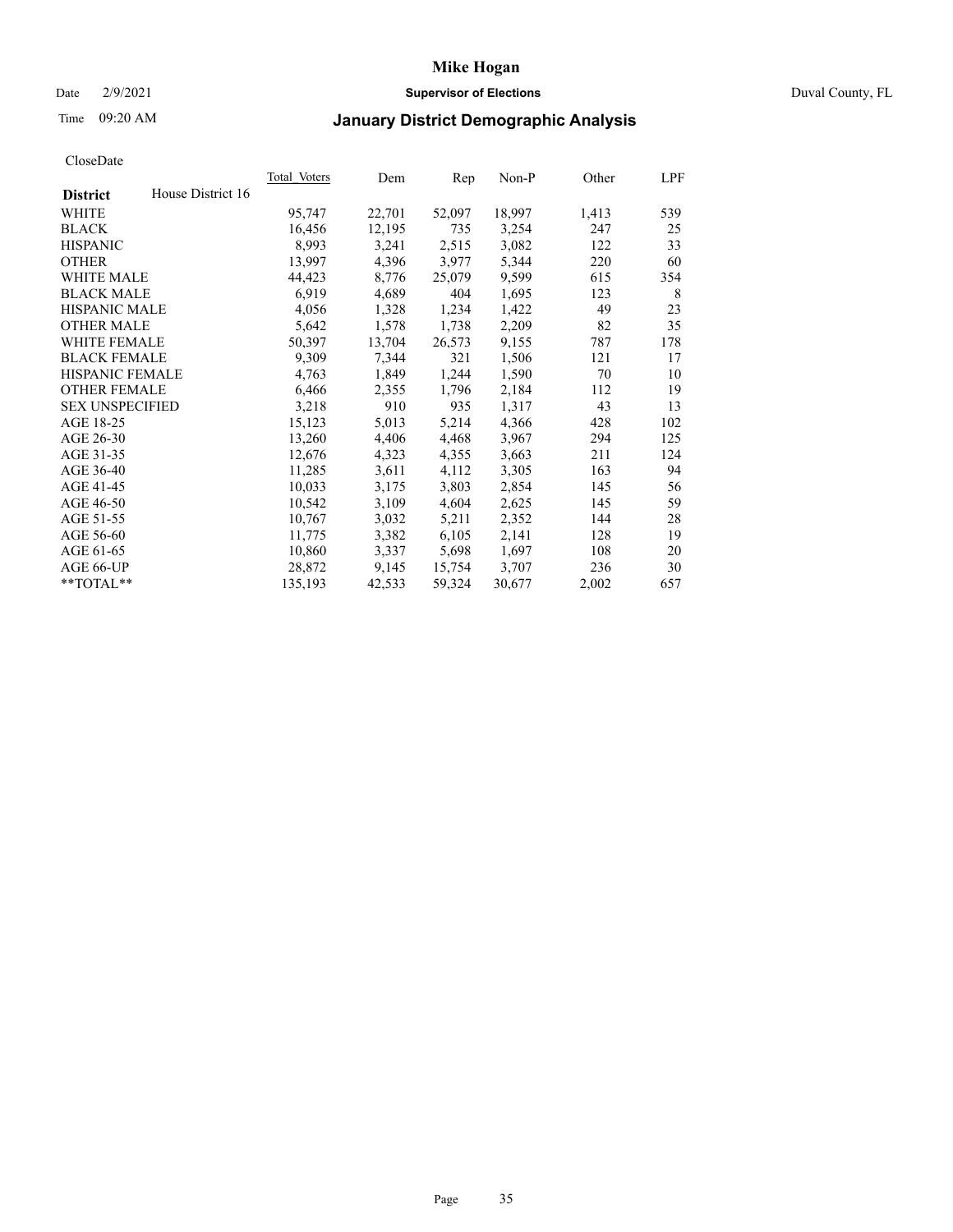### Date 2/9/2021 **Supervisor of Elections** Duval County, FL

## Time 09:20 AM **January District Demographic Analysis**

| <b>Total Voters</b> | Dem    | Rep    | $Non-P$ | Other | LPF |
|---------------------|--------|--------|---------|-------|-----|
| School Board Dist 1 |        |        |         |       |     |
| 55,841              | 11,701 | 31,913 | 11,123  | 801   | 303 |
| 24,773              | 19,190 | 1,067  | 4,205   | 277   | 34  |
| 6,671               | 2,572  | 1,697  | 2,307   | 80    | 15  |
| 9,039               | 2,790  | 2,653  | 3,439   | 116   | 41  |
| 26,509              | 4,625  | 15,657 | 5,666   | 366   | 195 |
| 10,309              | 7,435  | 571    | 2,134   | 146   | 23  |
| 2,983               | 1,044  | 847    | 1,045   | 38    | 9   |
| 3,410               | 945    | 1,121  | 1,279   | 40    | 25  |
| 28,649              | 6,932  | 15,893 | 5,292   | 428   | 104 |
| 13,969              | 11,409 | 477    | 1,944   | 128   | 11  |
| 3,529               | 1,463  | 815    | 1,204   | 41    | 6   |
| 4,071               | 1,449  | 1,196  | 1,351   | 62    | 13  |
| 2,893               | 950    | 753    | 1,158   | 25    | 7   |
| 11,296              | 4,395  | 3,148  | 3,427   | 266   | 60  |
| 9,309               | 3,640  | 2,604  | 2,813   | 182   | 70  |
| 9,624               | 3,641  | 2,963  | 2,807   | 144   | 69  |
| 8,764               | 3,268  | 2,800  | 2,498   | 130   | 68  |
| 7,657               | 2,992  | 2,574  | 1,960   | 95    | 36  |
| 7,855               | 3,021  | 3,043  | 1,650   | 106   | 35  |
| 8,133               | 3,043  | 3,492  | 1,489   | 91    | 18  |
| 8,803               | 3,139  | 4,165  | 1,390   | 95    | 14  |
| 7,740               | 2,872  | 3,711  | 1,080   | 70    | 7   |
| 17,143              | 6,242  | 8,830  | 1,960   | 95    | 16  |
| 96,324              | 36,253 | 37,330 | 21,074  | 1,274 | 393 |
|                     |        |        |         |       |     |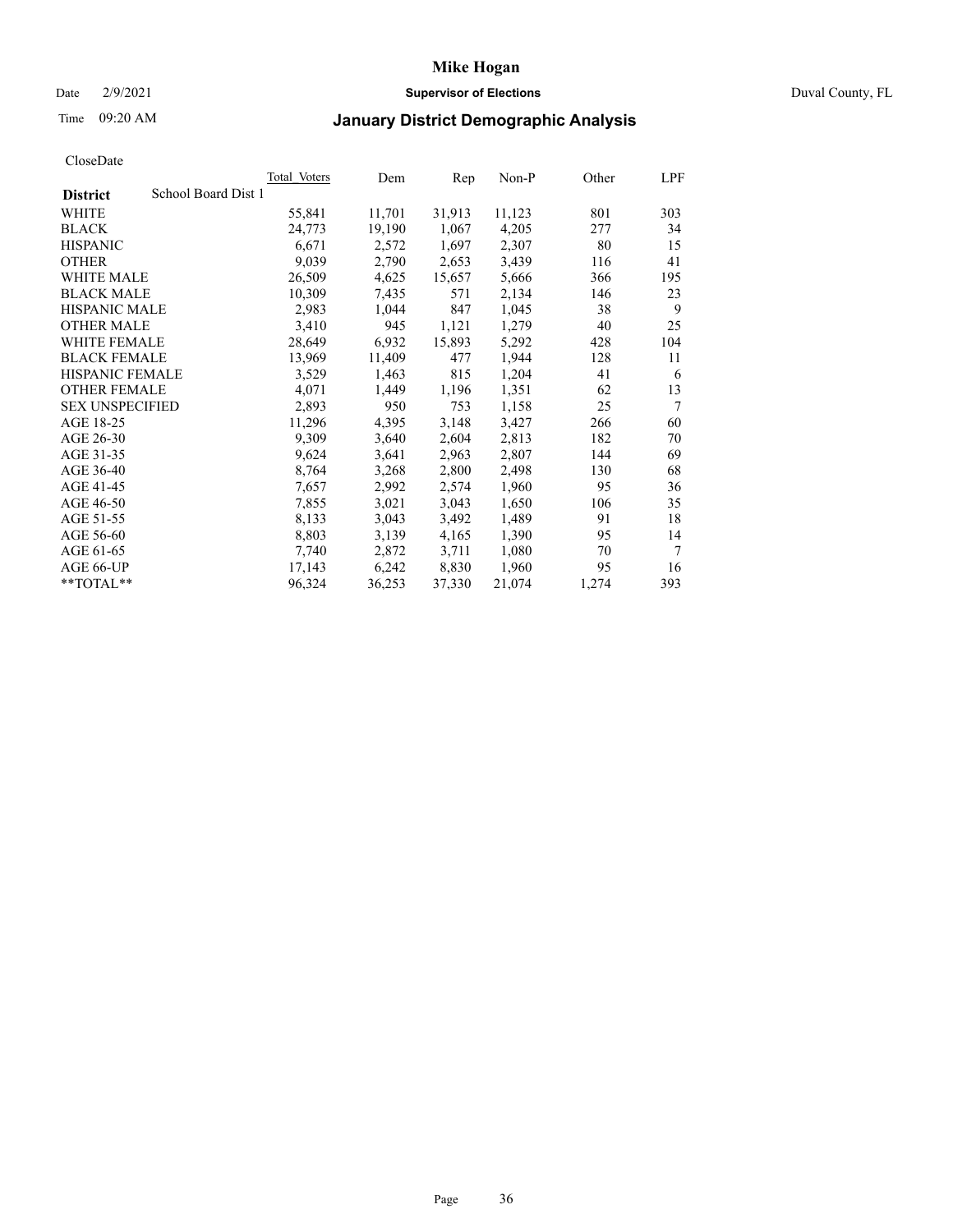### Date 2/9/2021 **Supervisor of Elections** Duval County, FL

## Time 09:20 AM **January District Demographic Analysis**

|                                        | Total Voters | Dem    | Rep    | Non-P  | Other | LPF |
|----------------------------------------|--------------|--------|--------|--------|-------|-----|
| School Board Dist 2<br><b>District</b> |              |        |        |        |       |     |
| WHITE                                  | 78,680       | 18,146 | 41,652 | 17,279 | 1,155 | 448 |
| <b>BLACK</b>                           | 7,500        | 5,493  | 437    | 1,467  | 90    | 13  |
| <b>HISPANIC</b>                        | 4,941        | 1,746  | 1,487  | 1,604  | 82    | 22  |
| <b>OTHER</b>                           | 9,910        | 2,690  | 3,282  | 3,743  | 144   | 51  |
| WHITE MALE                             | 37,521       | 6,856  | 20,950 | 8,860  | 538   | 317 |
| <b>BLACK MALE</b>                      | 3,455        | 2,308  | 260    | 825    | 53    | 9   |
| <b>HISPANIC MALE</b>                   | 2,189        | 647    | 715    | 774    | 40    | 13  |
| <b>OTHER MALE</b>                      | 3,868        | 971    | 1,323  | 1,494  | 55    | 25  |
| WHITE FEMALE                           | 40,317       | 11,099 | 20,306 | 8,181  | 604   | 127 |
| <b>BLACK FEMALE</b>                    | 3,931        | 3,107  | 170    | 614    | 37    | 3   |
| <b>HISPANIC FEMALE</b>                 | 2,641        | 1,062  | 744    | 787    | 41    | 7   |
| <b>OTHER FEMALE</b>                    | 4,536        | 1,361  | 1,575  | 1,516  | 65    | 19  |
| <b>SEX UNSPECIFIED</b>                 | 2,569        | 664    | 815    | 1,038  | 38    | 14  |
| AGE 18-25                              | 10,561       | 3,160  | 3,829  | 3,203  | 291   | 78  |
| AGE 26-30                              | 9,523        | 2,664  | 3,688  | 2,902  | 178   | 91  |
| AGE 31-35                              | 9,467        | 2,619  | 3,591  | 3,002  | 171   | 84  |
| AGE 36-40                              | 9,125        | 2,439  | 3,646  | 2,799  | 151   | 90  |
| AGE 41-45                              | 7,883        | 2,155  | 3,245  | 2,328  | 103   | 52  |
| AGE 46-50                              | 8,120        | 2,109  | 3,833  | 2,018  | 115   | 45  |
| AGE 51-55                              | 8,076        | 1,996  | 4,289  | 1,665  | 90    | 36  |
| AGE 56-60                              | 9,144        | 2,256  | 5,017  | 1,734  | 115   | 22  |
| AGE 61-65                              | 8,521        | 2,479  | 4,473  | 1,452  | 99    | 18  |
| AGE 66-UP                              | 20,611       | 6,198  | 11,247 | 2,990  | 158   | 18  |
| **TOTAL**                              | 101,031      | 28,075 | 46,858 | 24,093 | 1,471 | 534 |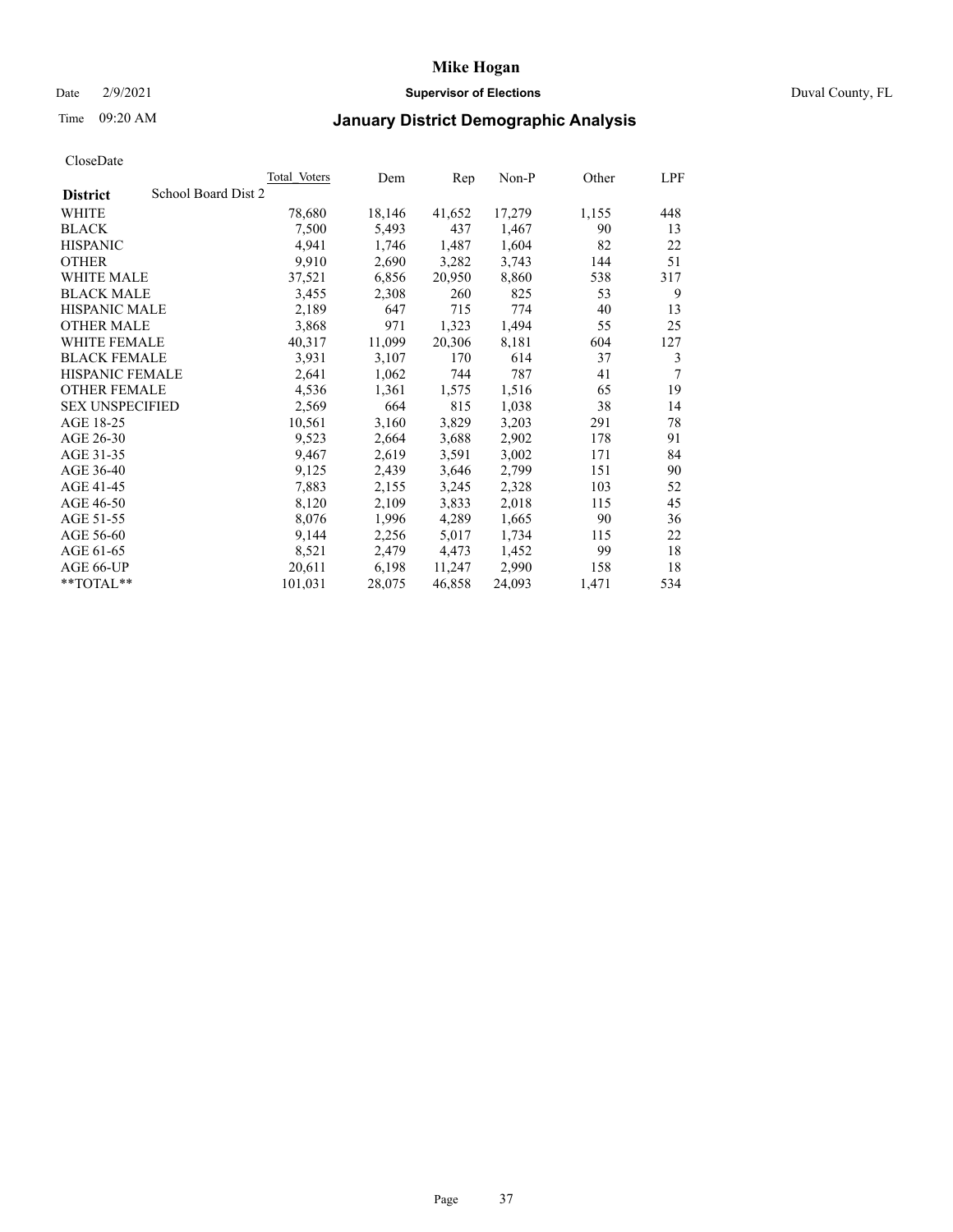### Date 2/9/2021 **Supervisor of Elections** Duval County, FL

## Time 09:20 AM **January District Demographic Analysis**

|                                        | Total Voters | Dem    | Rep    | Non-P  | Other | LPF |
|----------------------------------------|--------------|--------|--------|--------|-------|-----|
| School Board Dist 3<br><b>District</b> |              |        |        |        |       |     |
| WHITE                                  | 55,910       | 15,060 | 28,181 | 11,510 | 819   | 340 |
| <b>BLACK</b>                           | 15,163       | 11,600 | 636    | 2,744  | 166   | 17  |
| <b>HISPANIC</b>                        | 6,945        | 2,741  | 1,632  | 2,452  | 98    | 22  |
| <b>OTHER</b>                           | 9,522        | 2,995  | 2,587  | 3,782  | 121   | 37  |
| WHITE MALE                             | 25,964       | 5,939  | 13,635 | 5,790  | 375   | 225 |
| <b>BLACK MALE</b>                      | 6,194        | 4,378  | 337    | 1,383  | 85    | 11  |
| <b>HISPANIC MALE</b>                   | 3,094        | 1,116  | 826    | 1,099  | 42    | 11  |
| <b>OTHER MALE</b>                      | 3,735        | 1,060  | 1,118  | 1,490  | 48    | 19  |
| WHITE FEMALE                           | 29,238       | 8,930  | 14,244 | 5,515  | 439   | 110 |
| <b>BLACK FEMALE</b>                    | 8,701        | 7,025  | 290    | 1,302  | 78    | 6   |
| <b>HISPANIC FEMALE</b>                 | 3,669        | 1,557  | 765    | 1,282  | 54    | 11  |
| <b>OTHER FEMALE</b>                    | 4,179        | 1,508  | 1,147  | 1,454  | 58    | 12  |
| <b>SEX UNSPECIFIED</b>                 | 2,765        | 883    | 674    | 1,172  | 25    | 11  |
| AGE 18-25                              | 9,698        | 3,751  | 2,606  | 3,019  | 267   | 55  |
| AGE 26-30                              | 9,378        | 3,452  | 2,666  | 2,992  | 185   | 83  |
| AGE 31-35                              | 8,760        | 3,359  | 2,598  | 2,578  | 152   | 73  |
| AGE 36-40                              | 7,561        | 2,805  | 2,333  | 2,251  | 107   | 65  |
| AGE 41-45                              | 6,353        | 2,331  | 2,080  | 1,803  | 98    | 41  |
| AGE 46-50                              | 6,589        | 2,356  | 2,475  | 1,642  | 81    | 35  |
| AGE 51-55                              | 6,705        | 2,330  | 2,863  | 1,431  | 61    | 20  |
| AGE 56-60                              | 7,727        | 2,701  | 3,476  | 1,443  | 91    | 16  |
| AGE 61-65                              | 7,300        | 2,656  | 3,390  | 1,176  | 65    | 13  |
| AGE 66-UP                              | 17,469       | 6,655  | 8,549  | 2,153  | 97    | 15  |
| $*$ $TOTAL**$                          | 87,540       | 32,396 | 33,036 | 20,488 | 1,204 | 416 |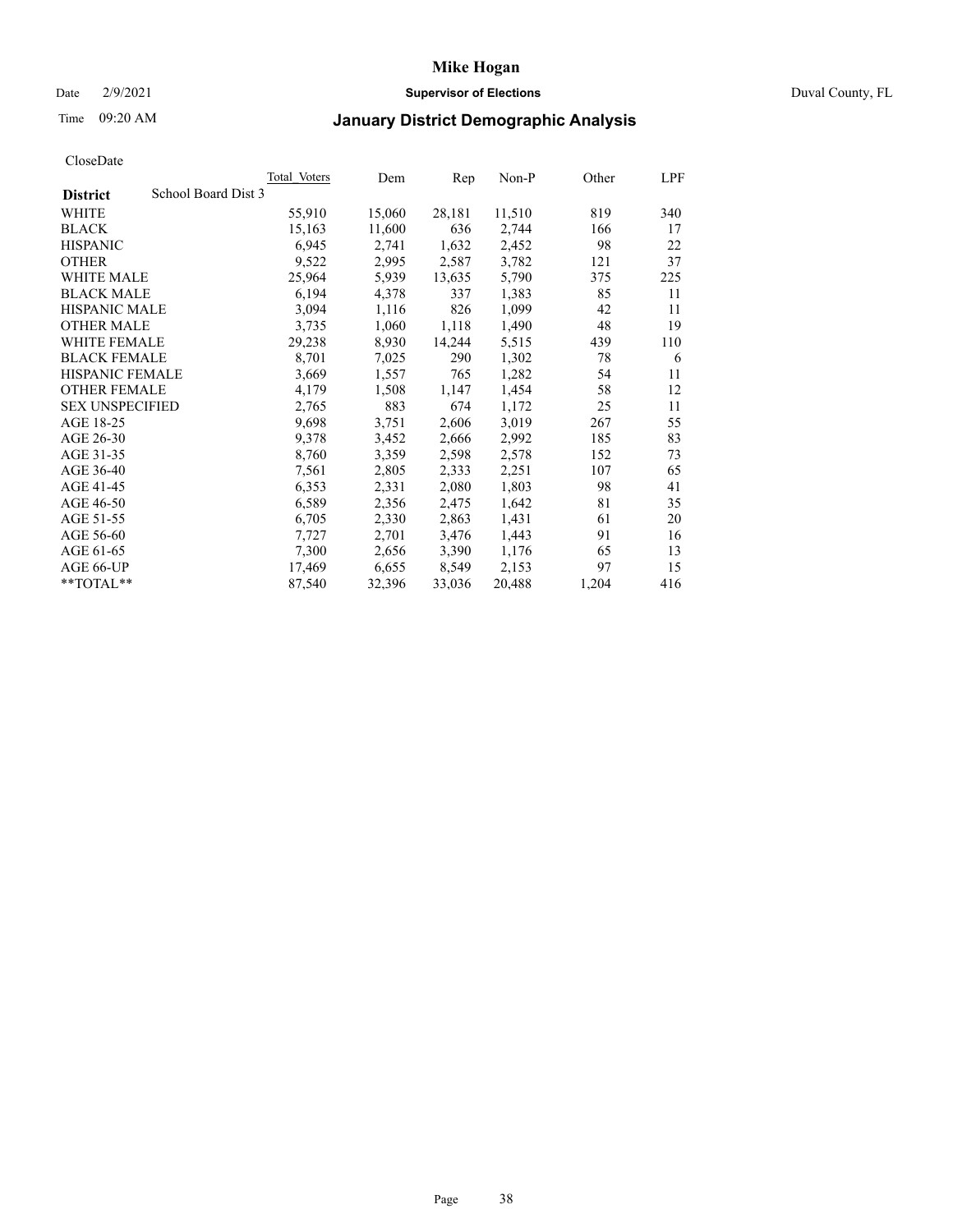### Date 2/9/2021 **Supervisor of Elections** Duval County, FL

# Time 09:20 AM **January District Demographic Analysis**

|                                        | <b>Total Voters</b> | Dem    | Rep    | $Non-P$ | Other | LPF |
|----------------------------------------|---------------------|--------|--------|---------|-------|-----|
| School Board Dist 4<br><b>District</b> |                     |        |        |         |       |     |
| WHITE                                  | 24,600              | 5,853  | 13,083 | 5,103   | 412   | 149 |
| <b>BLACK</b>                           | 55,665              | 47,341 | 1,519  | 6,428   | 336   | 41  |
| <b>HISPANIC</b>                        | 2,472               | 1,061  | 502    | 861     | 36    | 12  |
| <b>OTHER</b>                           | 5,870               | 2,644  | 838    | 2,275   | 85    | 28  |
| WHITE MALE                             | 11,828              | 2,415  | 6,561  | 2,556   | 197   | 99  |
| <b>BLACK MALE</b>                      | 22,442              | 18,169 | 822    | 3,236   | 191   | 24  |
| <b>HISPANIC MALE</b>                   | 1,137               | 431    | 279    | 405     | 15    | 7   |
| <b>OTHER MALE</b>                      | 2,017               | 862    | 332    | 778     | 33    | 12  |
| <b>WHITE FEMALE</b>                    | 12,436              | 3,359  | 6,359  | 2,454   | 214   | 50  |
| <b>BLACK FEMALE</b>                    | 32,243              | 28,416 | 678    | 2,993   | 140   | 16  |
| HISPANIC FEMALE                        | 1,281               | 606    | 212    | 437     | 21    | 5   |
| <b>OTHER FEMALE</b>                    | 2,427               | 1,278  | 370    | 733     | 34    | 12  |
| <b>SEX UNSPECIFIED</b>                 | 2,796               | 1,363  | 329    | 1,075   | 24    | 5   |
| AGE 18-25                              | 10,767              | 6,187  | 1,327  | 3,040   | 165   | 48  |
| AGE 26-30                              | 8,322               | 4,844  | 1,225  | 2,120   | 89    | 44  |
| AGE 31-35                              | 8,296               | 5,042  | 1,227  | 1,872   | 106   | 49  |
| AGE 36-40                              | 7,966               | 5,003  | 1,263  | 1,590   | 84    | 26  |
| AGE 41-45                              | 7,020               | 4,504  | 1,121  | 1,291   | 89    | 15  |
| AGE 46-50                              | 7,457               | 4,730  | 1,448  | 1,188   | 78    | 13  |
| AGE 51-55                              | 7,486               | 4,859  | 1,592  | 946     | 77    | 12  |
| AGE 56-60                              | 7,910               | 5,198  | 1,733  | 905     | 67    | 7   |
| AGE 61-65                              | 7,689               | 5,350  | 1,576  | 705     | 49    | 9   |
| AGE 66-UP                              | 15,694              | 11,182 | 3,430  | 1,010   | 65    | 7   |
| $*$ $TOTAL**$                          | 88,607              | 56,899 | 15,942 | 14,667  | 869   | 230 |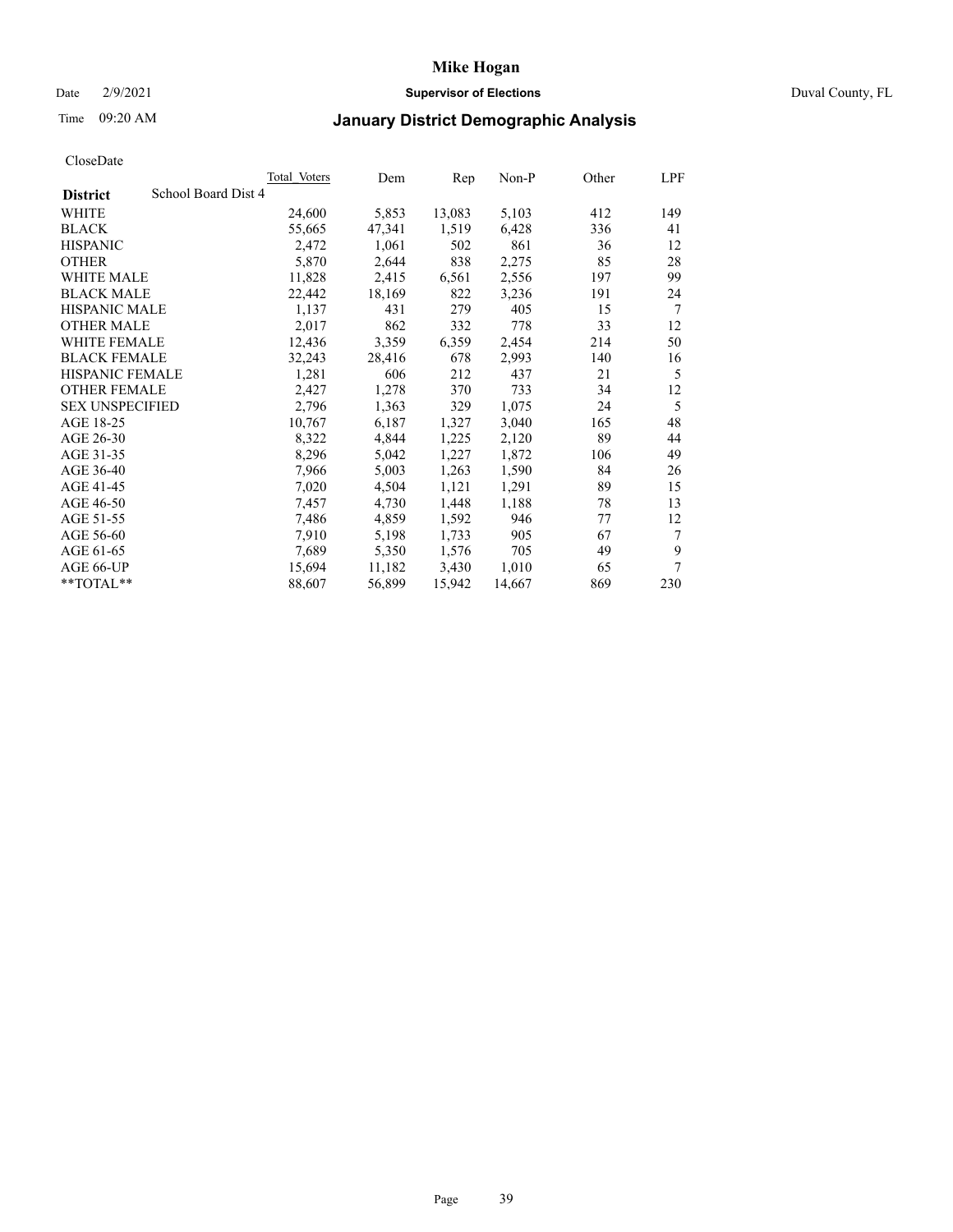### Date 2/9/2021 **Supervisor of Elections** Duval County, FL

# Time 09:20 AM **January District Demographic Analysis**

|                                        | Total Voters | Dem    | Rep    | Non-P  | Other | LPF |
|----------------------------------------|--------------|--------|--------|--------|-------|-----|
| School Board Dist 5<br><b>District</b> |              |        |        |        |       |     |
| WHITE                                  | 24,379       | 6,437  | 11,880 | 5,456  | 435   | 171 |
| <b>BLACK</b>                           | 49,552       | 41,319 | 1,464  | 6,379  | 355   | 35  |
| <b>HISPANIC</b>                        | 3,971        | 1,682  | 715    | 1,500  | 61    | 13  |
| <b>OTHER</b>                           | 6,872        | 2,680  | 1,422  | 2,664  | 83    | 23  |
| <b>WHITE MALE</b>                      | 11,268       | 2,522  | 5,826  | 2,586  | 213   | 121 |
| <b>BLACK MALE</b>                      | 19,456       | 15,388 | 727    | 3,135  | 185   | 21  |
| <b>HISPANIC MALE</b>                   | 1,746        | 643    | 384    | 680    | 31    | 8   |
| <b>OTHER MALE</b>                      | 2,472        | 889    | 590    | 954    | 28    | 11  |
| <b>WHITE FEMALE</b>                    | 12,790       | 3,827  | 5,927  | 2,770  | 217   | 49  |
| <b>BLACK FEMALE</b>                    | 29,156       | 25,188 | 709    | 3,081  | 164   | 14  |
| <b>HISPANIC FEMALE</b>                 | 2,115        | 986    | 318    | 779    | 27    | 5   |
| <b>OTHER FEMALE</b>                    | 3,042        | 1,335  | 676    | 987    | 37    | 7   |
| <b>SEX UNSPECIFIED</b>                 | 2,729        | 1,340  | 324    | 1,027  | 32    | 6   |
| AGE 18-25                              | 10,294       | 5,675  | 1,172  | 3,220  | 191   | 36  |
| AGE 26-30                              | 8,734        | 4,968  | 1,167  | 2,416  | 130   | 53  |
| AGE 31-35                              | 8,507        | 5,094  | 1,090  | 2,142  | 138   | 43  |
| AGE 36-40                              | 7,384        | 4,507  | 1,052  | 1,703  | 94    | 28  |
| AGE 41-45                              | 6,529        | 4,037  | 1,063  | 1,329  | 79    | 21  |
| AGE 46-50                              | 6,666        | 4,149  | 1,226  | 1,195  | 80    | 16  |
| AGE 51-55                              | 6,613        | 4,140  | 1,383  | 1,025  | 52    | 13  |
| AGE 56-60                              | 7,426        | 4,691  | 1,710  | 956    | 55    | 14  |
| AGE 61-65                              | 6,887        | 4,344  | 1,687  | 805    | 46    | 5   |
| AGE 66-UP                              | 15,734       | 10,513 | 3,931  | 1,208  | 69    | 13  |
| $*$ TOTAL $*$                          | 84,774       | 52,118 | 15,481 | 15,999 | 934   | 242 |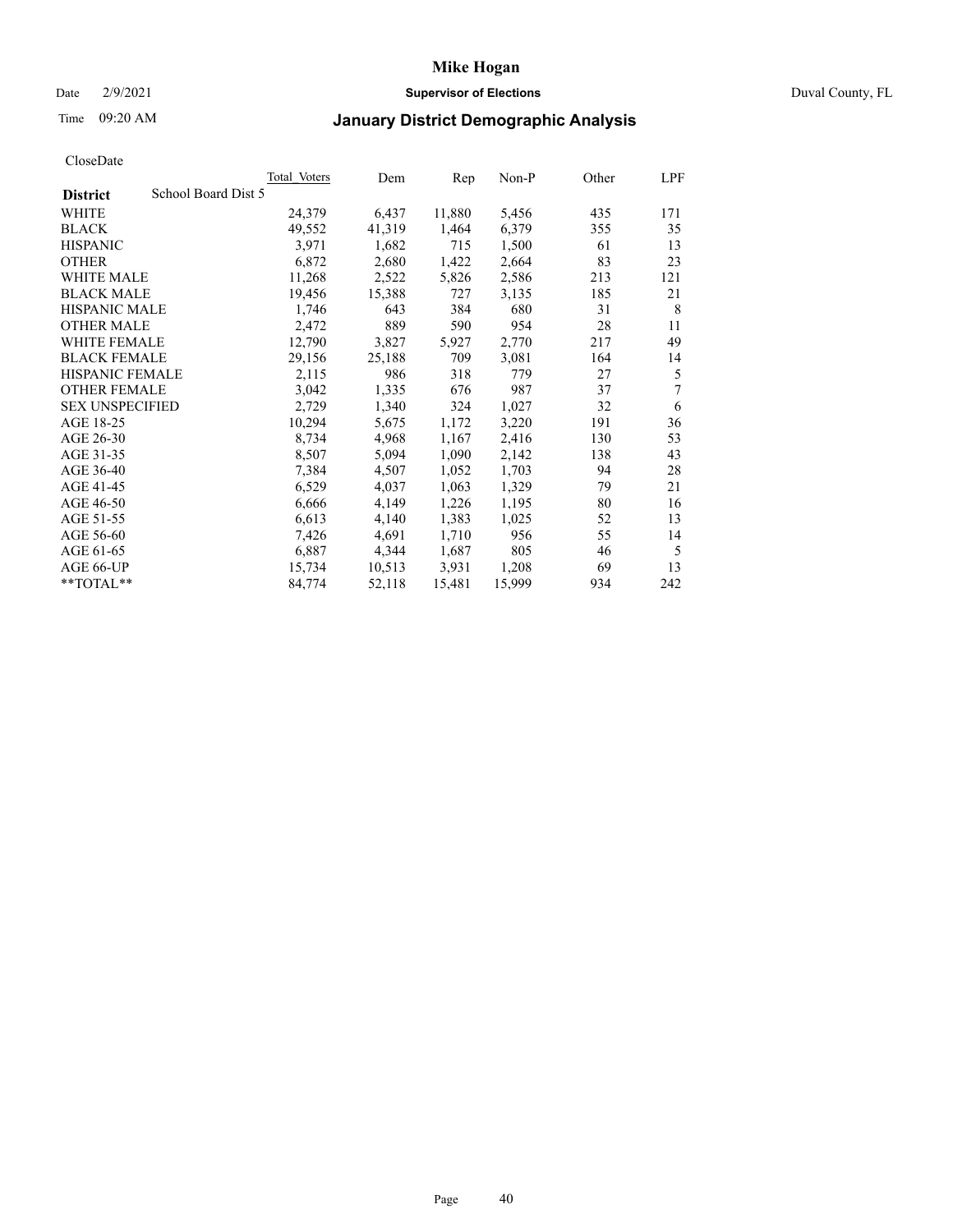### Date 2/9/2021 **Supervisor of Elections** Duval County, FL

# Time 09:20 AM **January District Demographic Analysis**

|                                        | Total Voters | Dem    | Rep    | $Non-P$ | Other | LPF |
|----------------------------------------|--------------|--------|--------|---------|-------|-----|
| School Board Dist 6<br><b>District</b> |              |        |        |         |       |     |
| WHITE                                  | 60,644       | 14,857 | 33,355 | 11,201  | 870   | 361 |
| <b>BLACK</b>                           | 22,245       | 17,387 | 926    | 3,665   | 244   | 23  |
| <b>HISPANIC</b>                        | 5,658        | 2,265  | 1,353  | 1,939   | 80    | 21  |
| <b>OTHER</b>                           | 7,954        | 2,506  | 2,340  | 2,918   | 164   | 26  |
| <b>WHITE MALE</b>                      | 28,387       | 5,897  | 16,293 | 5,562   | 400   | 235 |
| <b>BLACK MALE</b>                      | 9,207        | 6,711  | 520    | 1,829   | 133   | 14  |
| <b>HISPANIC MALE</b>                   | 2,618        | 965    | 712    | 901     | 31    | 9   |
| <b>OTHER MALE</b>                      | 2,955        | 851    | 974    | 1,062   | 54    | 14  |
| <b>WHITE FEMALE</b>                    | 31,552       | 8,815  | 16,682 | 5,468   | 463   | 124 |
| <b>BLACK FEMALE</b>                    | 12,637       | 10,387 | 385    | 1,745   | 111   | 9   |
| <b>HISPANIC FEMALE</b>                 | 2,920        | 1,247  | 616    | 999     | 48    | 10  |
| <b>OTHER FEMALE</b>                    | 3,631        | 1,281  | 1,080  | 1,183   | 82    | 5   |
| <b>SEX UNSPECIFIED</b>                 | 2,592        | 861    | 712    | 972     | 36    | 11  |
| AGE 18-25                              | 10,347       | 3,988  | 2,913  | 3,115   | 273   | 58  |
| AGE 26-30                              | 9,521        | 3,608  | 2,876  | 2,744   | 224   | 69  |
| AGE 31-35                              | 9,800        | 3,837  | 3,050  | 2,668   | 168   | 77  |
| AGE 36-40                              | 8,702        | 3,500  | 2,745  | 2,241   | 139   | 77  |
| AGE 41-45                              | 7,658        | 3,065  | 2,566  | 1,853   | 121   | 53  |
| AGE 46-50                              | 7,736        | 3,005  | 3,105  | 1,485   | 110   | 31  |
| AGE 51-55                              | 8,135        | 3,175  | 3,412  | 1,443   | 86    | 19  |
| AGE 56-60                              | 8,791        | 3,268  | 4,147  | 1,307   | 53    | 16  |
| AGE 61-65                              | 8,046        | 3,087  | 3,866  | 1,014   | 62    | 17  |
| AGE 66-UP                              | 17,765       | 6,482  | 9,294  | 1,853   | 122   | 14  |
| **TOTAL**                              | 96,501       | 37,015 | 37,974 | 19,723  | 1,358 | 431 |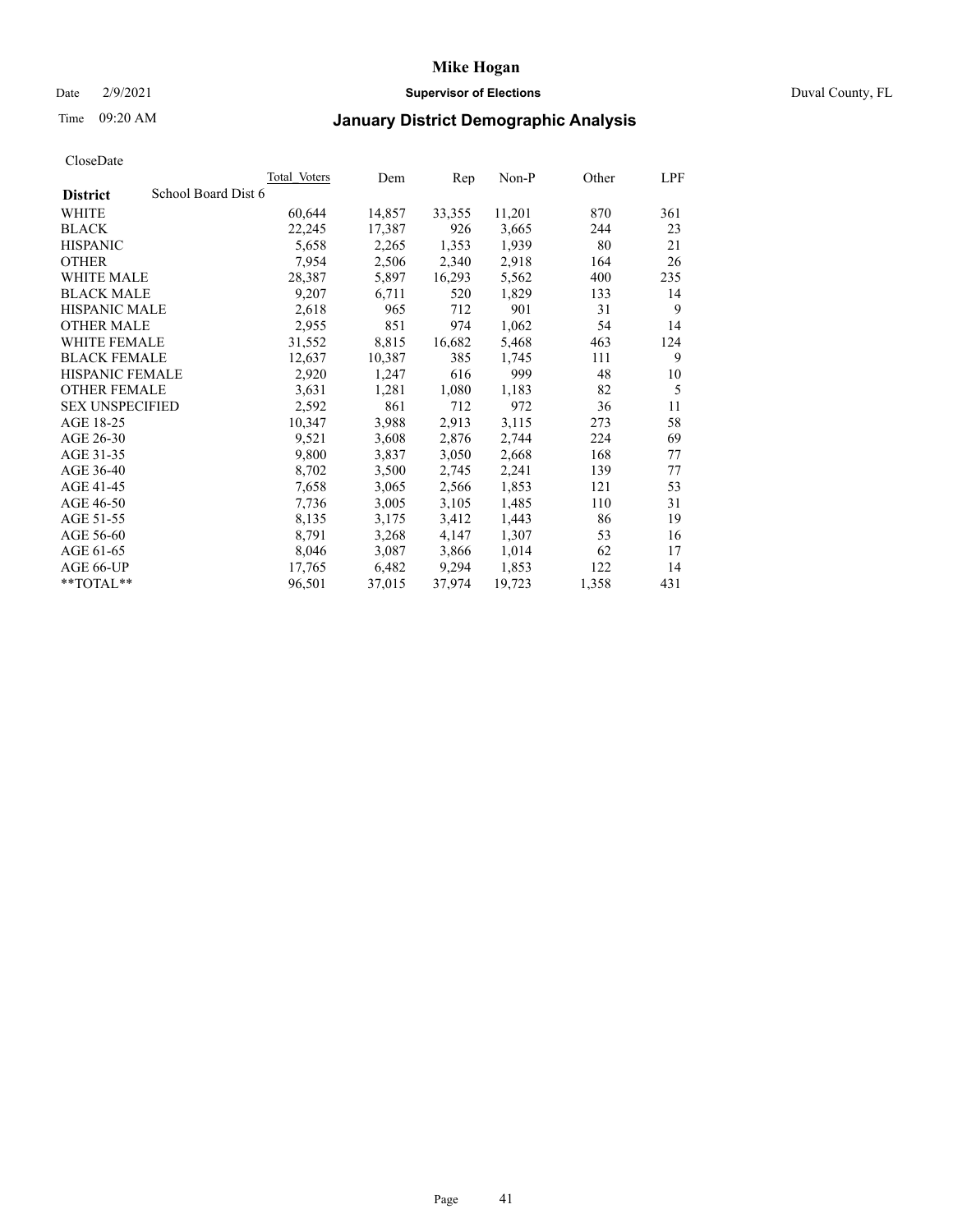### Date 2/9/2021 **Supervisor of Elections** Duval County, FL

# Time 09:20 AM **January District Demographic Analysis**

|                                        | Total Voters | Dem    | Rep    | Non-P  | Other | LPF |
|----------------------------------------|--------------|--------|--------|--------|-------|-----|
| School Board Dist 7<br><b>District</b> |              |        |        |        |       |     |
| WHITE                                  | 79,126       | 17,909 | 43,291 | 16,224 | 1,251 | 451 |
| <b>BLACK</b>                           | 12,844       | 9,382  | 606    | 2,615  | 219   | 22  |
| <b>HISPANIC</b>                        | 7,582        | 2,683  | 2,163  | 2,598  | 102   | 36  |
| <b>OTHER</b>                           | 12,419       | 3,931  | 3,455  | 4,784  | 197   | 52  |
| WHITE MALE                             | 36,834       | 6,891  | 20,940 | 8,174  | 531   | 298 |
| <b>BLACK MALE</b>                      | 5,450        | 3,623  | 334    | 1,378  | 108   | 7   |
| <b>HISPANIC MALE</b>                   | 3,410        | 1,075  | 1,052  | 1,215  | 43    | 25  |
| <b>OTHER MALE</b>                      | 5,020        | 1,414  | 1,488  | 2,010  | 76    | 32  |
| <b>WHITE FEMALE</b>                    | 41,508       | 10,842 | 21,970 | 7,841  | 706   | 149 |
| <b>BLACK FEMALE</b>                    | 7,208        | 5,632  | 260    | 1,192  | 109   | 15  |
| <b>HISPANIC FEMALE</b>                 | 4,037        | 1,557  | 1,082  | 1,331  | 57    | 10  |
| <b>OTHER FEMALE</b>                    | 5,768        | 2,115  | 1,586  | 1,960  | 92    | 15  |
| <b>SEX UNSPECIFIED</b>                 | 2,736        | 756    | 803    | 1,120  | 47    | 10  |
| AGE 18-25                              | 13,634       | 4,515  | 4,672  | 3,964  | 391   | 92  |
| AGE 26-30                              | 11,491       | 3,747  | 3,917  | 3,453  | 269   | 105 |
| AGE 31-35                              | 10,568       | 3,464  | 3,699  | 3,109  | 190   | 106 |
| AGE 36-40                              | 9,337        | 2,844  | 3,482  | 2,788  | 145   | 78  |
| AGE 41-45                              | 8,355        | 2,570  | 3,194  | 2,423  | 120   | 48  |
| AGE 46-50                              | 8,833        | 2,496  | 3,927  | 2,219  | 136   | 55  |
| AGE 51-55                              | 8,945        | 2,402  | 4,393  | 2,000  | 130   | 20  |
| AGE 56-60                              | 9,612        | 2,598  | 5,091  | 1,812  | 97    | 14  |
| AGE 61-65                              | 8,605        | 2,477  | 4,615  | 1,408  | 88    | 17  |
| AGE 66-UP                              | 22,591       | 6,792  | 12,525 | 3,045  | 203   | 26  |
| $*$ $TOTAL**$                          | 111,971      | 33,905 | 49,515 | 26,221 | 1,769 | 561 |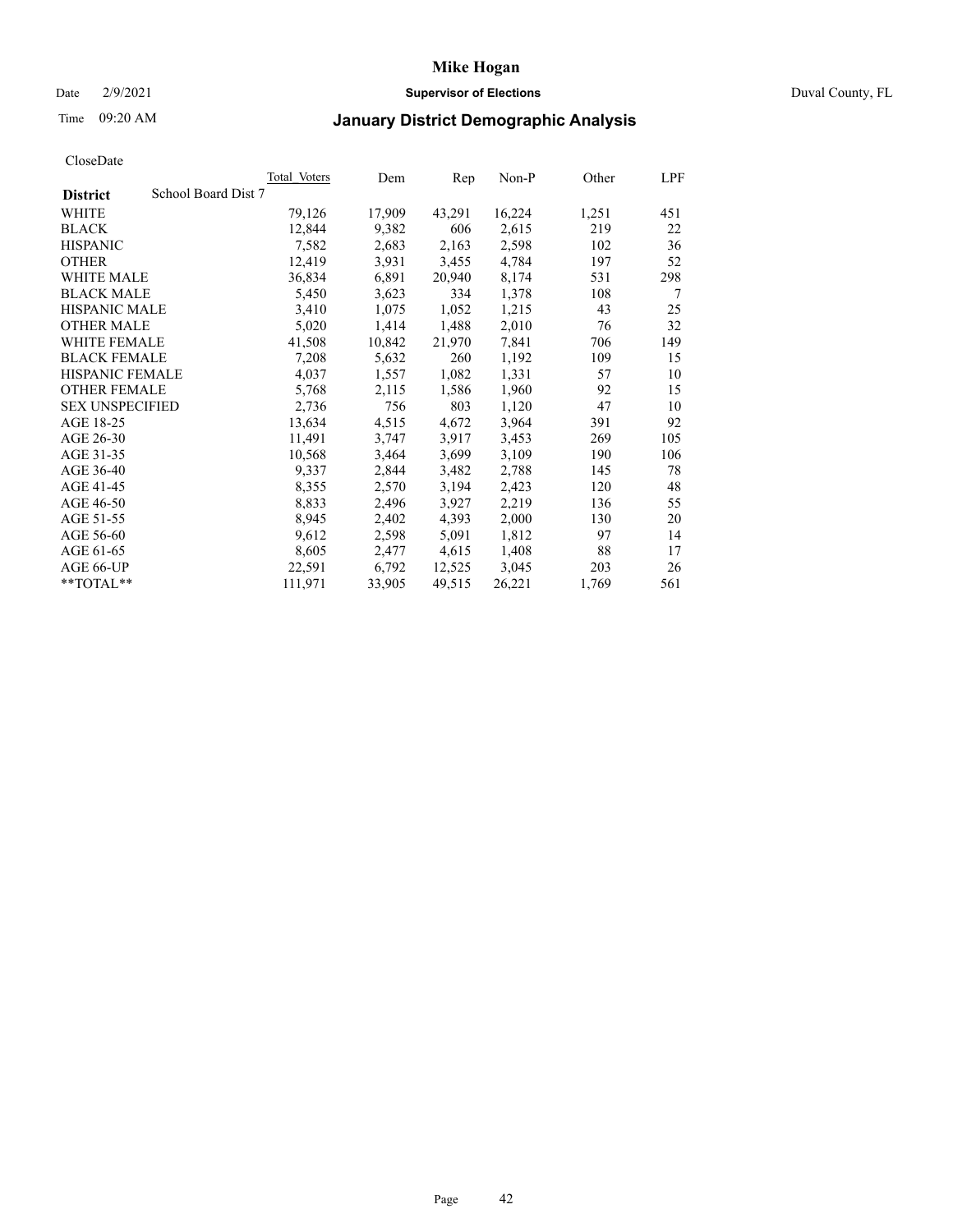### Date 2/9/2021 **Supervisor of Elections** Duval County, FL

# Time 09:20 AM **January District Demographic Analysis**

|                        | Total Voters          | Dem     | Rep     | Non-P  | Other | LPF   |
|------------------------|-----------------------|---------|---------|--------|-------|-------|
| <b>District</b>        | Florida Senate Dist 4 |         |         |        |       |       |
| WHITE                  | 234,932               | 51,795  | 130,258 | 48,078 | 3,478 | 1,323 |
| <b>BLACK</b>           | 43,451                | 32,798  | 2,035   | 7,999  | 570   | 49    |
| <b>HISPANIC</b>        | 19,876                | 7,140   | 5,649   | 6,732  | 279   | 76    |
| <b>OTHER</b>           | 33,048                | 9,677   | 10,157  | 12,572 | 494   | 148   |
| <b>WHITE MALE</b>      | 111,194               | 19,979  | 64,243  | 24,485 | 1,603 | 884   |
| <b>BLACK MALE</b>      | 18,827                | 13,079  | 1,167   | 4,250  | 301   | 30    |
| <b>HISPANIC MALE</b>   | 9,015                 | 2,842   | 2,814   | 3,184  | 128   | 47    |
| <b>OTHER MALE</b>      | 13,054                | 3,509   | 4,231   | 5,049  | 184   | 81    |
| <b>WHITE FEMALE</b>    | 121,235               | 31,298  | 64,731  | 22,933 | 1,846 | 427   |
| <b>BLACK FEMALE</b>    | 23,984                | 19,271  | 844     | 3,588  | 263   | 18    |
| <b>HISPANIC FEMALE</b> | 10,448                | 4,149   | 2,739   | 3,389  | 146   | 25    |
| <b>OTHER FEMALE</b>    | 15,097                | 5,002   | 4,723   | 5,092  | 230   | 50    |
| <b>SEX UNSPECIFIED</b> | 8,449                 | 2,281   | 2,607   | 3,407  | 120   | 34    |
| AGE 18-25              | 37,373                | 12,135  | 12,929  | 11,061 | 1,007 | 241   |
| AGE 26-30              | 31,634                | 9,793   | 11,360  | 9,533  | 660   | 288   |
| AGE 31-35              | 31,227                | 9,719   | 11,437  | 9,261  | 532   | 278   |
| AGE 36-40              | 29,057                | 8,834   | 10,945  | 8,586  | 444   | 248   |
| AGE 41-45              | 25,698                | 8,044   | 10,021  | 7,113  | 361   | 159   |
| AGE 46-50              | 27,008                | 8,133   | 12,034  | 6,322  | 379   | 140   |
| AGE 51-55              | 27,431                | 7,856   | 13,623  | 5,538  | 335   | 79    |
| AGE 56-60              | 29,814                | 8,327   | 15,820  | 5,288  | 325   | 54    |
| AGE 61-65              | 26,900                | 8,188   | 14,174  | 4,218  | 275   | 45    |
| AGE 66-UP              | 65,165                | 20,381  | 35,756  | 8,461  | 503   | 64    |
| $*$ TOTAL $*$          | 331,307               | 101,410 | 148,099 | 75,381 | 4,821 | 1,596 |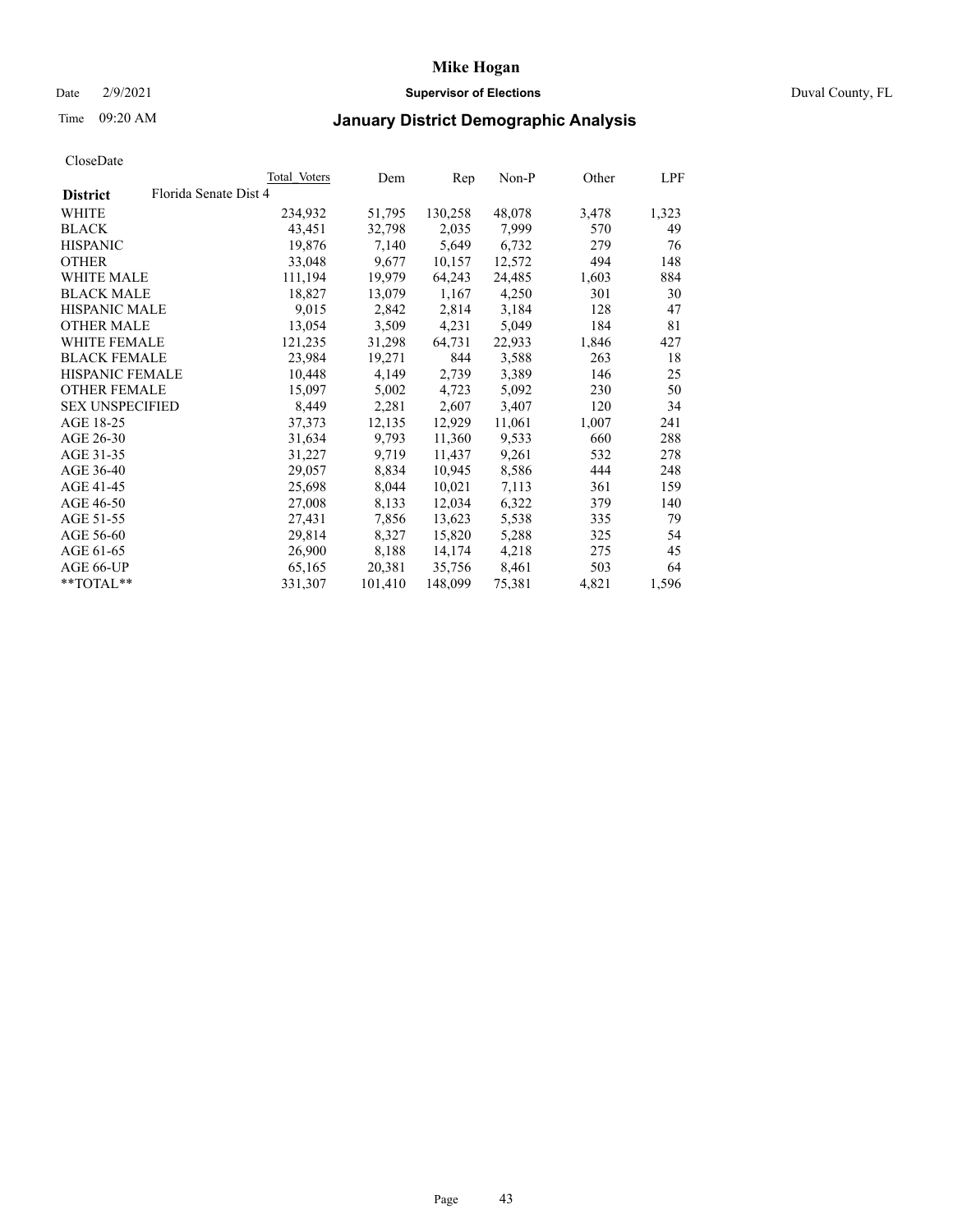### Date 2/9/2021 **Supervisor of Elections** Duval County, FL

# Time 09:20 AM **January District Demographic Analysis**

|                        |                       | Total Voters | Dem     | Rep    | Non-P  | Other | LPF   |
|------------------------|-----------------------|--------------|---------|--------|--------|-------|-------|
| <b>District</b>        | Florida Senate Dist 6 |              |         |        |        |       |       |
| WHITE                  |                       | 144,248      | 38,168  | 73,097 | 29,818 | 2,265 | 900   |
| <b>BLACK</b>           |                       | 144,291      | 118,914 | 4,620  | 19,504 | 1,117 | 136   |
| <b>HISPANIC</b>        |                       | 18,364       | 7,610   | 3,900  | 6,529  | 260   | 65    |
| <b>OTHER</b>           |                       | 28,538       | 10,559  | 6,420  | 11,033 | 416   | 110   |
| <b>WHITE MALE</b>      |                       | 67,117       | 15,166  | 35,619 | 14,709 | 1,017 | 606   |
| <b>BLACK MALE</b>      |                       | 57,686       | 44,933  | 2,404  | 9,670  | 600   | 79    |
| <b>HISPANIC MALE</b>   |                       | 8,162        | 3,079   | 2,001  | 2,935  | 112   | 35    |
| <b>OTHER MALE</b>      |                       | 10,423       | 3,483   | 2,715  | 4,018  | 150   | 57    |
| <b>WHITE FEMALE</b>    |                       | 75,255       | 22,506  | 36,650 | 14,588 | 1,225 | 286   |
| <b>BLACK FEMALE</b>    |                       | 83,861       | 71,893  | 2,125  | 9,283  | 504   | 56    |
| <b>HISPANIC FEMALE</b> |                       | 9,744        | 4,329   | 1,813  | 3,430  | 143   | 29    |
| <b>OTHER FEMALE</b>    |                       | 12,557       | 5,325   | 2,907  | 4,092  | 200   | 33    |
| <b>SEX UNSPECIFIED</b> |                       | 10,631       | 4,536   | 1,803  | 4,155  | 107   | 30    |
| AGE 18-25              |                       | 39,224       | 19,536  | 6,738  | 11,927 | 837   | 186   |
| AGE 26-30              |                       | 34,644       | 17,130  | 6,783  | 9,907  | 597   | 227   |
| AGE 31-35              |                       | 33,795       | 17,337  | 6,781  | 8,917  | 537   | 223   |
| AGE 36-40              |                       | 29,782       | 15,532  | 6,376  | 7,284  | 406   | 184   |
| AGE 41-45              |                       | 25,757       | 13,610  | 5,822  | 5,874  | 344   | 107   |
| AGE 46-50              |                       | 26,248       | 13,733  | 7,023  | 5,075  | 327   | 90    |
| AGE 51-55              |                       | 26,662       | 14,089  | 7,801  | 4,461  | 252   | 59    |
| AGE 56-60              |                       | 29,599       | 15,524  | 9,519  | 4,259  | 248   | 49    |
| AGE 61-65              |                       | 27,888       | 15,077  | 9,144  | 3,422  | 204   | 41    |
| AGE 66-UP              |                       | 61,842       | 33,683  | 22,050 | 5,758  | 306   | 45    |
| $*$ TOTAL $*$          |                       | 335,441      | 175,251 | 88,037 | 66,884 | 4,058 | 1,211 |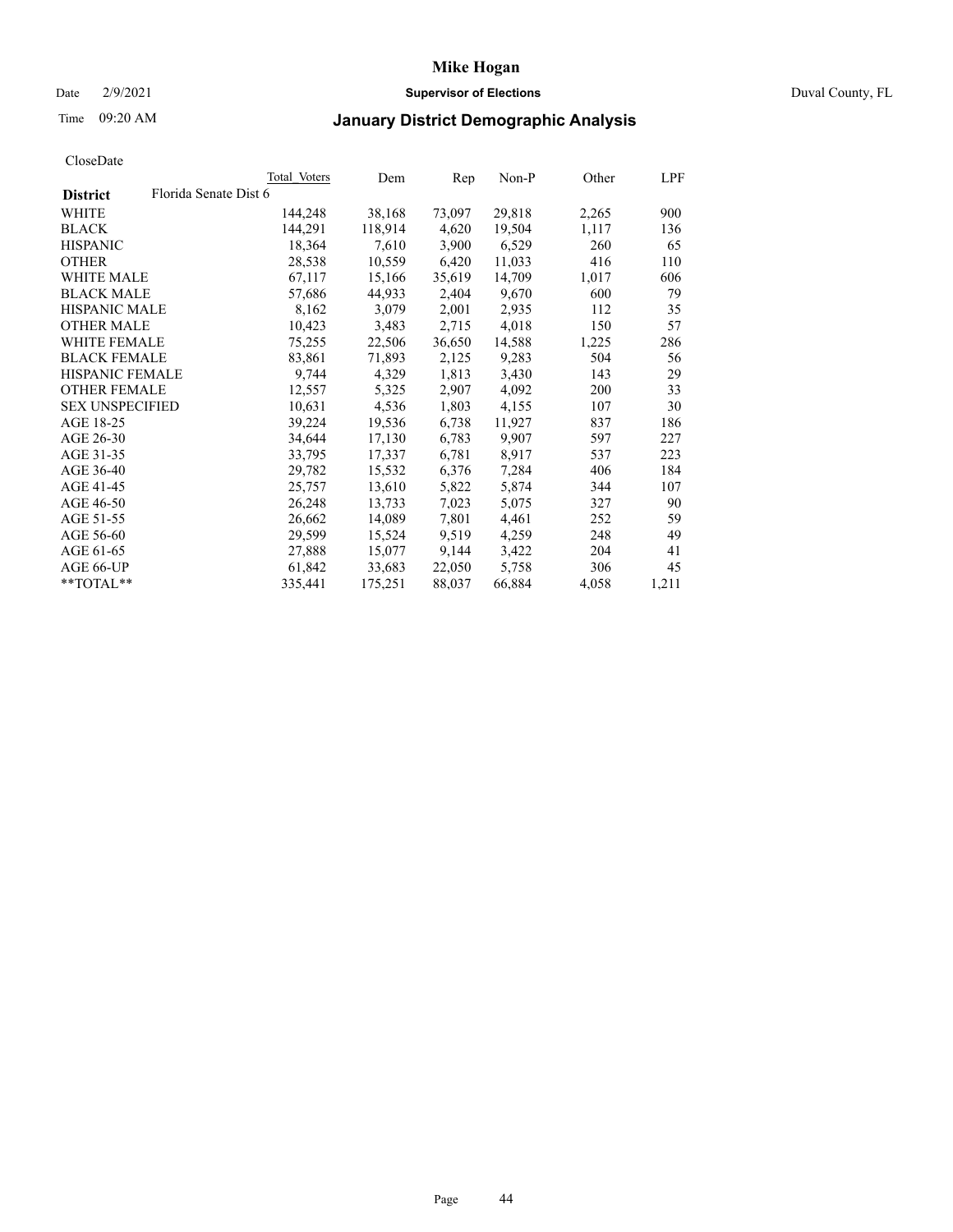### Date 2/9/2021 **Supervisor of Elections** Duval County, FL

# Time 09:20 AM **January District Demographic Analysis**

|                                          | Total Voters | Dem | Rep      | Non-P    | Other | LPF |
|------------------------------------------|--------------|-----|----------|----------|-------|-----|
| Florida Senate Dist 9<br><b>District</b> |              |     |          |          |       |     |
| <b>WHITE</b>                             | 0            | O   | $\theta$ | $\theta$ | 0     | 0   |
| <b>BLACK</b>                             |              |     | $_{0}$   |          |       |     |
| <b>HISPANIC</b>                          |              |     | 0        |          |       |     |
| <b>OTHER</b>                             |              |     |          |          |       |     |
| <b>WHITE MALE</b>                        |              |     |          |          |       |     |
| <b>BLACK MALE</b>                        |              |     |          |          |       |     |
| <b>HISPANIC MALE</b>                     |              |     |          |          |       |     |
| <b>OTHER MALE</b>                        |              |     |          |          |       |     |
| <b>WHITE FEMALE</b>                      |              |     |          |          |       |     |
| <b>BLACK FEMALE</b>                      |              |     | 0        |          |       |     |
| <b>HISPANIC FEMALE</b>                   |              |     |          |          |       |     |
| <b>OTHER FEMALE</b>                      |              |     |          |          |       |     |
| <b>SEX UNSPECIFIED</b>                   |              |     |          |          |       |     |
| AGE 18-25                                |              |     |          |          |       |     |
| AGE 26-30                                |              |     |          |          |       |     |
| AGE 31-35                                |              |     |          |          |       |     |
| AGE 36-40                                |              |     | 0        |          |       |     |
| AGE 41-45                                |              |     |          |          |       |     |
| AGE 46-50                                |              |     |          |          |       |     |
| AGE 51-55                                |              |     |          |          |       |     |
| AGE 56-60                                |              |     |          |          |       |     |
| AGE 61-65                                |              |     |          |          |       |     |
| AGE 66-UP                                |              |     |          |          |       |     |
| **TOTAL**                                |              |     |          |          |       | 0   |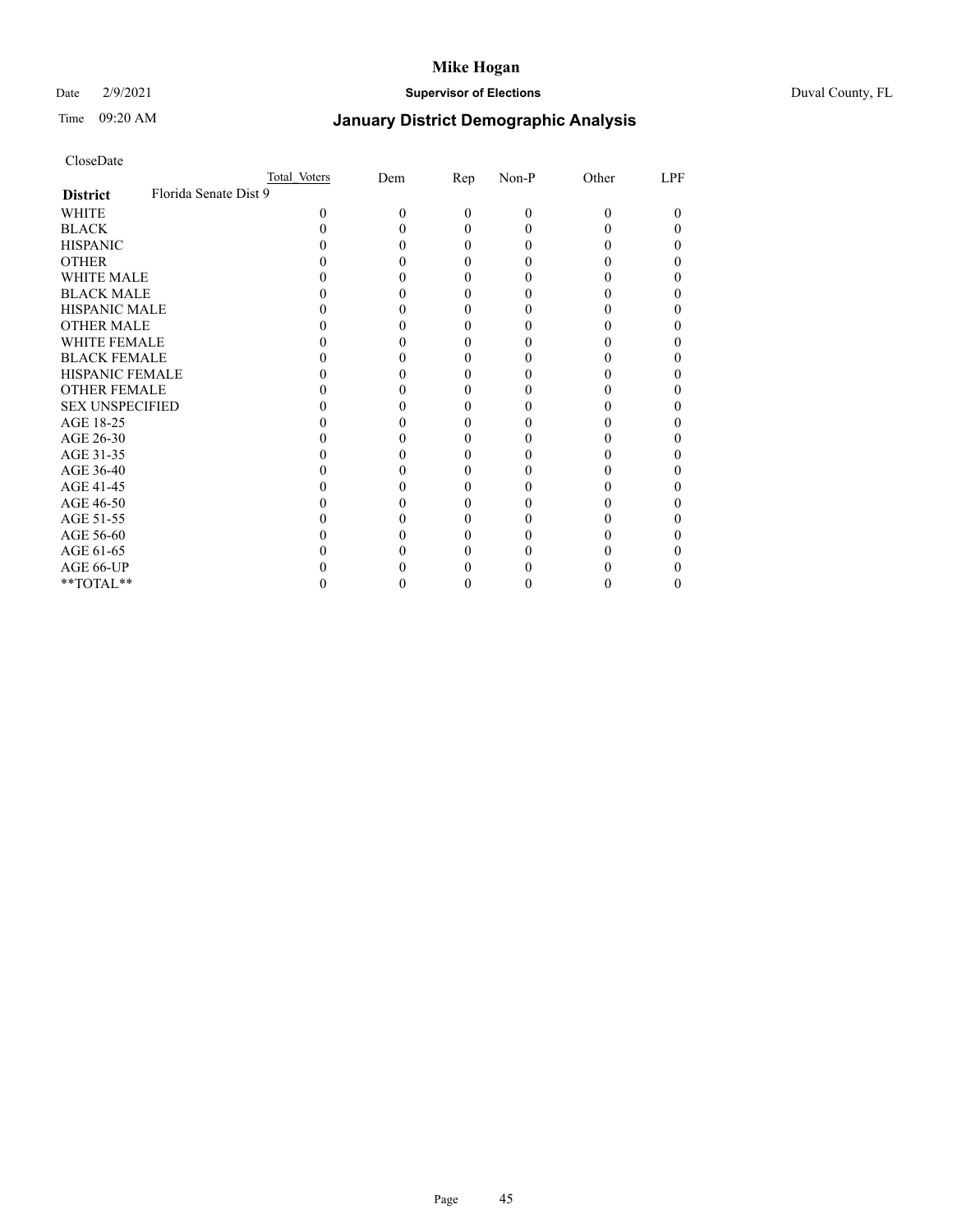### Date 2/9/2021 **Supervisor of Elections** Duval County, FL

## Time 09:20 AM **January District Demographic Analysis**

|                        |                               | Total Voters | Dem   | Rep   | Non-P | Other          | LPF            |
|------------------------|-------------------------------|--------------|-------|-------|-------|----------------|----------------|
| <b>District</b>        | Jacksonville Beach District 1 |              |       |       |       |                |                |
| WHITE                  |                               | 5,361        | 1,346 | 2,655 | 1,241 | 91             | 28             |
| <b>BLACK</b>           |                               | 368          | 283   | 16    | 67    |                | 1              |
| <b>HISPANIC</b>        |                               | 193          | 63    | 73    | 52    | 5              | 0              |
| <b>OTHER</b>           |                               | 393          | 98    | 131   | 149   | 13             | $\overline{2}$ |
| <b>WHITE MALE</b>      |                               | 2,626        | 552   | 1,342 | 669   | 45             | 18             |
| <b>BLACK MALE</b>      |                               | 149          | 101   | 5     | 41    |                | 1              |
| <b>HISPANIC MALE</b>   |                               | 93           | 19    | 44    | 29    |                | 0              |
| <b>OTHER MALE</b>      |                               | 143          | 34    | 51    | 53    | 4              | 1              |
| <b>WHITE FEMALE</b>    |                               | 2,689        | 786   | 1,288 | 560   | 46             | 9              |
| <b>BLACK FEMALE</b>    |                               | 214          | 177   | 11    | 26    | 0              | $\theta$       |
| <b>HISPANIC FEMALE</b> |                               | 96           | 42    | 28    | 22    | 4              | $\Omega$       |
| <b>OTHER FEMALE</b>    |                               | 168          | 51    | 57    | 53    | 7              | $\theta$       |
| <b>SEX UNSPECIFIED</b> |                               | 136          | 28    | 49    | 55    | $\overline{2}$ | $\overline{c}$ |
| AGE 18-25              |                               | 605          | 185   | 220   | 179   | 16             | 5              |
| AGE 26-30              |                               | 824          | 209   | 347   | 248   | 17             | 3              |
| AGE 31-35              |                               | 656          | 178   | 244   | 214   | 13             | 7              |
| AGE 36-40              |                               | 559          | 152   | 212   | 180   | 10             | 5              |
| AGE 41-45              |                               | 439          | 112   | 187   | 125   | 13             | 2              |
| AGE 46-50              |                               | 434          | 105   | 221   | 100   | 6              | $\overline{c}$ |
| AGE 51-55              |                               | 451          | 111   | 236   | 97    | 5              | $\overline{c}$ |
| AGE 56-60              |                               | 541          | 138   | 283   | 107   | 11             | $\overline{2}$ |
| AGE 61-65              |                               | 477          | 168   | 229   | 75    | 5              | $\theta$       |
| AGE 66-UP              |                               | 1,329        | 432   | 696   | 184   | 14             | 3              |
| **TOTAL**              |                               | 6,315        | 1,790 | 2,875 | 1,509 | 110            | 31             |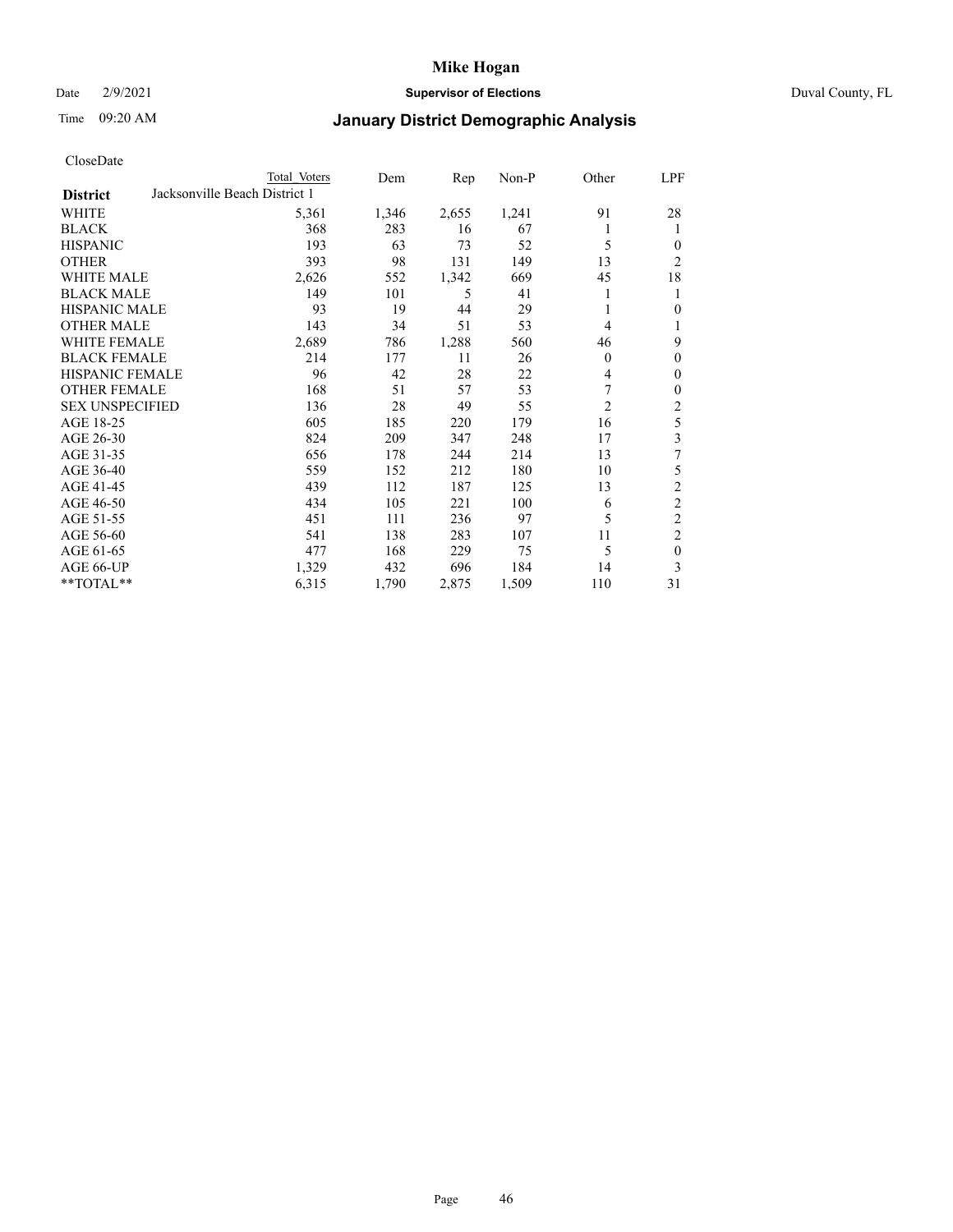### Date 2/9/2021 **Supervisor of Elections** Duval County, FL

# Time 09:20 AM **January District Demographic Analysis**

|                        | Total Voters                  | Dem   | Rep   | $Non-P$ | Other          | LPF            |
|------------------------|-------------------------------|-------|-------|---------|----------------|----------------|
| <b>District</b>        | Jacksonville Beach District 2 |       |       |         |                |                |
| WHITE                  | 6,555                         | 1,559 | 3,540 | 1,311   | 106            | 39             |
| <b>BLACK</b>           | 111                           | 76    | 11    | 22      | 1              | 1              |
| <b>HISPANIC</b>        | 153                           | 56    | 55    | 39      | 3              | $\mathbf{0}$   |
| <b>OTHER</b>           | 413                           | 121   | 148   | 132     | 7              | 5              |
| <b>WHITE MALE</b>      | 3,125                         | 599   | 1,782 | 676     | 44             | 24             |
| <b>BLACK MALE</b>      | 63                            | 42    | 6     | 14      | 1              | $\mathbf{0}$   |
| <b>HISPANIC MALE</b>   | 54                            | 17    | 21    | 16      | $\mathbf{0}$   | $\mathbf{0}$   |
| <b>OTHER MALE</b>      | 162                           | 43    | 69    | 45      | $\overline{2}$ | 3              |
| WHITE FEMALE           | 3,359                         | 942   | 1,728 | 613     | 61             | 15             |
| <b>BLACK FEMALE</b>    | 46                            | 33    | 5     | 7       | $\mathbf{0}$   | 1              |
| <b>HISPANIC FEMALE</b> | 95                            | 39    | 33    | 20      | 3              | $\mathbf{0}$   |
| <b>OTHER FEMALE</b>    | 179                           | 61    | 65    | 48      | 3              | $\overline{2}$ |
| <b>SEX UNSPECIFIED</b> | 149                           | 36    | 45    | 65      | 3              | $\mathbf{0}$   |
| AGE 18-25              | 643                           | 153   | 285   | 177     | 22             | 6              |
| AGE 26-30              | 607                           | 141   | 288   | 159     | 10             | 9              |
| AGE 31-35              | 675                           | 133   | 318   | 202     | 15             | 7              |
| AGE 36-40              | 547                           | 141   | 245   | 147     | 10             | 4              |
| AGE 41-45              | 535                           | 144   | 231   | 147     | 8              | 5              |
| AGE 46-50              | 550                           | 109   | 293   | 129     | 13             | 6              |
| AGE 51-55              | 602                           | 109   | 379   | 105     | 6              | 3              |
| AGE 56-60              | 706                           | 164   | 418   | 107     | 14             | 3              |
| AGE 61-65              | 690                           | 192   | 397   | 95      | 5              | 1              |
| AGE 66-UP              | 1,677                         | 526   | 900   | 236     | 14             | 1              |
| **TOTAL**              | 7,232                         | 1,812 | 3,754 | 1,504   | 117            | 45             |
|                        |                               |       |       |         |                |                |